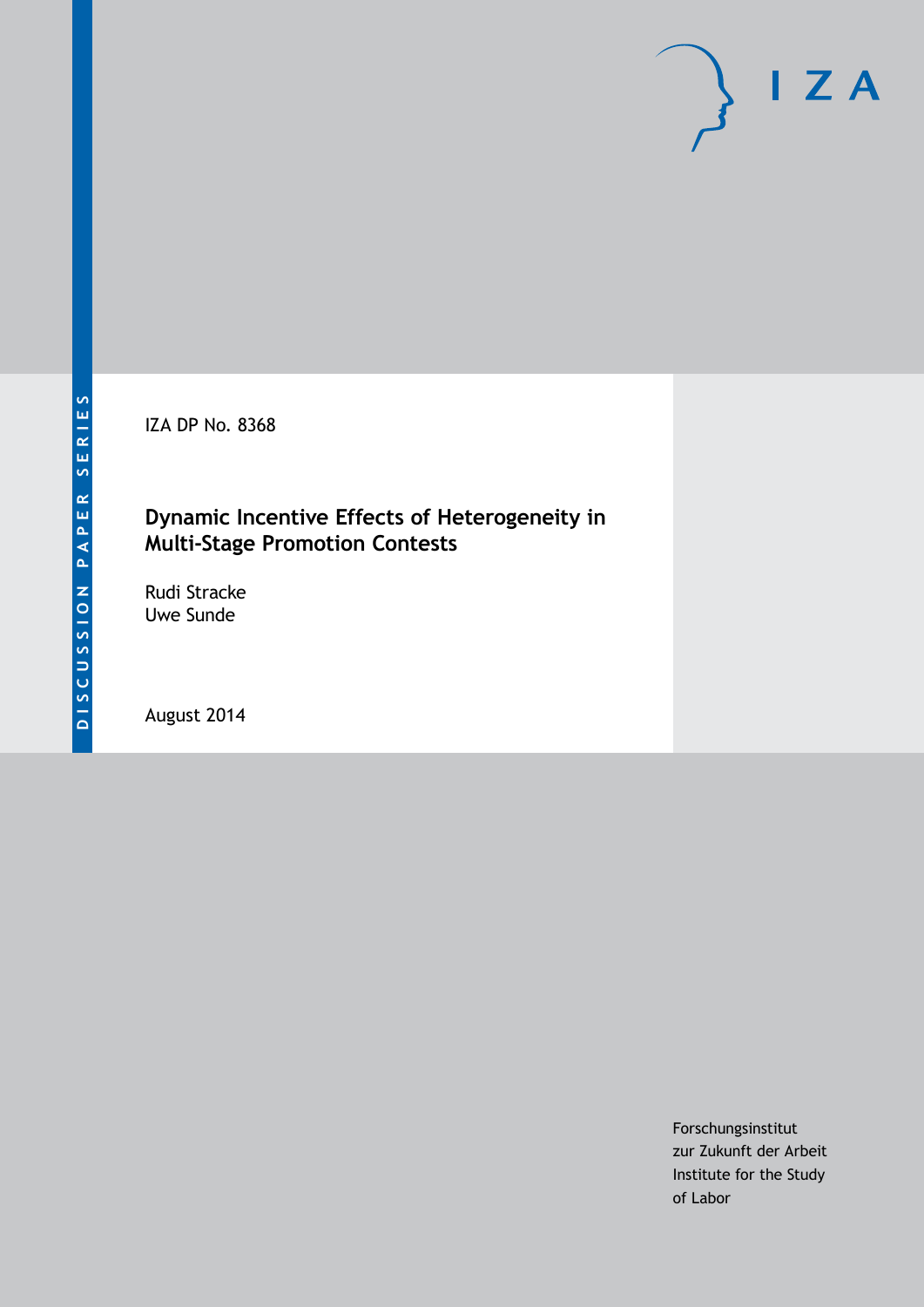# **Dynamic Incentive Effects of Heterogeneity in Multi-Stage Promotion Contests**

### **Rudi Stracke**

*University of Munich (LMU)*

### **Uwe Sunde**

*University of Munich (LMU), IZA, CEPR and CESifo*

### Discussion Paper No. 8368 August 2014

IZA

P.O. Box 7240 53072 Bonn Germany

Phone: +49-228-3894-0 Fax: +49-228-3894-180 E-mail: [iza@iza.org](mailto:iza@iza.org)

Any opinions expressed here are those of the author(s) and not those of IZA. Research published in this series may include views on policy, but the institute itself takes no institutional policy positions. The IZA research network is committed to the IZA Guiding Principles of Research Integrity.

The Institute for the Study of Labor (IZA) in Bonn is a local and virtual international research center and a place of communication between science, politics and business. IZA is an independent nonprofit organization supported by Deutsche Post Foundation. The center is associated with the University of Bonn and offers a stimulating research environment through its international network, workshops and conferences, data service, project support, research visits and doctoral program. IZA engages in (i) original and internationally competitive research in all fields of labor economics, (ii) development of policy concepts, and (iii) dissemination of research results and concepts to the interested public.

<span id="page-1-0"></span>IZA Discussion Papers often represent preliminary work and are circulated to encourage discussion. Citation of such a paper should account for its provisional character. A revised version may be available directly from the author.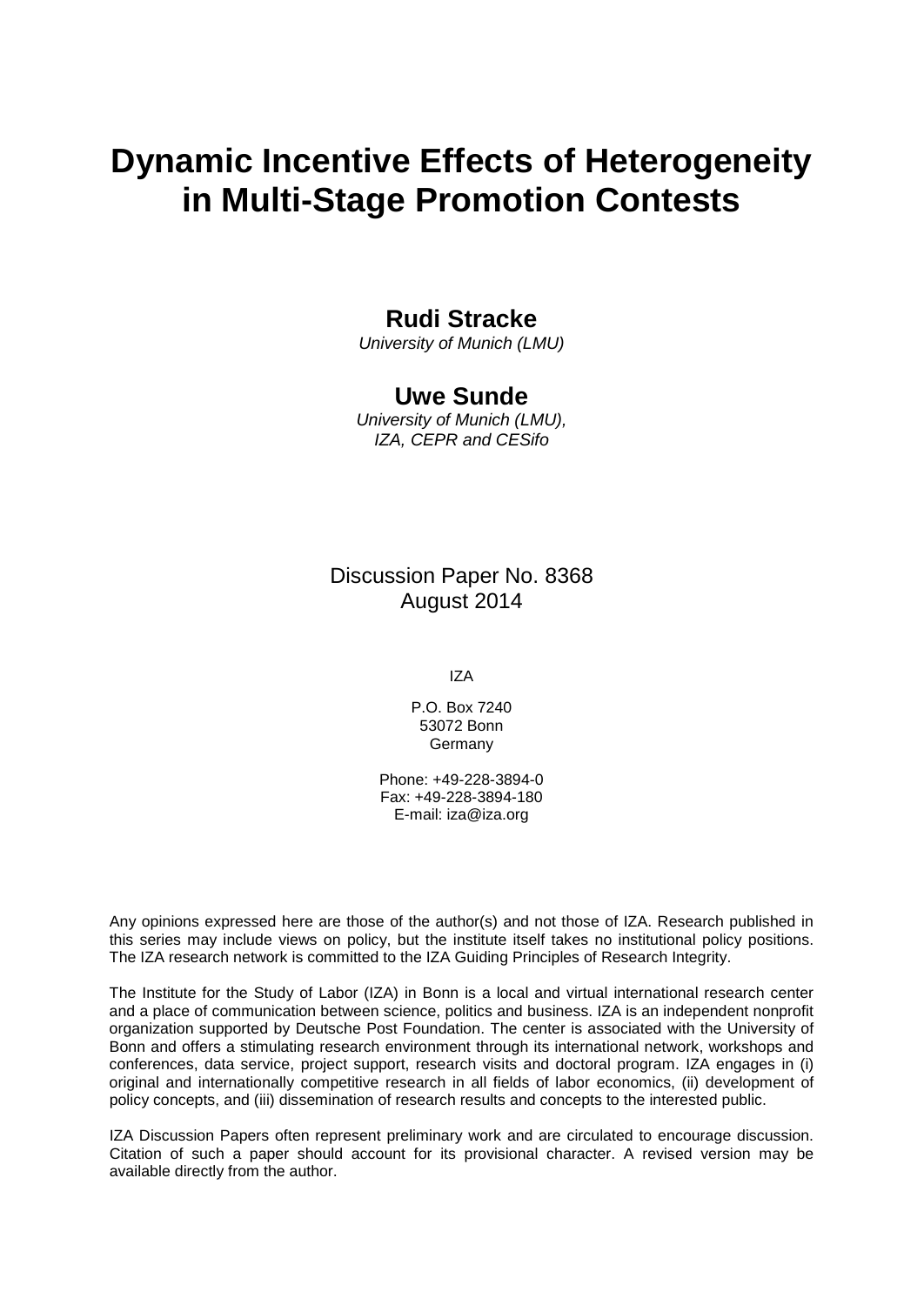IZA Discussion Paper No. 8368 August 2014

# **ABSTRACT**

# **Dynamic Incentive Effects of Heterogeneity in Multi-Stage Promotion Contests[\\*](#page-1-0)**

This paper shows that the incentive effects of heterogeneity may be positive rather than negative in dynamic contests with multiple stages. In particular, the well-studied adverse effects of heterogeneity in static interactions are compensated by positive continuation-value and selection effects. Due to these positive dynamic incentive effects of heterogeneity that increase the incentives of relatively more able workers, heterogeneity is unlikely to be as detrimental as commonly perceived for incentives in organizations with multiple hierarchy levels. Heterogeneity of the workforce may even be optimal from the perspective of a firm that provides incentives using a multi-stage promotion contest.

JEL Classification: M52, J33

Keywords: promotion contest, multiple-stages, incentive provision, heterogeneity

Corresponding author:

Uwe Sunde Seminar for Population Economics University of Munich (LMU) Schackstr. 4/IV 80539 München Germany E-mail: [uwe.sunde@econ.lmu.de](mailto:uwe.sunde@econ.lmu.de)

\* We would like to thank Steffen Altmann, Josse Delfgaauw, Philipp Denter, Matthias Kräkel, Dana Sisak, Dirk Sliwka, seminar participants at the University of Bonn, Innsbruck, München and St. Gallen, as well as participants of the Colloquium on Personnel Economics 2013 in Tübingen, EALE 2013 in Torino, and the Tournaments, Contests, and Relative Performance Evaluation conference in Fresno.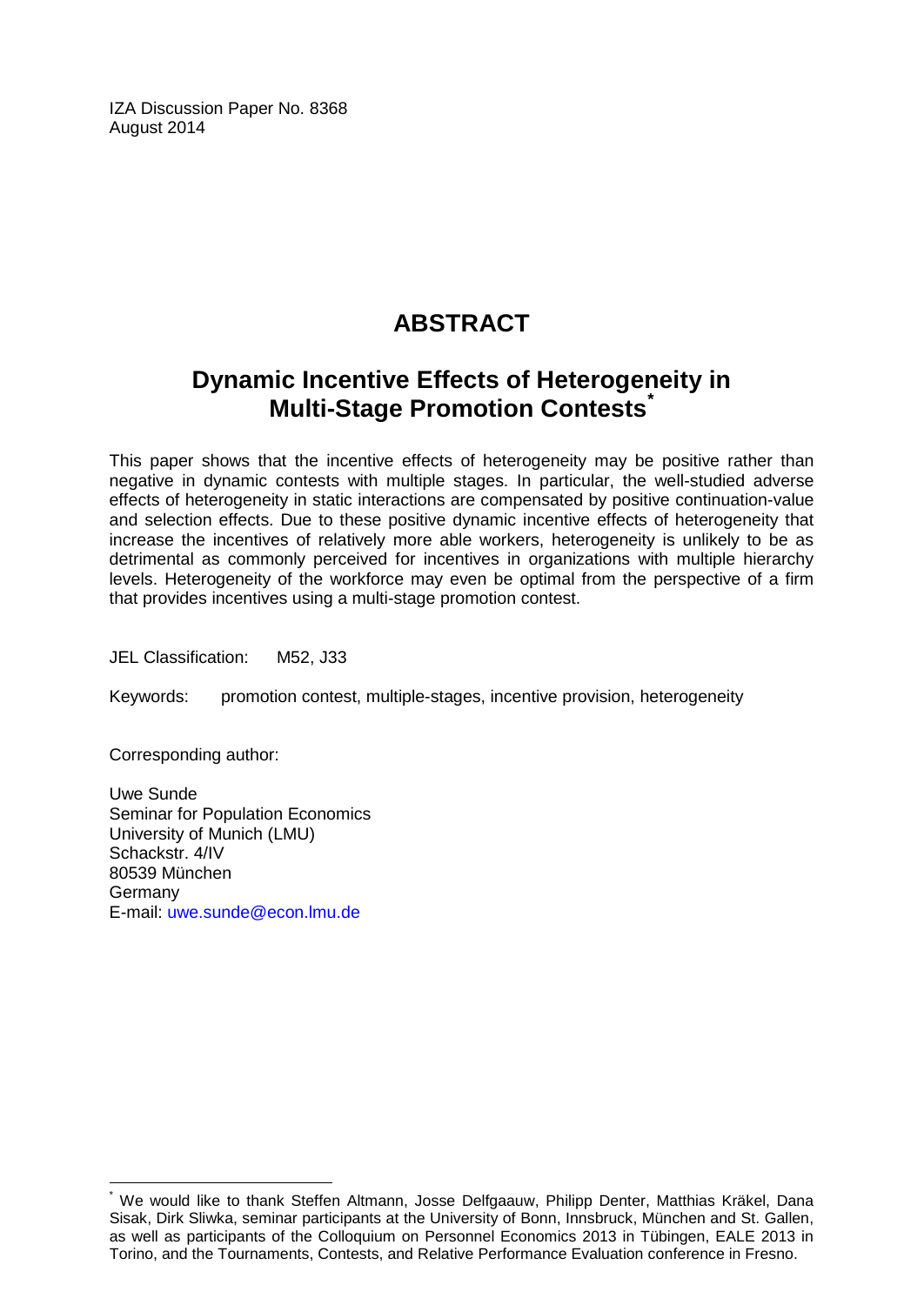# 1 Introduction

Career concerns are an important source of motivation in all organizations in which promotions are based on relative performance of employees. The basic idea of such 'career-concern' incentives is that the prospect of promotion to a more attractive and better-paid position within the same organization induces employees to work hard on their current job.<sup>[1](#page--1-0)</sup> Incentives of this type are at work in any organization with multiple ranks. In the majority of cases, the promotion contest within an organization is not explicitly designed and simply follows from a pyramidal organizational structure. Even in these cases, however, 'career-concern' incentives help to reduce monitoring costs if ordinal performance signals – that are sufficient for promotion incentives – are obtainable at lower cost than cardinal measures of performance.

A potential downside of promotion contests is that the incentives they provide depend on the composition of the workforce. In particular, it is commonly believed that incentives in contest or tournament schemes are sub-optimally low whenever the competing workers are heterogeneous. However, the existing theoretical and empirical evidence on which this perception is based focuses on static one-shot interactions, while in reality promotion contests are inherently dynamic and typically involve heterogeneous workers. Intuitively, the next promotion is hardly ever the ultimate goal, but rather the prerequisite for future promotions to even more attractive positions from the perspective of a worker who enters an organization with multiple ranks.<sup>[2](#page--1-0)</sup>

This paper shows that heterogeneity can be conducive for effort provision, and thus profitable for firms, in a promotion contest with multiple stages. To demonstrate this point, we consider a simple two-stage pairwise elimination contest with four heterogeneous workers and three hierarchy levels. In this setting, workers on the entry level initially compete in pairs for their first promotion. At the end of the first evaluation period, the two relatively best performing employees are promoted to the intermediate level, where they subsequently compete for the next promotion. The identity of the worker who is promoted to the top-level position is again determined by relative performance in the second evaluation period. To investigate how heterogeneity affects incentives in such a dynamic setting, we consider a theoretical model with highand low-ability workers. In particular, we compare the behavior of each worker type across homogeneous and heterogeneous configurations of the same model to determine how heterogeneity affects incentives.

<sup>&</sup>lt;sup>1</sup>Evidence for the claim that performance pay is mainly reflected in promotions is provided by Baker, Gibbs, and Holmström  $(1993, 1994)$ , for example.

<sup>2</sup>Evidence on this claim is provided by Haeck and Verboven (2012) who consider promotion dynamics in a European university. In the organization they consider, assistant professors who enter the university after their PhD must be promoted three times before they ultimately become full professor.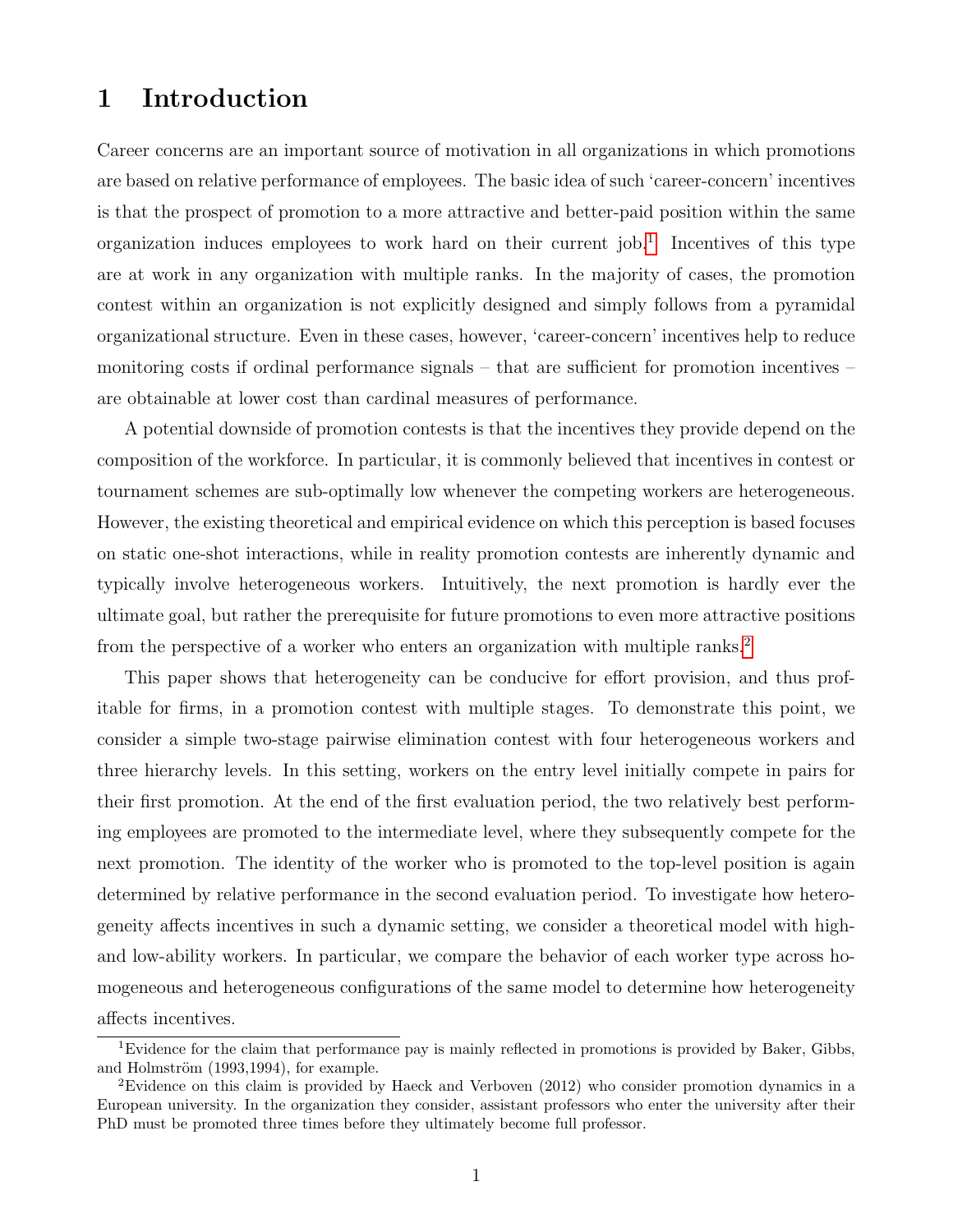In a first step, we analyze the incentive effect of heterogeneity in the last interaction of the promotion contest where the two workers that were initially promoted to the intermediate level compete for the final promotion to a top-level position. This effect turns out to be negative for both high- and low-ability workers, in line with the conventional wisdom that heterogeneity kills incentives. The conclusions are different when considering the entry level of the contest, however. While heterogeneity reduces incentives for low-ability workers, the opposite usually holds for high-ability workers. In particular, high-ability workers exert higher entry-level effort in heterogeneous configurations compared to the benchmark of a homogeneous configuration since future promotions are more likely to occur if there is a chance that the ability of future opponents is low. Therefore, the next promotion – the prerequisite for future promotions – becomes more valuable for high-ability workers in heterogeneous configurations, such that their motivation on the entry level is higher. This positive dynamic incentive effect works through the continuation values of forward-looking agents.

In a second step, we compare expected effort provision of workers across both levels of the promotion contest in homogeneous and heterogeneous configurations. It immediately follows from the previous findings that the incentive effect of heterogeneity across both stages is strictly negative for low-ability workers. Incentives of high-ability workers, however, are higher in heterogeneous contests if the positive continuation value effect is sufficiently high, i.e., if the wage profile across hierarchy levels is sufficiently convex. In addition to this dynamic continuation value effect, there is a second dynamic effect that positively affects incentives for high-ability workers, namely a selection effect across hierarchy levels. Intuitively, the presence of low-ability workers in entry-level interactions increases the probability that high-ability workers receive the first promotion and thus reach the intermediate level. Consequently, expected effort provision by high-ability workers on the intermediate level increases from an ex-ante perspective.

Finally, we assess how these findings affect the optimal hiring decision of firms. In particular, we consider a stylized labor market in which promotion-contest incentives are combined with ability-adjusted market wages and show that a situation where the workforce is homogeneous in all firms cannot be an equilibrium. The reason is that profits of a firm that deviates to a combination of high- and low-ability workers are strictly higher than profits of firms with a homogeneous workforce, independent of the degree of heterogeneity or the wage profile across hierarchy levels. This implies that, in at least one configuration with heterogeneous workers, the increase in the effort of high-ability workers due to positive dynamic incentive effects of heterogeneity more than compensates for the corresponding effort reduction of low-ability workers.

The remainder of this paper is structured as follows. We first discuss the related literature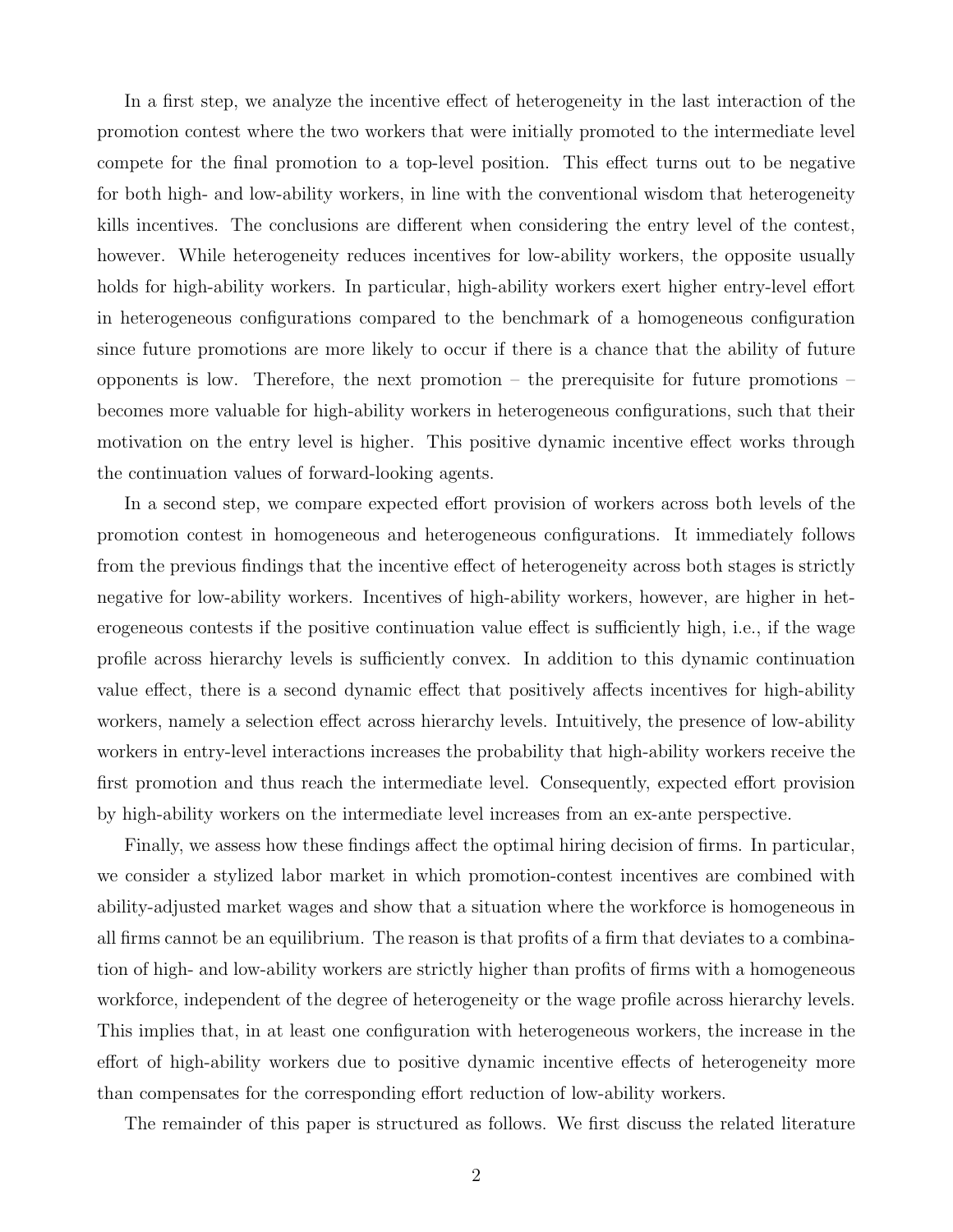in section [2.](#page-5-0) Section [3](#page-7-0) introduces the formal model and derives the subgame perfect Nash equilibrium. Section [4](#page-11-0) analyzes the incentive effect of heterogeneity both within each level and across levels. Section [5](#page-20-0) discusses the implications of these effects for optimal hiring of firms, and section [6](#page-26-0) investigates the robustness of our results. Section [7](#page-29-0) concludes with practical implications of our findings.

### <span id="page-5-0"></span>2 Related Literature

The seminal paper on promotion contests by Lazear and Rosen (1981) argues that tournament contracts with two heterogeneous workers are inefficient. Intuitively, a designer cannot choose prizes such that the marginal benefit of effort equals its marginal costs for both workers.[3](#page--1-0) We abstract from efficiency in a contract theoretic sense and focus on the incentive effect of heterogeneity for a given structure of prizes. This effect governs the behavior of workers in any contest scheme, no matter how prizes are determined in a particular application. In this sense, we extend the theoretical analysis by Baik (1994) who discusses the adverse incentive effect of heterogeneity in a static two-player contest. To the extent that Baik's results form the basis for most existing empirical studies that try to measure the incentive effect of heterogeneity in contest or tournament environments, our results provide the empirical literature with novel testable hypotheses. While data on multi-stage elimination contests is easily available for sports tournaments, for example, existing studies either abstract from the dynamic structure of the competition, or they restrict attention to the incentive effect of heterogeneity on underdogs – see Sunde (2009) and Brown (2011) for details. By isolating an effect of heterogeneity on incentives that is based on the strength of the co-workers that a worker expects to compete with in the future, this paper provides also a rationalization for peer effects that is based on a dynamic contest setting, complementing recent theoretical work by Kräkel (2008) and empirical evidence on the optimality of heterogeneous teams (Mas and Moretti, 2009).

The dynamic incentive effect of heterogeneity also matters for 'market-based' promotion tournaments where the wage increases associated with a promotion are determined by the competi-tion of firms for talented workers.<sup>[4](#page--1-0)</sup> Gürtler and Gürtler  $(2014)$  consider a one-shot tournament with heterogeneous workers and argue that heterogeneity may turn out to be optimal even in

<sup>3</sup>Lazear and Rosen (1981) also show that competitive handicaps can restore efficiency. Later work by O'Keeffe, Viscusi, and Zeckhauser (1984) and Bhattacharya and Guasch (1988) considers handicapping schemes that are less information sensitive and allow for self-sorting or workers. Gürtler and Kräkel (2010) show that type-specific prizes may serve as a substitute for strategic handicaps.

<sup>4</sup> Intuitively, within-firm promotions are an ability signal that allows workers to demand higher wages at competing firms – see Waldman (2013) for a comparison of 'classical' and 'market-based' promotion tournaments.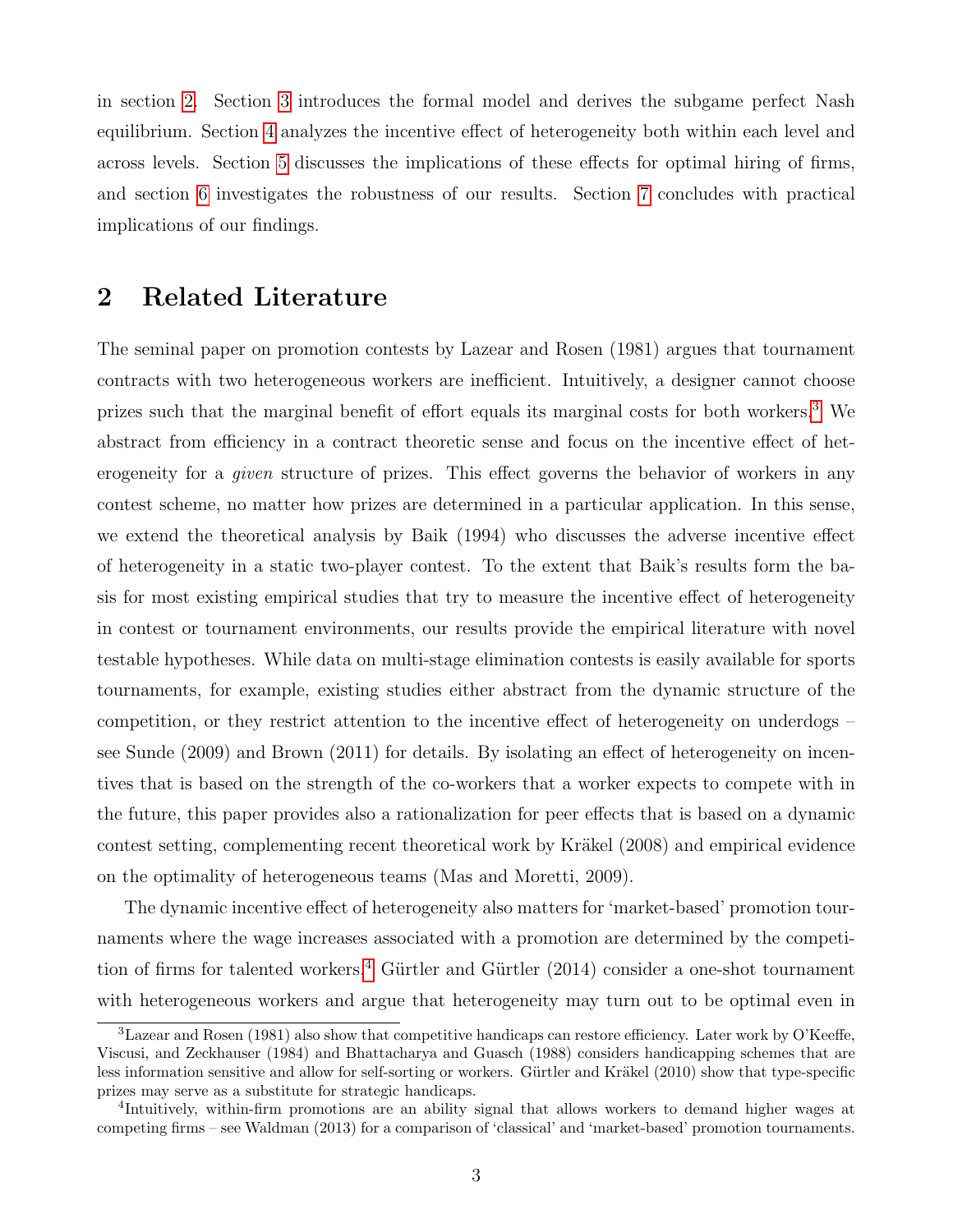this case if the adverse incentive effect of heterogeneity within the static interaction is overcompensated by a countervailing positive effect. The positive incentive effect of heterogeneity in their paper is caused by the signalling character of promotions in a 'market-based' tournament where changes in the ability assessment of workers lead to changes in the wage offered to a promoted worker.<sup>[5](#page--1-0)</sup> Our results are complementary in that the positive dynamic effects of heterogeneity which we find are present in any multi-stage contest. In particular, they work on top of the positive effects that Gürtler and Gürtler (2014) find in a 'market-based' tournament with multiple stages.

The present paper also contributes to the growing literature on multi-stage contests. The seminal contribution on multi-stage promotion contest by Rosen (1986) investigates the properties that the structure of reward must satisfy to ensure incentive maintenance across stages. We take the structure of prizes as given and determine the incentive effect of heterogeneity for any given structure of rewards. Groh, Moldovanu, Sela, and Sunde (2012) consider the same contest structure that we analyze in this paper, but investigate the case of a perfectly discriminating all-pay auction. In contrast, we consider an imperfectly discriminating monitoring technology, which accounts for measurement errors and chance in the determination of winners in relative performance evaluation schemes. Apart from this technical difference, we focus on differences in individual behavior across homogeneous and heterogeneous settings, while Groh et al. (2012) compare aggregate performance measures across heterogeneous configurations. Similarly, Stracke (2013) compares aggregate effort across heterogeneous versions of one-stage and two-stage contests, but not across homogeneous and heterogeneous versions of the same structure as is done here. In line with both contributions, our results also suggest that the optimal organizational structure of promotion contests depends on the composition of the workforce and on the design of the contest. In this sense, the theoretical predictions derived in the present paper are informative for future research on the interface between organizational structure and tournament design, given that existing (experimental) evidence typically restricts attention to homogeneous workers, see, e.g., Orrison, Schotter, and Weigelt (2004).

Finally, our findings are relevant for the small literature on dynamic incentive effects. The present paper is similar to Holmström (1999) in that it investigates the effect of time on incentives. In particular, both papers share the idea that career concerns provide implicit incentives and solve moral hazard of employees. The underlying mechanisms are different, however. Wage

<sup>&</sup>lt;sup>5</sup>Intuitively, the ability assessment and thus the post-promotion wage of a worker considered to be of low ability is considerably upgraded if she succeeds against a high-ability worker, while the opposite is true for a worker considered to be of high ability that loses against a low-ability worker.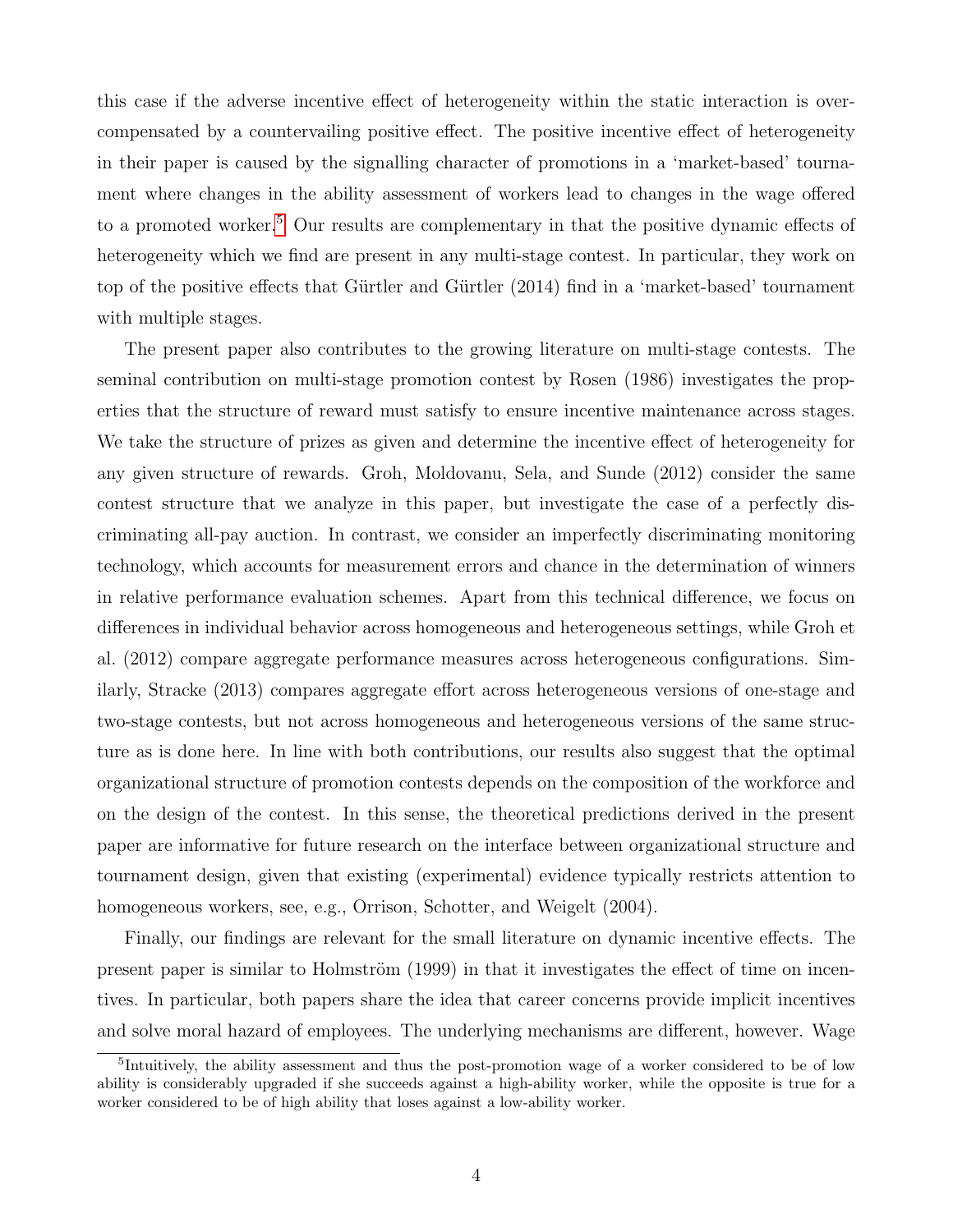increases are caused by learning about the ability of employees in Holmström (1999), whereas wage increases in our model are associated with a promotion to higher ranks. Another study that considers dynamic incentive effects is Casas-Arce and Martinez-Jerez (2009). They analyze a multi-period contest where the same agents interact repeatedly and show that interim performance evaluations generate endogenous heterogeneity and reduce incentives. The crucial difference in our model is that the relative performance in any stage matters only for the promotion decision on this level, and not for future promotions to even higher levels.

### <span id="page-7-0"></span>3 The Model

### 3.1 A Dynamic Promotion Contest with Heterogeneous Workers

Consider the simplest multi-stage promotion contest with two stages and four workers. As depicted in Figure [1,](#page-8-0) the four workers on entry-level positions initially compete in pairs for a promotion to the intermediate level. Subsequently, the two workers who were promoted to intermediate-level positions compete for another promotion to the top level. For simplicity, we abstract from status concerns and assume that the wage increase associated with a promotion is the only source of motivation. The overall budget available for promotion rewards amounts to  $B$ , and the parameter  $0 \leq s < 0.5$  defines the wage profile across hierarchy levels. Upon promotion to the intermediate level, the wage increases by  $\Delta_1 = s \cdot B$ ; the wage increase associated with a promotion to the top level position amounts to  $\Delta_2 = (1 - 2s) \cdot B$ .

We assume that relative performance evaluations determine promotion decisions. Thus, workers are evaluated relative to their co-workers while working on their current position. The performance  $q_i$  of worker  $i \in \{1, 2, 3, 4\}$  is determined by effort  $x_i$  and chance  $\epsilon_i$ . For given effort levels  $x_j$  and  $x_k$  by two competing workers j and k, worker j is promoted with probability

$$
p_j(x_j, x_k) = \Pr(q_j > q_k) = \Pr(x_j \cdot \epsilon_j > x_k \cdot \epsilon_k),
$$

where  $\epsilon_j$  and  $\epsilon_k$  are independent draws from an exponential distribution with mean one. The multiplicative error structure delivers the analytically convenient Tullock (1980) lottery contest technology, according to which the promotion probability  $p_j$  of worker j in a pairwise interaction is equivalent to the ratio of own effort  $x_j$  over the effort provided all workers who participate in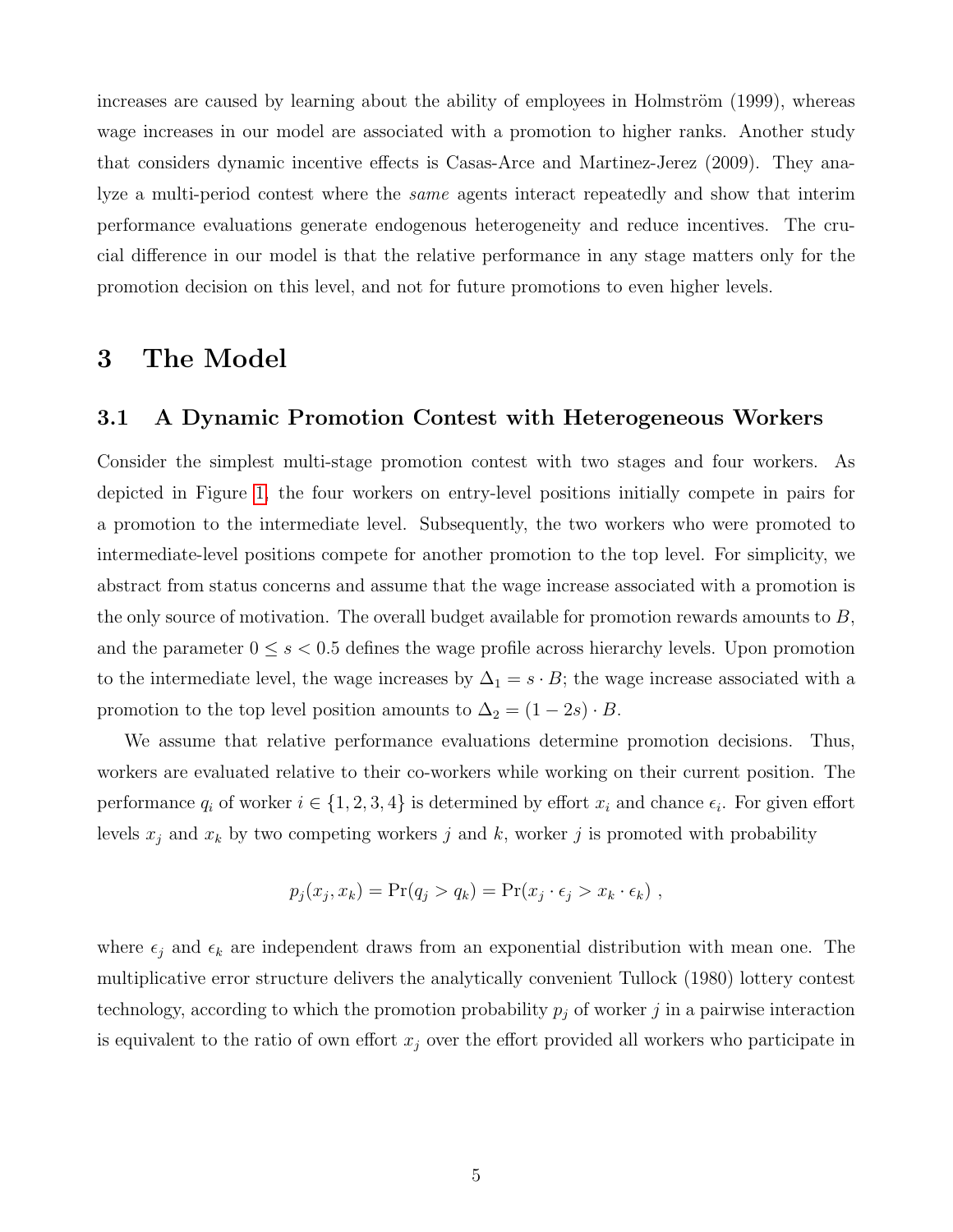

<span id="page-8-0"></span>Figure 1: Structure of the Promotion Contest

the respective competition.<sup>[6](#page--1-0)</sup> If worker j competes with worker  $k$ ,

$$
p_j(x_j, x_k) = \begin{cases} \frac{x_j}{x_j + x_k} & \text{if } x_j + x_k > 0\\ \frac{1}{2} & \text{if } x_j + x_k = 0 \end{cases} \tag{1}
$$

Workers know that they are being evaluated. From the perspective of a worker, the promotion probability is increasing in own effort and decreasing in the effort provided by the opponent. The worker with the higher effort provision does not win with certainty, however, since the ordinal performance signal is noisy.

Workers may differ in their ability to perform in their job. In particular, we consider lowability workers (denoted L) with ability  $a<sub>L</sub>$ , and high-ability workers (denoted H) with ability  $a_{\rm H}$  >  $a_{\rm L}$ .<sup>[7](#page--1-0)</sup> Moreover, we assume that the ability of a worker reduces the cost of providing effort, i.e., effort costs for a given level of effort  $\bar{x} > 0$  are lower for high-ability than for lowability workers. For simplicity, we employ a linear effort cost function and define effort costs as  $c(a, x) = \frac{x}{a}$ . To keep the theoretical analysis tractable and to focus on the incentive effect of heterogeneity, we assume that workers are risk neutral and that (ability) types are common

 ${}^{6}$ For details on how to prove this equivalence, see Konrad (2009, p.52f).

<sup>7</sup> Instead of a setting with four different worker types, we consider the analytically simpler setting with only two types, since the ratio (or difference) of ability parameters gives a transparent and straightforward measure for the degree of heterogeneity. In contrast, it is not clear how the overall degree of heterogeneity would be determined in a contest with four types, where a change of the ability of intermediate types simultaneously increases and decreases heterogeneity to some other workers. Nevertheless, a solution of the model with up to four different worker types is available from the corresponding author upon request.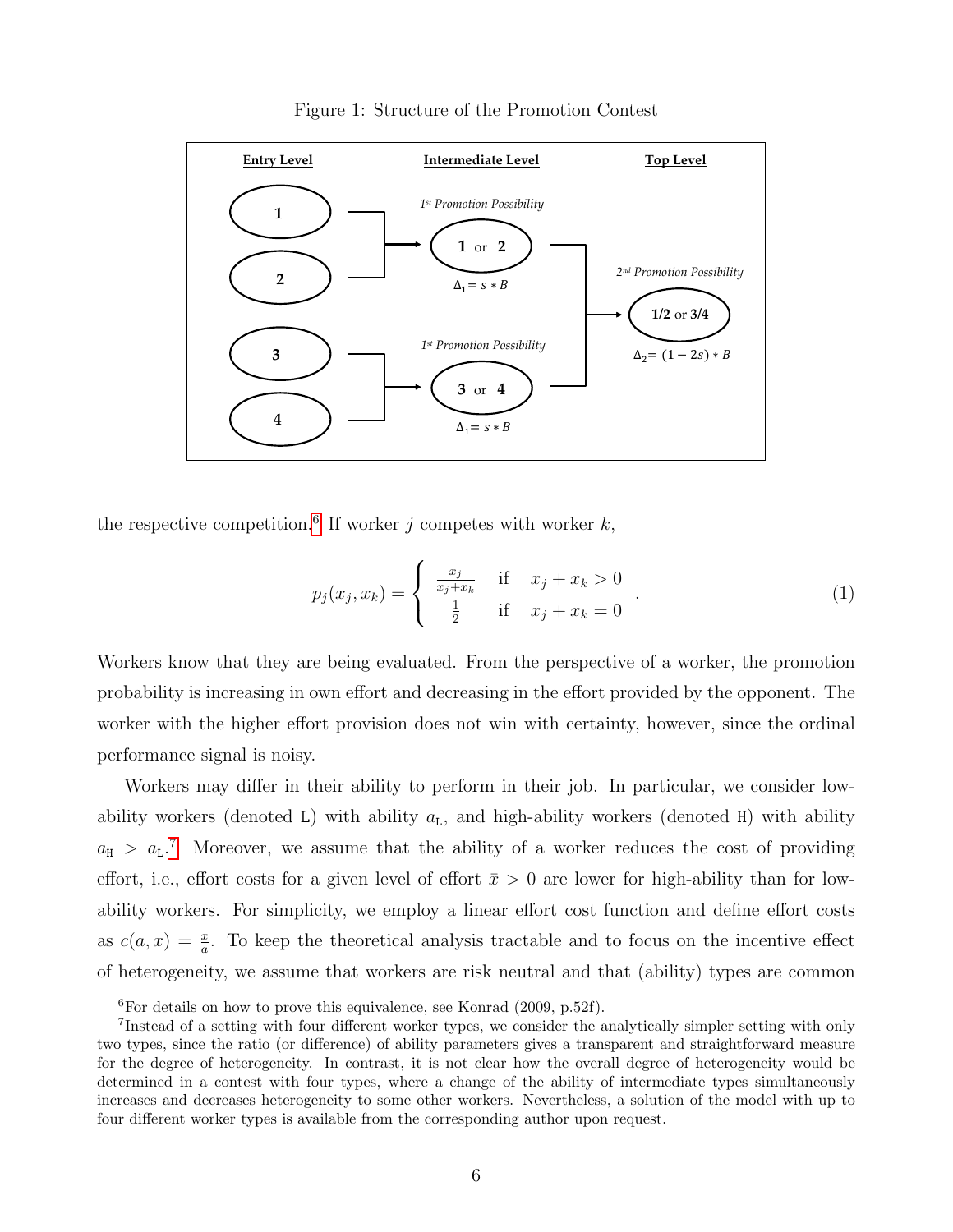| homogeneous competition                       |                                                                                                                                                                                                                                                                                                                                                                                                                                      | heterogeneous competition                               |                                                       |
|-----------------------------------------------|--------------------------------------------------------------------------------------------------------------------------------------------------------------------------------------------------------------------------------------------------------------------------------------------------------------------------------------------------------------------------------------------------------------------------------------|---------------------------------------------------------|-------------------------------------------------------|
| High Ability (H)                              | Low Ability $(L)$                                                                                                                                                                                                                                                                                                                                                                                                                    | High Ability (H)                                        | Low Ability $(L)$                                     |
| $x_2^*$ (H HH) = $\frac{a_{\rm H}(1-2s)B}{4}$ | $x_2^*(\text{L}\text{\hspace{1.5pt}}\text{\hspace{1.5pt}}\text{\hspace{1.5pt}}\text{\hspace{1.5pt}}\text{\hspace{1.5pt}}\text{\hspace{1.5pt}}\text{\hspace{1.5pt}}\text{\hspace{1.5pt}}\text{\hspace{1.5pt}}\text{\hspace{1.5pt}}\text{\hspace{1.5pt}}\text{\hspace{1.5pt}}\text{\hspace{1.5pt}}\text{\hspace{1.5pt}}\text{\hspace{1.5pt}}\text{\hspace{1.5pt}}\text{\hspace{1.5pt}}\text{\hspace{1.5pt}}\text{\hspace{1.5pt}}\text$ | $x_2^*(H HL) = \frac{a_H^2 a_L (1-2s)B}{(a_H + a_L)^2}$ | $x_2^*(L HL) = \frac{a_L^2 a_H (1-2s)B}{(a_H+a_L)^2}$ |

<span id="page-9-0"></span>Table 1: Equilibrium Efforts in the Competition for the 2nd Promotion Possibility

knowledge.

The Subgame Perfect Nash Equilibrium is obtained through backward induction. Thus, we start with the competition on the intermediate level for promotion to the top-level position. Subsequently, we analyze the competition on the entry level for promotion to the intermediate level.

### 3.2 Equilibrium Behavior of Workers on the Intermediate Level

Depending on the number of high- and low-ability workers on the entry level, the competition on the intermediate level may be between homogeneous or heterogeneous workers: Either, both workers are high- or low-ability workers (denoted HH and LL, respectively), or workers are heterogenous, such that a high-ability worker competes with a low-ability worker (HL). The optimization problem of worker  $j \in \{1,2\}$  with ability  $a_m$  who competes with the  $a_n$ -ability worker  $k \in \{3, 4\}$  on the intermediate level (level 2) is defined as

$$
\max_{x_{j2} \ge 0} \Pi_{j2}(x_{j2}, x_{k2}) = \frac{x_{j2}}{x_{j2} + x_{k2}} (1 - 2s)B - \frac{x_{j2}}{a_m} ,
$$
\n(2)

where  $x_{j2}$  and  $x_{k2}$  are the effort choices by workers j and k on level 2, respectively, when competing for the wage increase  $(1-2s)B$ , and  $m, n = \{H, L\}$ . Equilibrium effort choices in the homogeneous and the heterogeneous interactions are determined by first-order conditions. While the derivation is relegated to Appendix [A.1,](#page-34-0) the resulting equilibrium choices are provided in Table [1.](#page-9-0) In this table, we define  $x_{j2}^*(mn) := x_2^*(m|mn)$  and  $x_{k2}^*(mn) := x_2^*(n|mn)$  since optimal behavior does not depend on the worker identity, but only on the types of interacting workers.

### 3.3 Equilibrium Behavior of Workers on the Entry Level

There are two parallel promotion contests on the entry level (level 1). To illustrate the structure of the optimization problem, consider worker 1 with ability  $a_m$  who chooses entry-level effort  $x_{11}$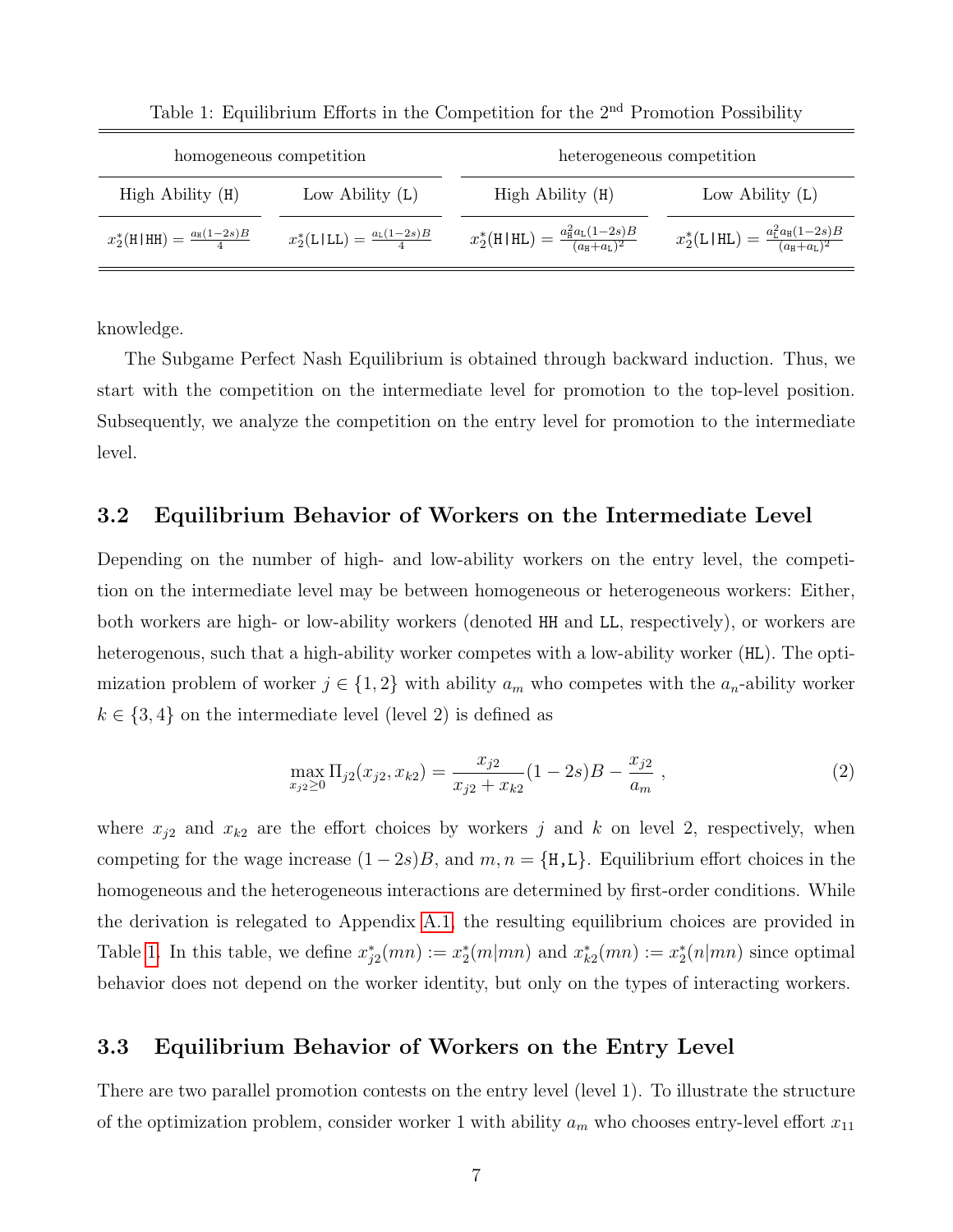to maximize her expected payoff, taking the effort choices of worker 2, 3, and 4 as given:

$$
\max_{x_{11}\geq 0} \Pi_{11}(x_{11}, x_{21}|x_{31}, x_{41}) = \frac{x_{11}}{x_{11} + x_{21}} \left[ sB + \text{CV}_1(x_{31}, x_{41}) \right] - \frac{x_{11}}{a_m} \,. \tag{3}
$$

The optimization problem reveals that the prize for which worker 1 competes on the entry level is determined by two components: First, wages on the intermediate level exceed wages on the entry level by the amount  $sB$  – this is the immediate reward for a promotion to the intermediate level. Moreover, a promotion to the intermediate level is necessary to participate in the competition for promotion to the top level. The continuation value  $CV_1(x_{31}, x_{41})$  captures this dynamic component and is formally defined as follows:

$$
CV_1(x_{31}, x_{41}) = \frac{x_{31}}{x_{31} + x_{41}} \Pi_{12}(x_{12}^*, x_{32}^*) + \frac{x_{41}}{x_{31} + x_{41}} \Pi_{12}(x_{12}^*, x_{42}^*)
$$
 (4)

If worker 1 is promoted to the intermediate level (level 2), she will compete with worker 3 or 4 for the promotion to the top level (see Figure [1\)](#page-8-0). This explains why the continuation value depends on  $x_{31}$  and  $x_{41}$  – these effort choices jointly determine the probability that worker 3 or 4 is promoted to the intermediate level. The respective probabilities are the weights that are attached to the equilibrium payoffs  $\Pi_{12}(x_{12}^*, x_{32}^*)$  and  $\Pi_{12}(x_{12}^*, x_{32}^*)$  that worker 1 can expect in a competition for the promotion to the top level with worker 3 or 4. These equilibrium payoffs do not depend on the worker identity itself, but on the worker type. Intuitively, any worker is more likely to beat a low- than a high-ability opponent in the promotion contest on the intermediate level.

The optimization problems of workers 2, 3, and 4 have an analogous structure. Thus, the two separate promotion competitions on the entry level are mutually interdependent due to endogenously determined continuation values, which implies that equilibrium effort choices are characterized by a system of four first-order optimality conditions.

In the two-type model with high- and low-ability workers, there are six meaningful configurations of worker types: In addition to the two homogeneous options with high- or low-ability workers (denoted HHHH and LLLL), there are four alternative configurations with workers of both types. There may be three high-ability and one low-ability worker (HHHL), or one highability and three low-ability workers (HLLL), or two workers of each type. In the latter case, the two separate entry-level interactions could either be homogeneous (HHLL) or heterogeneous (HLHL). The formal derivation of equilibrium entry-level effort choices in these six configurations  $C = \{LLLL, HLLL, HHLL, HHHL, HHHH}\}$  is tedious and relegated to Appendix [A.2.](#page-35-0)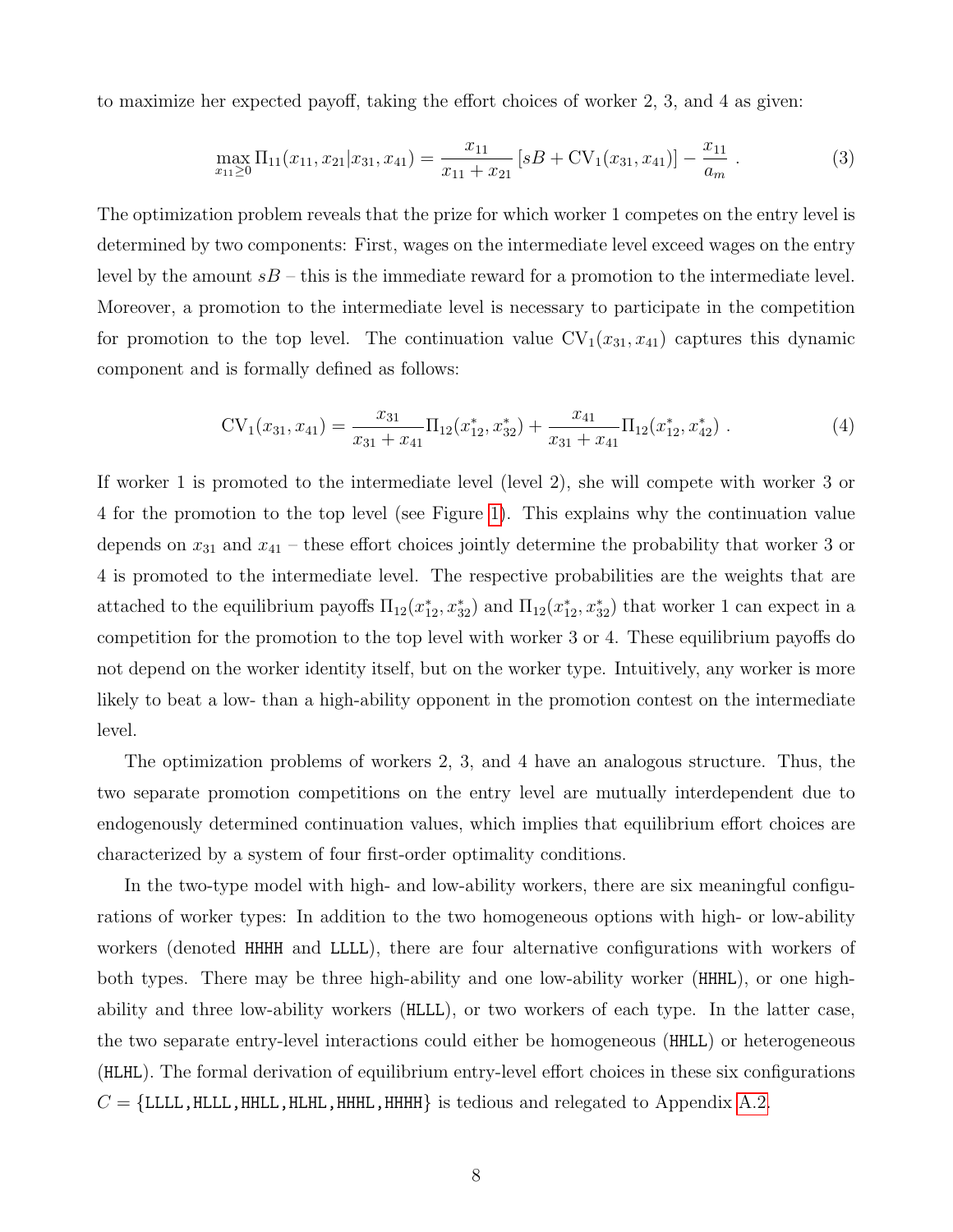Figure 2: Incentive Effect of Heterogeneity on the Intermediate Level

<span id="page-11-1"></span>

Note: The figure plots the incentive effect of heterogeneity for a high-ability worker,  $x_2^*(\text{H}|\text{HL}) - x_2^*(\text{H}|\text{HH})$ , and the corresponding incentive effect for lowability workers,  $x_2^*(L|HL) - x_2^*(L|LL)$ , for  $a_L = 1$  and  $(1 - 2s)B = 1$ .

### <span id="page-11-0"></span>4 The Incentive Effect of Heterogeneity

### <span id="page-11-3"></span>4.1 Incentive Effect on the Intermediate Level

To investigate how heterogeneity affects incentives of workers, we subsequently compare equilibrium effort choices of each worker type in homogeneous and heterogeneous interactions. Equilibrium effort choices by high- and low-ability workers both in homogeneous and heterogeneous promotion competitions on the intermediate level are provided in Table [1.](#page-9-0) We define the incentive effect of heterogeneity for a worker of type  $n \in \{H, L\}$  as

$$
\Delta x_2^*(n)=x_2^*(n|\mathrm{HL})-x_2^*(n|nn) \ .
$$

We find that  $\Delta x_2^*(n) < 0$  both for high- and low-ability workers, which implies that the incentive effect of heterogeneity is negative in the (essentially static) interaction on the intermediate level. Intuitively, low-ability workers realize that they are unlikely to overcome the ability advantage of their opponent and provide less effort than in a homogeneous competition. The high-ability worker can now afford to relax and reduces her effort as well. We summarize this finding as follows:

<span id="page-11-2"></span>**Proposition 1** (Incentive effect of heterogeneity on the intermediate level). The incentive effect of heterogeneity on the intermediate level,  $\Delta x_2^*(n)$ , is strictly negative for any  $n \in \{H, L\}$ .

Proof. See Appendix [B.](#page-41-0)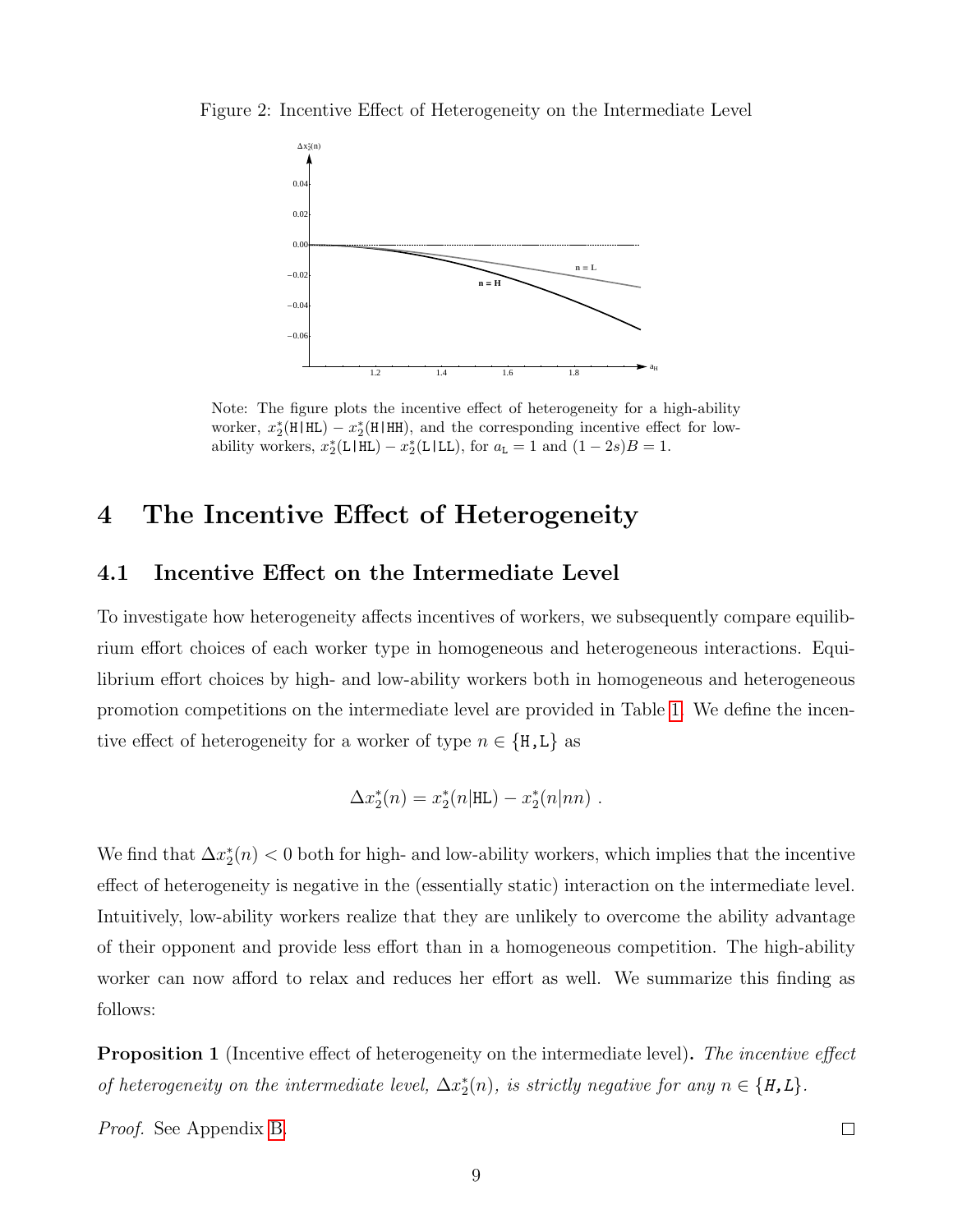Figure [2](#page-11-1) plots  $\Delta x_2^*$  as a function of  $a_{\text{H}}$ , the ability parameter of high-ability workers. The ability parameter of low-ability workers,  $a<sub>L</sub>$ , is normalized to one. The figure reveals two things: First, the negative effect is non-linear in the degree of heterogeneity. In particular, a marginal increase in the degree of heterogeneity has a more pronounced negative impact when heterogeneity is high. Second, the negative effect of heterogeneity seems to be more pronounced for high- than for low-ability workers. This finding holds only in absolute terms, however, and does not pertain to the percentage change of effort provision in response to variation in heterogeneity. Intuitively, effort by high-ability workers is higher than effort by low-ability workers, such that the absolute effect of heterogeneity differs across types even though the relative effect in terms of percentage changes is identical.

#### <span id="page-12-0"></span>4.2 Incentive Effect on the Entry Level

Equilibrium-effort choices on the entry level depend on the number of types and their seeding across entry-level interactions. As mentioned before, there are six possible type configurations. The analysis is complicated by the fact that we must account both for the identity and the type of a worker whenever one interaction on the entry level is homogeneous, while the other one is heterogeneous. For example, the high-ability worker who competes against a low-ability worker behaves differently than the high-ability workers who compete with each other in configuration HHHL. We abstract from differences between workers of the same type subsequently and analyze the average incentive effect of heterogeneity for high- and low-ability workers in each particular configuration. In this case, the incentive effect of heterogeneity on the entry level for a worker of type  $n \in \{H, L\}$  in the subset of heterogeneous configurations  $C^{het} = \{HLLL, HHLL, HHHL\}$ is defined as

$$
\Delta x_1^*(n|C^{het}) = x_1^*(n|C^{het}) - x_1^*(n|nnnn),
$$

where  $x_1^*(n|C^{het}) = \frac{\sum_{\eta} x_{t1}^*(C^{het})}{\#n}$  $\frac{H_1(C)}{\#n}$ , and  $\eta$  is the set of type-n workers.

It is important to account for two different sources of heterogeneity on the entry level: First, the ability of workers who compete against each other might be different, such that there is heterogeneity within an interaction. On the intermediate level, this is the only effect of heterogeneity that is present and according to Proposition [1,](#page-11-2) the incentive effect of heterogeneity within an interaction is negative both for high- and low-ability workers. Second, the ability of workers may differ *across* interactions, such that different types compete in the two separate entry-level interactions. As will become clear in the subsequent discussion, the incentive effect of heterogeneity *across* interactions is positive for high-ability and negative for low-ability workers.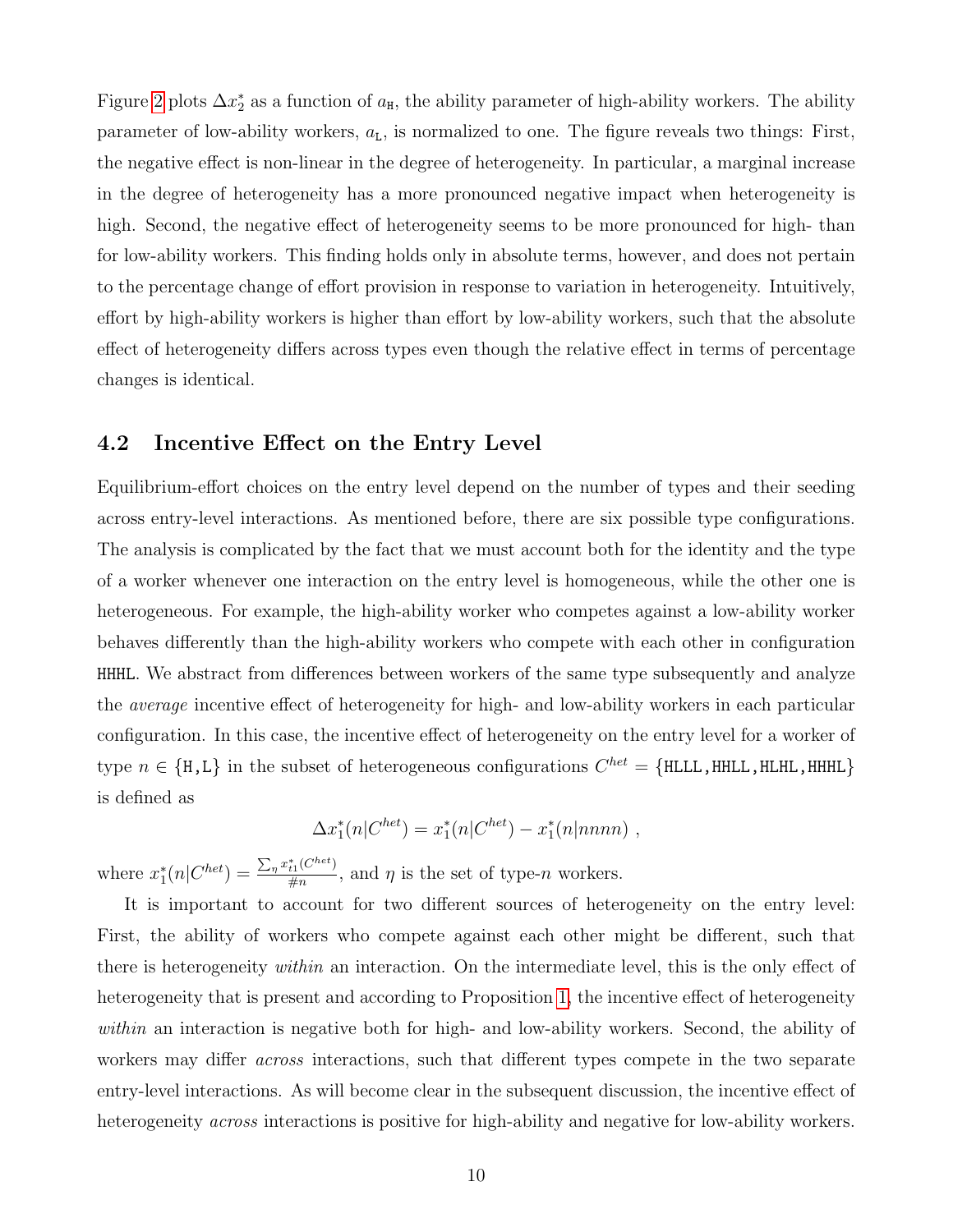To understand why heterogeneity across interactions affects the incentives of workers, it helps considering the incentives on the entry level of configuration HHLL. In this configuration, highand low-ability workers compete in separate interactions for the promotion to the intermediate level. Both pairwise interactions are between homogeneous workers, such that the only source of heterogeneity is across interactions. Consider first how this heterogeneity affects equilibrium effort choices of the two high-ability workers on the entry level. Both anticipate that the opponent on the intermediate level for the promotion to the top level will always be a low-ability type. Relative to the homogeneous configuration HHHH, any one of the high-ability workers in HHLL is thus more likely to outperform her competitor on the intermediate level. This raises the 'continuation-value' component of the promotion to the intermediate level in configuration HHLL compared to HHHH. Consequently, heterogeneity across interactions on the entry level increases the expected prize for which high-ability workers compete and thus their equilibrium effort choice. For low-ability workers, the 'continuation-value' effect due to heterogeneity across interactions works in the opposite direction. They anticipate that their opponent on the intermediate level will always be a high-ability worker, which implies that their chances to receive a promotion to the top level position are lower in configuration HHLL compared to LLLL. Consequently, the 'continuation-value' component of the promotion to the intermediate level is lower for lowability workers, and they will exhibit a lower equilibrium effort on the entry level compared to the homogeneous configuration.

Since both the within- and the across-interaction effect of heterogeneity are negative for low-ability workers, this must also hold for  $\Delta x_1^*$ (L| $C^{het}$ ), the incentive effect of heterogeneity for low-ability workers on the entry level. The corresponding incentive effect  $\Delta x_1^*(H|C)$  for high-ability workers, however, is positive whenever the positive effect of heterogeneity *across* interactions dominates the negative effect of within-interaction heterogeneity.

<span id="page-13-0"></span>**Proposition 2** (Incentive effect of heterogeneity on the entry level). The incentive effect of heterogeneity on the entry level,  $\Delta x_1^*(n|C^{het})$ , is

- (a) strictly negative for  $n = L$  and  $C^{het} = \{HLLL, HHLL, HLHL, HHHL\}.$
- (b) jointly determined by the positive 'continuation-value' effect across interactions and the negative 'within-interaction' effect of heterogeneity for  $n = H$ .

Proof. See Appendix [B.](#page-41-0)

Figure [3](#page-14-0) plots  $\Delta x_1^*(n|C^{het})$  for  $n \in \{H,L\}$  and  $C^{het} \in \{HLLL, HHLL, HHHL\}$  as a function of  $a_H$ , the ability parameter of high-ability workers. The ability parameter of low-ability workers,

 $\Box$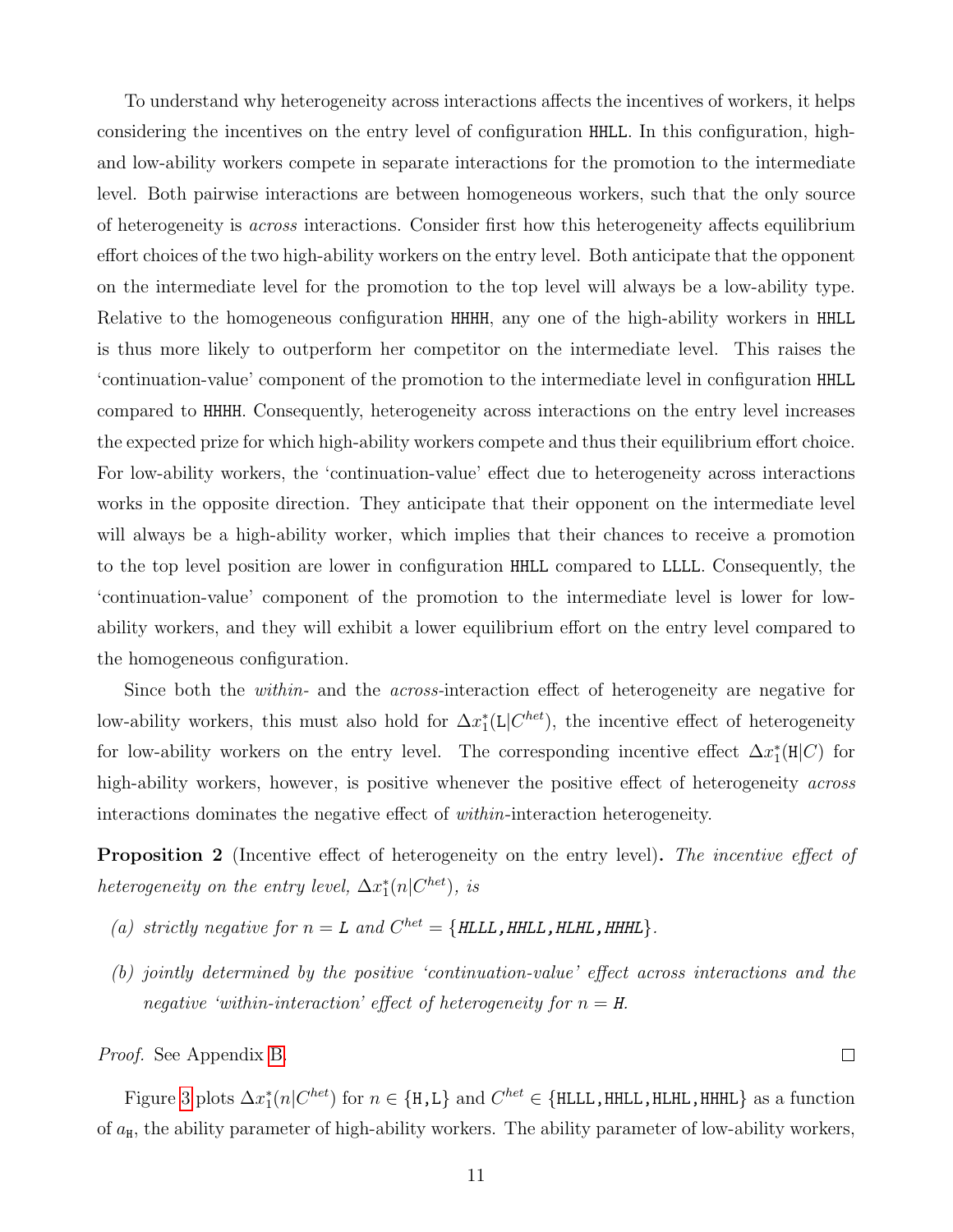<span id="page-14-0"></span>



Note: The figure plots the incentive effect of heterogeneity for a high-ability worker,  $x_1^* (H|C^{het}) - x_1^* (H|HHH)$ , as well as the corresponding effect of a low-ability worker,  $x_1^*(L|C^{het}) - x_1^*(L|LLLL)$ , for  $s = 0$ ,  $a_L = 1$ ,  $B = 1$ , and  $C^{het} = \{\text{HLLL}, \text{HHLL}, \text{HLHL}, \text{HHHL}\}.$ 

 $a_L$ , and the budget B that is available for promotion rewards are normalized to one. Consider the incentive effect of heterogeneity for high-ability workers first, which is provided in panel (a).  $\Delta x_1^*(H|C)$  is positive in all configurations if ability differences are relatively small, which implies that the effect of heterogeneity across interactions dominates the within-interaction effect. This changes as  $a_{\rm H}$  increases (while  $a_{\rm L}$  is held constant) in all configurations except for HHLL. The within-interaction effect of heterogeneity becomes more important as the degree of heterogeneity increases, and ultimately dominates the across-interaction effect in all configurations. Configuration HHLL is an exception. Intuitively, within-interaction heterogeneity does not matter in HHLL where both entry-level interactions are homogeneous. Therefore,  $\Delta x_1^*$ (H|HHLL) remains positive throughout. In contrast, the within-interaction effect of heterogeneity is most pronounced in configuration HLHL where both interactions on the entry level are heterogeneous.

The incentive effect of heterogeneity on the entry level for low-ability workers is provided in panel (b) of Figure [3.](#page-14-0) The plot reveals that  $\Delta x_1^*(L|C^{het}) < 0$  in all configurations, in line with Proposition [2.](#page-13-0) The negative effect is most pronounced in configuration HHHL where the single low-ability worker not only faces a high-ability opponent on the entry level, but also knows for sure that, conditional receiving the promotion to the intermediate level, she will compete with another high-ability worker on the intermediate level for the promotion to the top level. The negative effect is least pronounced in configuration HLLL for similar reasons: The two low-ability workers compete with each other on the entry level and may even meet another low-ability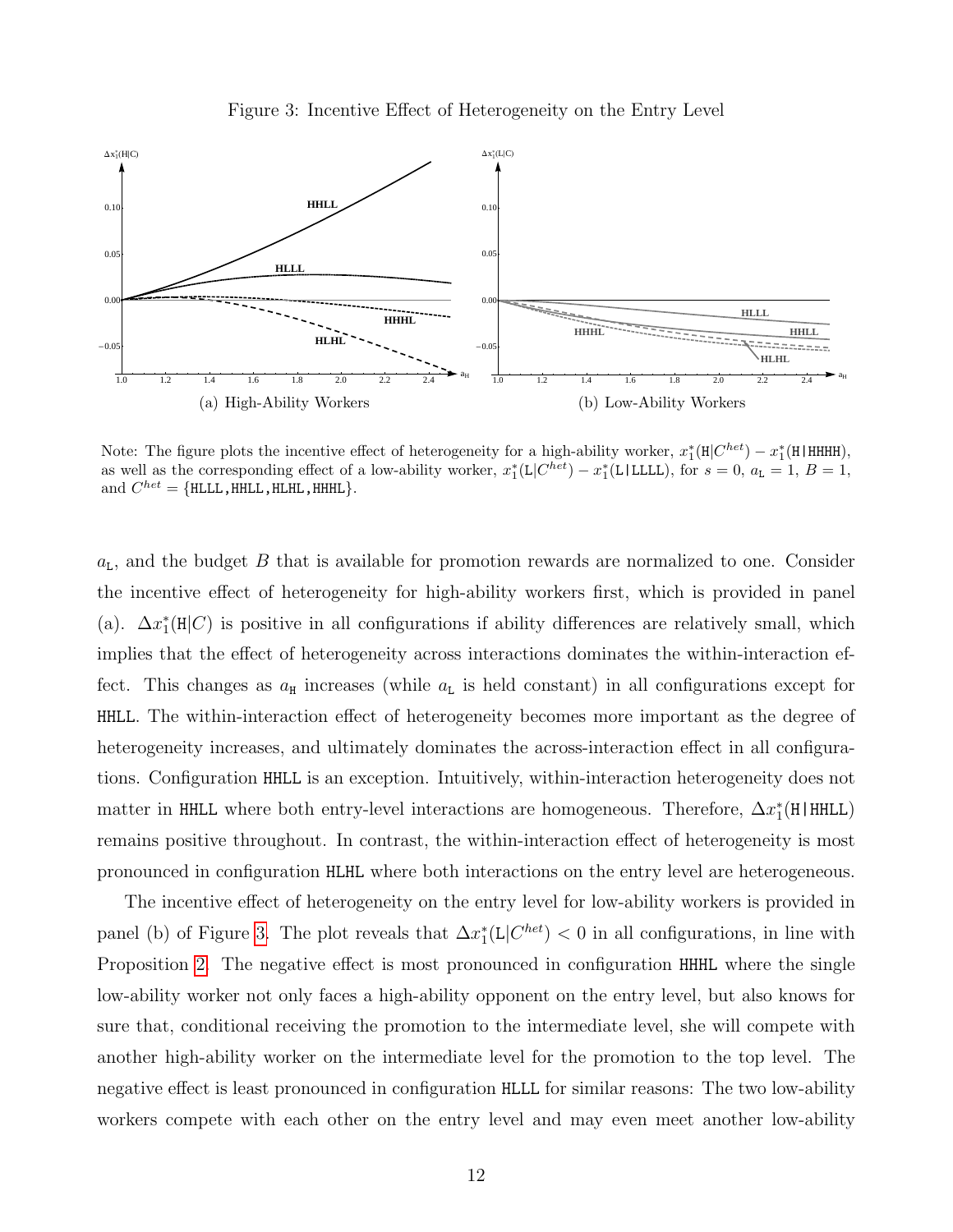worker on the intermediate level. Moreover, the low-ability worker who is in the unfortunate position to compete with a stronger opponent on the entry level anticipates that the ability of both potential opponents on the intermediate level is low.

The comparison of the incentive effect of heterogeneity across worker types in configuration HHLL delivers an important insight about the across-interaction effect of heterogeneity. In particular, the two panels of Figure [3](#page-14-0) reveal that the absolute value of  $\Delta x_1^*$ (H|HHLL) substantially exceeds the absolute value of  $\Delta x_1^*$ (L|HHLL). Consequently, the positive impact of the across-interaction effect of heterogeneity on incentives of high-ability workers dominates the corresponding negative impact on incentives of low-ability workers. Before we discuss the intuition for this relation, we summarize this finding in Lemma [1](#page-15-0) for future reference.

<span id="page-15-0"></span>**Lemma 1** (Average effect of heterogeneity across interactions). The average incentive effect of 'across-interaction' heterogeneity is positive across high- and low-ability workers in configuration HHLL:

$$
\Delta x_1^*(\text{HHLL}) := 2 \cdot \Delta x_1^*(\text{H}|\text{HHLL}) + 2 \cdot \Delta x_1^*(\text{L}|\text{HHLL}) > 0.
$$

 $\Box$ 

#### Proof. See Appendix [B.](#page-41-0)

The intuition for the proof is as follows: First, heterogeneity implies that the share of the continuation value that accrues to high-ability (low-ability) workers is higher (lower) than in case of homogeneity. This will increase overall incentives on the entry level, as long as the sum of continuation values across types does not decrease. Intuitively, the marginal gain in effort by high-ability workers due to an increase of their prize by 1% exceeds the marginal loss in effort by low-ability workers when their prize decreases by 1%. The reason is that marginal effort costs of high-ability workers are strictly lower than the corresponding costs for low-ability workers. Second, the joint continuation value of high- and low-ability workers must increase relative to a homogeneous benchmark, since joint costs of high- and low-ability workers in the intermediate level interaction of HHLL are lower due to heterogeneity. Intuitively, heterogeneity on the intermediate level reduces total effort by both workers in this interaction (Proposition [1\)](#page-11-2), while the monetary value of the promotion to the top level remains constant. Taken together, the two arguments imply that net effect of 'across-interaction' heterogeneity on all workers is positive in HHLL.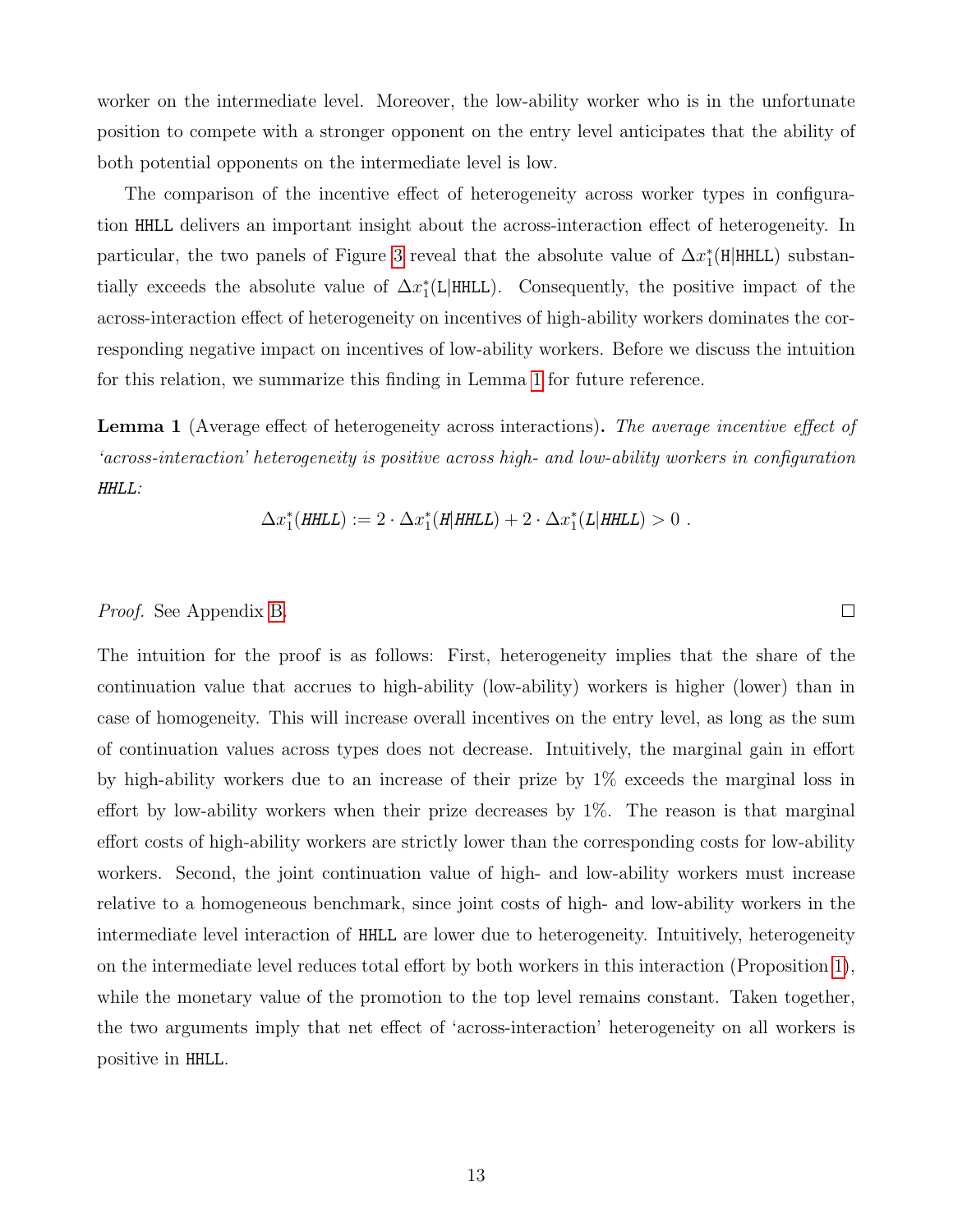#### 4.3 Incentive Effect Across Both Levels

The expected equilibrium effort across both levels of the promotion contest is a composite measure of effort on the entry level, and expected effort in the intermediate level. To illustrate the structure of this measure, consider the expected equilibrium effort of worker 1 across both levels in configuration  $C, x^*(1|C)$ , which is formally defined as

$$
x^*(1|C) = x_{11}^*(12|C) + p(12|C) \cdot [p(34|C) \cdot x_{12}^*(13|C) + p(43|C) \cdot x_{12}^*(14|C)] , \qquad (5)
$$

where  $x_{11}^*(1j|C)$  and  $x_{12}^*(1j|C)$  are the equilibrium effort choices of worker 1 in an interaction with worker j on the entry and the intermediate level, respectively, and  $p(1j|C)$  is the probability that worker 1 beats worker  $j$  on the entry level in the promotion contest with type configuration C. In what follows, we compare the average expected equilibrium effort across all workers of the same type in heterogeneous configurations with the corresponding expected equilibrium effort in the respective homogeneous configuration. The incentive effect of heterogeneity across both levels of the promotion contest is then formally defined as

<span id="page-16-0"></span>
$$
\Delta x^*(n|C^{het}) = x^*(n|C^{het}) - x^*(n|nnnn)
$$
\n(6)

where  $n \in \{H,L\}$  and  $C^{het} \in \{HLLL, HHLL, HHHL, HHHL\}$ .  $\Delta x^*(n|C^{het})$  is determined by three components, which becomes clear when the average expected equilibrium effort of a type- $n$ worker is inserted in [\(6\)](#page-16-0):

$$
\Delta x^*(n|C^{het}) = \underbrace{\Delta x_1^*(n|C^{het})}_{\text{incentive effect}} + \underbrace{\left[p(n|C^{het}) - p(n|nnnn)\right] \cdot x_2^*(n|nn)}_{\text{selection effect}} + \underbrace{p(n|C^{het}) \cdot \phi(\text{HL}|C^{het}) \cdot \Delta x_2^*(n)}_{\text{weighted incentive effect}}.
$$

The first component of the incentive effect across both levels of the promotion contest is the incentive effect of heterogeneity on the entry level that was already discussed in subsection [4.2.](#page-12-0) Consider next the selection effect that depends on the heterogeneity-induced change in the probability of a promotion to an intermediate-level position. This effect matters in all heterogeneous configurations where workers of different types compete in at least one entrylevel interaction – and thus in all configurations but HHLL. To discuss the selection effect in more detail, let  $p(n|C^{het})$  be the average probability across type-n workers for a promotion to the intermediate level in configuration  $C^{het}$ , and  $p(n|nnnn) = 0.5$  the respective probability in case of homogeneity. If the selection effect is at work, it increases the average probability of a promotion to an intermediate-level position above  $p(H|HHHH) = 0.5$  for high-ability workers, and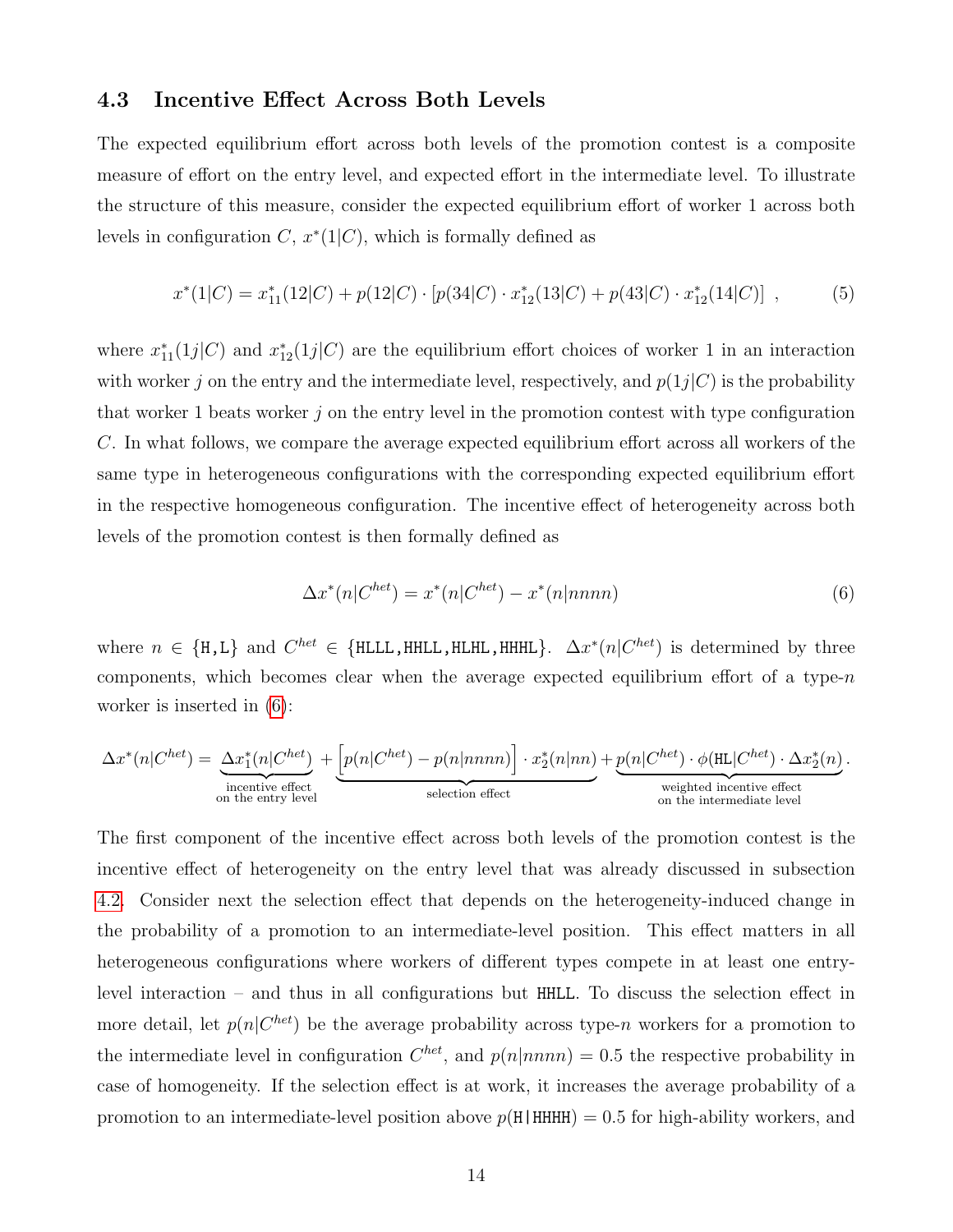reduces the corresponding probability to a value below  $p(L|LLL) = 0.5$  for low-ability workers. The change of this probability matters for expected equilibrium effort across both levels of the promotion contest, since it is a necessary condition for effort provision on the intermediate level to reach this hierarchy level in the first place. As intermediate-level effort by high-ability workers  $x_2^*(H|HH)$  exceeds the respective effort  $x_2^*(L|LL)$  by low-ability workers in case of homogeneity – which is the relevant benchmark for a ceteris paribus comparison – the net selection effect across all workers in the promotion contest is positive. We summarize this insight for future reference in Lemma [2](#page-17-0) below:

<span id="page-17-0"></span>Lemma 2 (Average selection effect of heterogeneity across types). The average selection effect of heterogeneity across types is non-negative in all heterogeneous configurations. Formally,

$$
z \cdot [p(H|C^{het}) - 0.5] \cdot x_2^*(H|HH) + (4 - z) \cdot [p(L|C^{het}) - 0.5] \cdot x_2^*(L|LL) \ge 0,
$$

where z is the number of high-ability workers in configuration  $C^{het} \in \{HLLL, HHLL, HHHL, HHHL\}$ .

 $\Box$ 

#### Proof. See Appendix [B.](#page-41-0)

The third component that matters for the incentive effect of heterogeneity across both levels is a probability-weighted version of the intermediate-level incentive effect discussed in Section [4.1.](#page-11-3) Intuitively, this last component accounts for all cases where a type- $n$  worker is promoted to the intermediate level – this occurs with probability  $p(n|C^{het})$  – and competes with a type-m worker  $(n \neq m)$  on the intermediate level. The configuration specific probability for this event is  $\phi(HL|C^{het})$ . In other words, the importance of the adverse incentive effect of heterogeneity on the intermediate level for the corresponding incentive effect across both levels depends on the probability  $\phi(HL|C^{het})$  that the two workers who are promoted to the intermediate level turn out to be of different types in a particular configuration. This event occurs with probability one in configuration HHLL, for example, since the seeding of types on the entry level ensures that exactly one high- and one low-ability worker make it to the intermediate stage. The same event is unlikely in configuration HHHL, however.

Now that all components that matter for overall incentives in the promotion contest have been discussed, we analyze the incentive effect of heterogeneity across both level. Consider low-ability workers first. Heterogeneity reduces the incentives of low-ability workers on the intermediate and on the entry level in all heterogeneous configurations. The negative selection effect will work in the same direction, which implies that  $\Delta x^*$ (L| $C^{het}$ ) < 0 unambiguously holds for  $C^{het}$  =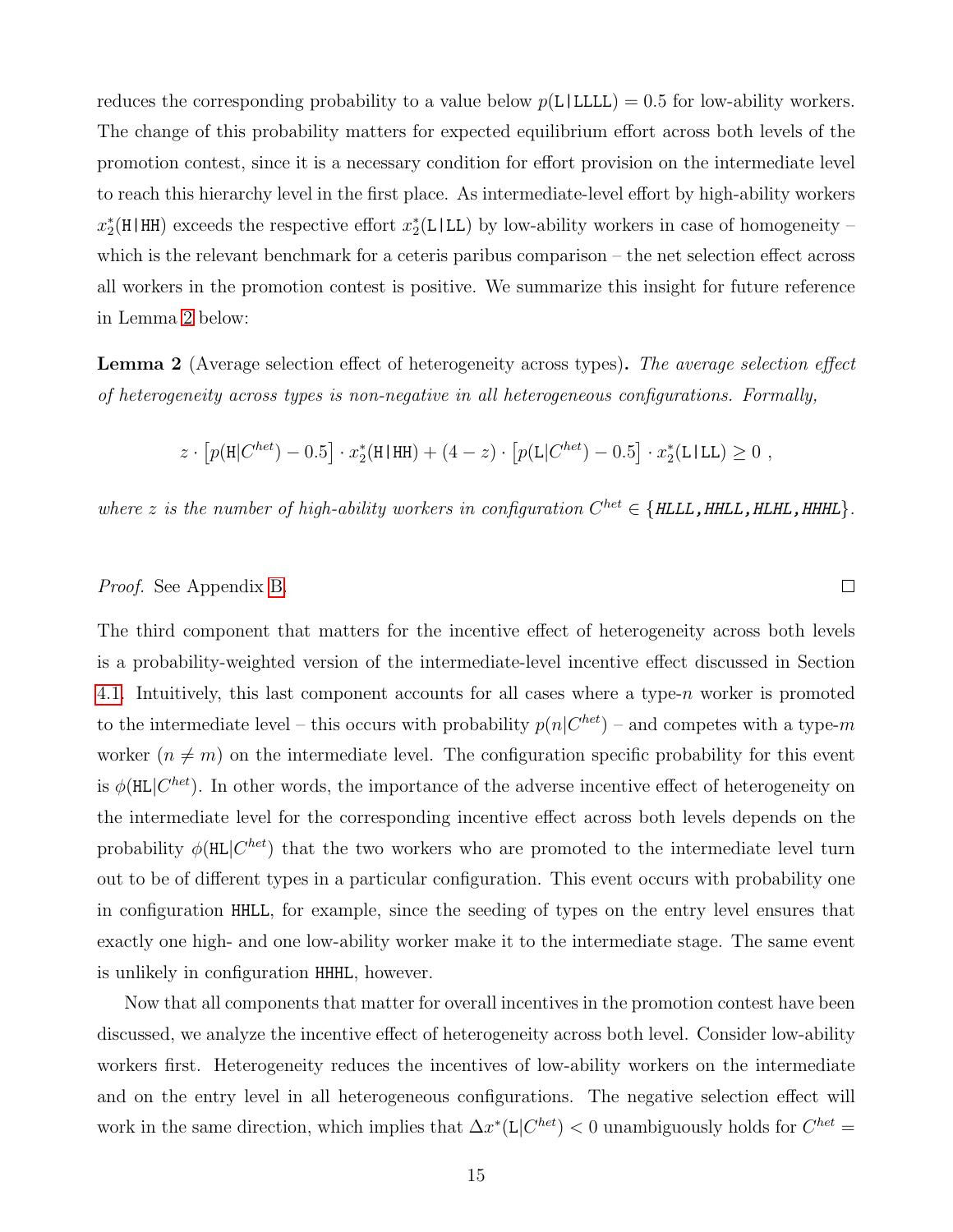<span id="page-18-0"></span>



Note: The figure plots the incentive effect of heterogeneity for a worker of type  $n \in \{\text{H}, \text{L}\}, x^*(n|C^{het}) - x^*(nnnn)$ , where  $C^{het} = \{ \text{HLLL}, \text{HHL}, \text{HLHL}, \text{HHHL} \},$  for  $a_{L} = 1$  and  $B = 1$ .

{HLLL,HHLL,HLHL,HHHL}. Consider next how heterogeneity affects the behavior of high-ability workers: (i) The incentive effect on the entry level may be positive or negative (Proposition [2\)](#page-13-0), depending on the relative strength of within- and across-interaction heterogeneity effects; (ii) the selection effect is always positive; and (iii) the incentive effect on the intermediate level is always negative (Proposition [1\)](#page-11-2). Consequently, the sign of the joint effect  $\Delta x^*(H|C^{het})$  depends on the relative strengths of these countervailing effects. We summarize these findings below:

<span id="page-18-1"></span>**Proposition 3** (Incentive effect of heterogeneity across both levels). The incentive effect of heterogeneity across both levels,  $\Delta x^*(n|C^{het})$ , is

- (a) strictly negative for  $n = L$  and  $C^{het} = \{HLLL, HHLL, HLHL, HHHL\}.$
- (b) jointly determined by a negative 'within-interaction' and a positive 'across-interaction' incentive effect on the entry level, a positive selection effect across levels, and a negative incentive effect on the intermediate level for  $n = H$ .

 $\Box$ 

Proof. See Appendix [B.](#page-41-0)

Figure [4](#page-18-0) plots  $\Delta x^*(n|C^{het})$  for  $n \in \{H,L\}$  and  $C^{het} \in \{HLLL, HHLL, HHHL, HHHL\}$  as a function of  $a_{H}$ , the ability measure of high-ability workers. As in previous figures, the ability of lowability workers,  $a_{\text{L}}$ , and the budget B that is available for promotion rewards are fixed at one.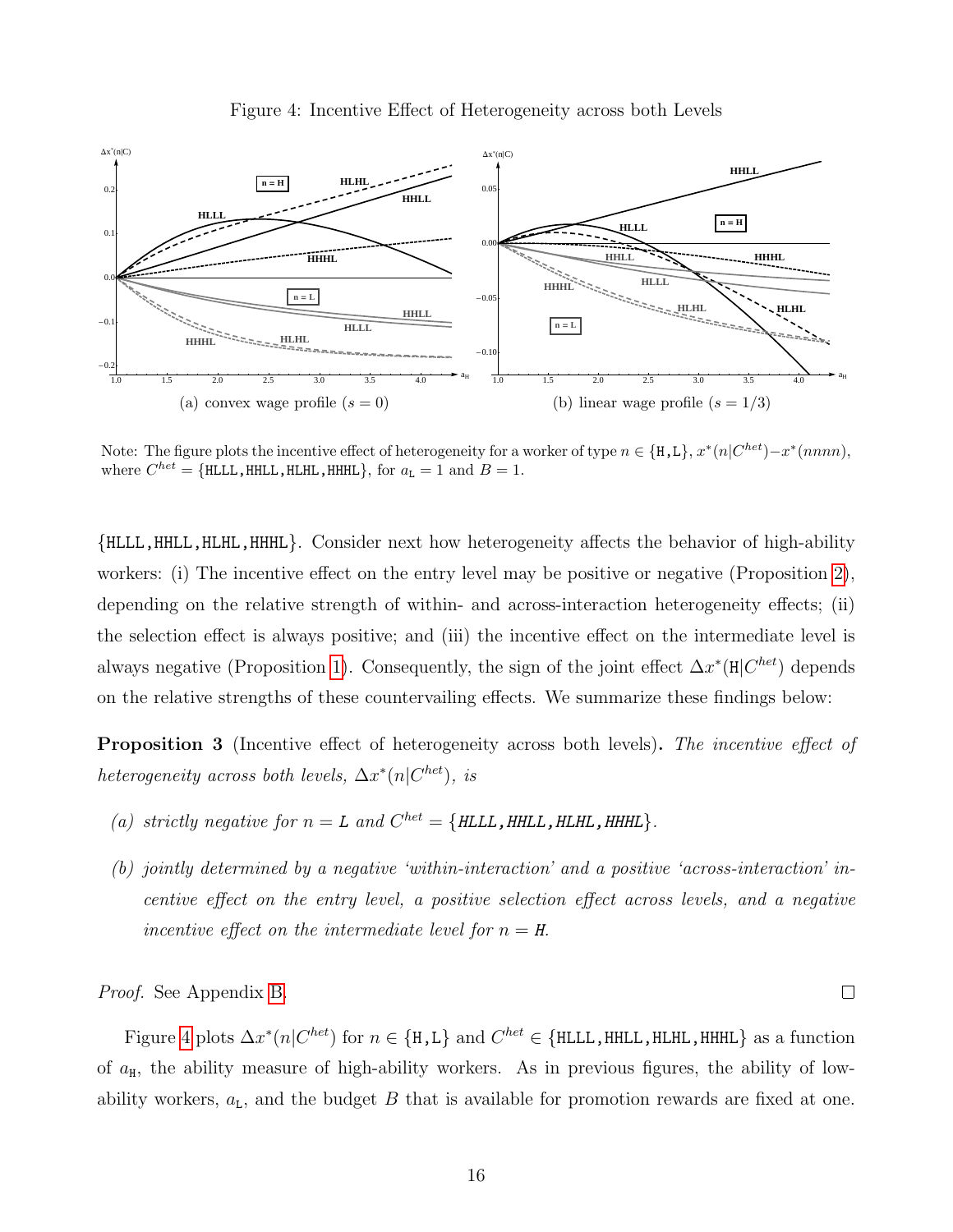Consider first panel (a) of Figure [4,](#page-18-0) where  $s = 0$  such that the wage profile is convex.<sup>[8](#page--1-0)</sup> The figure reveals that the incentive effect of heterogeneity across both levels for low-ability workers is negative in all configurations: The adverse effect of heterogeneity is least pronounced in configuration HHLL where the selection effect is absent, and most pronounced in HLLL where both the selection and the 'continuation-value' effect reduce incentives of low-ability workers. Incentives of high-ability workers are positively affected by heterogeneity in all configurations but HLLL. Configuration HLLL nicely illustrates that different and countervailing forces are at work for high-ability workers: For low degrees of heterogeneity, the positive selection effect and the positive 'continuation-value' effect jointly dominate the negative 'within-interaction' effects on the entry and the intermediate level. This changes as heterogeneity increases, however  $-$  a high degree of heterogeneity induces the single high-ability worker to reduce effort both in the heterogeneous entry-level and in the heterogeneous intermediate-level interaction, such that the negative 'within-interaction' effect of heterogeneity on both stages starts to dominate selection and 'continuation-value' effects.

Next, consider panel (b) of Figure [4](#page-18-0) where the wage profile is linear  $(s = 1/3)$  rather than convex – the prize associated with a promotion to the intermediate level and to the top level is exactly the same. Relative to the case depicted in panel (a), the promotion to the intermediate level is therefore more attractive in panel (b), while the opposite holds for the promotion to the top level. Workers react to this change in the structure of rewards by providing more effort on the entry and less effort on the intermediate level, which affects  $\Delta x^*(n|C^{het})$  for workers of either type. The incentive effect of heterogeneity across both levels for high-ability workers is now more likely to be negative – positive heterogeneity effects are weaker, while negative effects are equally strong or even stronger: First, the continuation value is less important due to the now lower value of the promotion to the top level. Second, selection to the intermediate level is less important for expected effort across both stages, since effort on the intermediate level is lower. Finally, the negative 'within-interaction' effect of heterogeneity on the entry level is stronger, since entry level effort is relatively more important. In line with these arguments, panel (b) of Figure [4](#page-18-0) reveals that  $\Delta x^*(\mathbf{H}|C^{het})$  becomes negative for high degrees of heterogeneity in all configurations except configuration HHLL, where both the 'within-interaction' effect of heterogeneity on the entry level and the selection effect are absent. However, even in configuration HHLL, the positive incentive effect of heterogeneity across both levels is lower for  $s = 1/3$  than for  $s = 0$ . Finally, panel (b) of Figure [4](#page-18-0) reveals that low-ability workers benefit from the flatter wage profile: Both

<sup>&</sup>lt;sup>8</sup>For  $s = 0$ , the full budget B available for promotions is awarded to the worker who is promoted to the top-level position, while there is no separate prize for promotion to the intermediate level.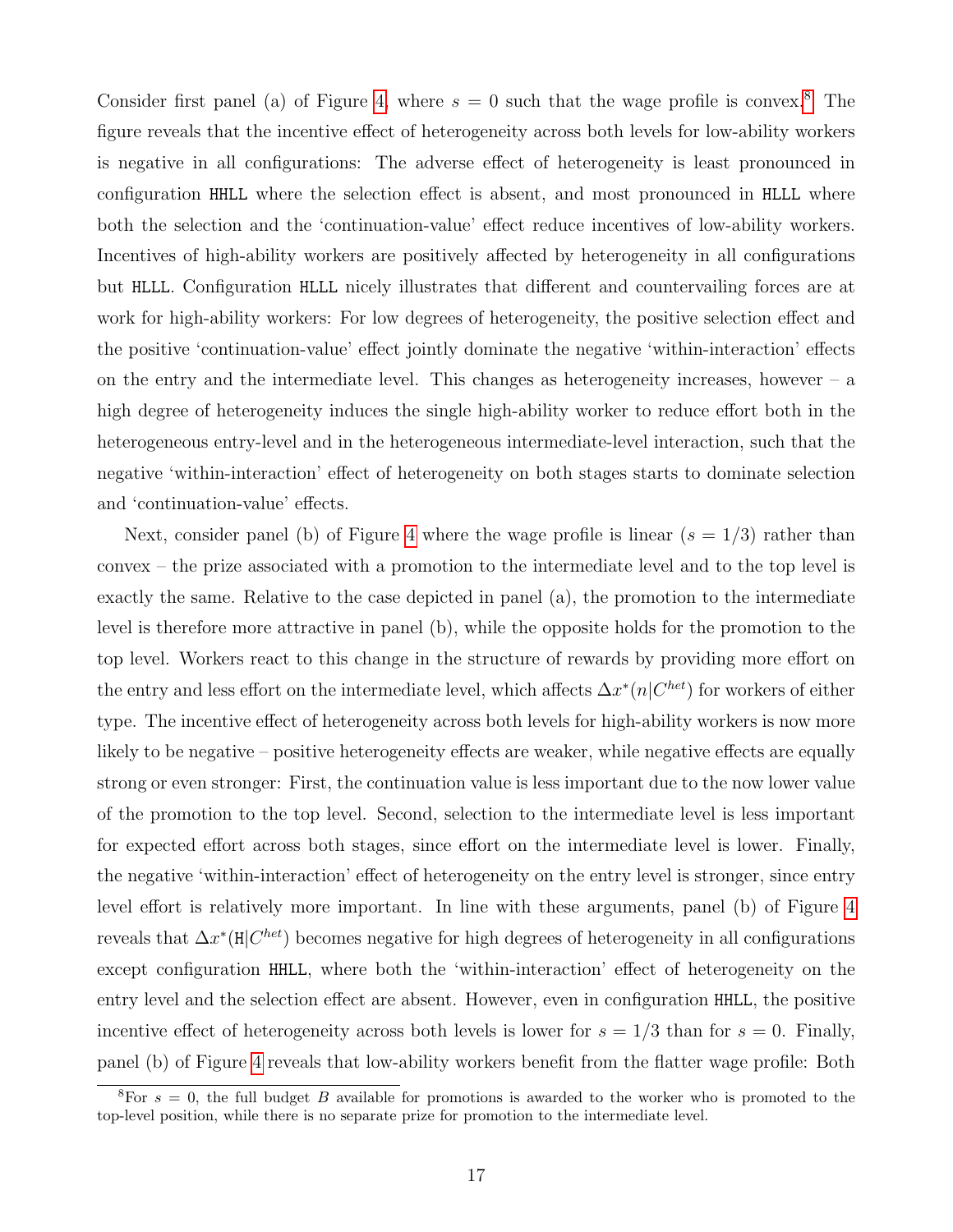the negative 'continuation-value' and the negative selection effect of heterogeneity are weaker for  $s = 1/3$  than for  $s = 0$ , such that the adverse incentive effect of heterogeneity across both levels for low-ability workers,  $\Delta x^*$ (L| $C^{het}$ ), is less negative.

### <span id="page-20-0"></span>5 The Optimal Skill Mix in Promotion Contests

#### 5.1 A Simple Labor Market Model with Promotion Incentives

In this section, we assess the implications of the previous results on the hiring decisions of firms. To focus ideas, consider a stylized labor market in which price-taking firms compete for high-ability and low-ability workers. Firms are homogeneous and share the organizational structure depicted in Figure [1.](#page-8-0) In each firm, workers receive a fixed, type-specific wage and compete for the promotion to better paid jobs inside the same organization. In particular, workers are evaluated relative to their co-workers and, depending on their relative performance, are either promoted at the end of each evaluation period or continue to work on their current position. We thus consider a setting where career concerns provide tournament like incentives and help to reduce moral hazard of employees. Arguably, incentives of this type are at work in almost any employment relationship. In most cases, 'career-concern' incentives will be combined with an additional incentive scheme, a minimum performance standard that must be met to keep the job, for example, or an 'up-or-out' policy which forces non-promoted workers to leave the organization. We subsequently abstract from this additional source of incentive provision and focus on the performance effect caused by career concerns of employees and the resulting competition for promotion.

Assume that each firm hires workers on the labor market for its four entry level positions, where they work initially in period 1. Based on their relative performance, two of these four workers on the entry level are promoted to the intermediate level at the beginning of period 2, and one of these two workers on the intermediate level is promoted to the top level position in period 3. Output of each worker in any period depends on effort and chance.[9](#page--1-0) For simplicity, we assume that workers who are not promoted at some point stay on their respective level until period 3 is over.<sup>[10](#page--1-0)</sup> We further assume that labor is the only input in production, and

<sup>&</sup>lt;sup>9</sup>Recall that we consider a multiplicative error structure which implies  $q_{ti} = x_{ti} \cdot \epsilon_{ti}$ , where  $\epsilon_{ti}$  is the random component drawn from an exponential distribution with mean one. See the promotion contest model discussed in section [3](#page-7-0) for details.

<sup>&</sup>lt;sup>10</sup>This assumption does not affect our results, since we maintain this assumption across homogeneous and heterogeneous configurations. In particular, our results remain unchanged if we consider an 'up-or-out' promotion contest instead.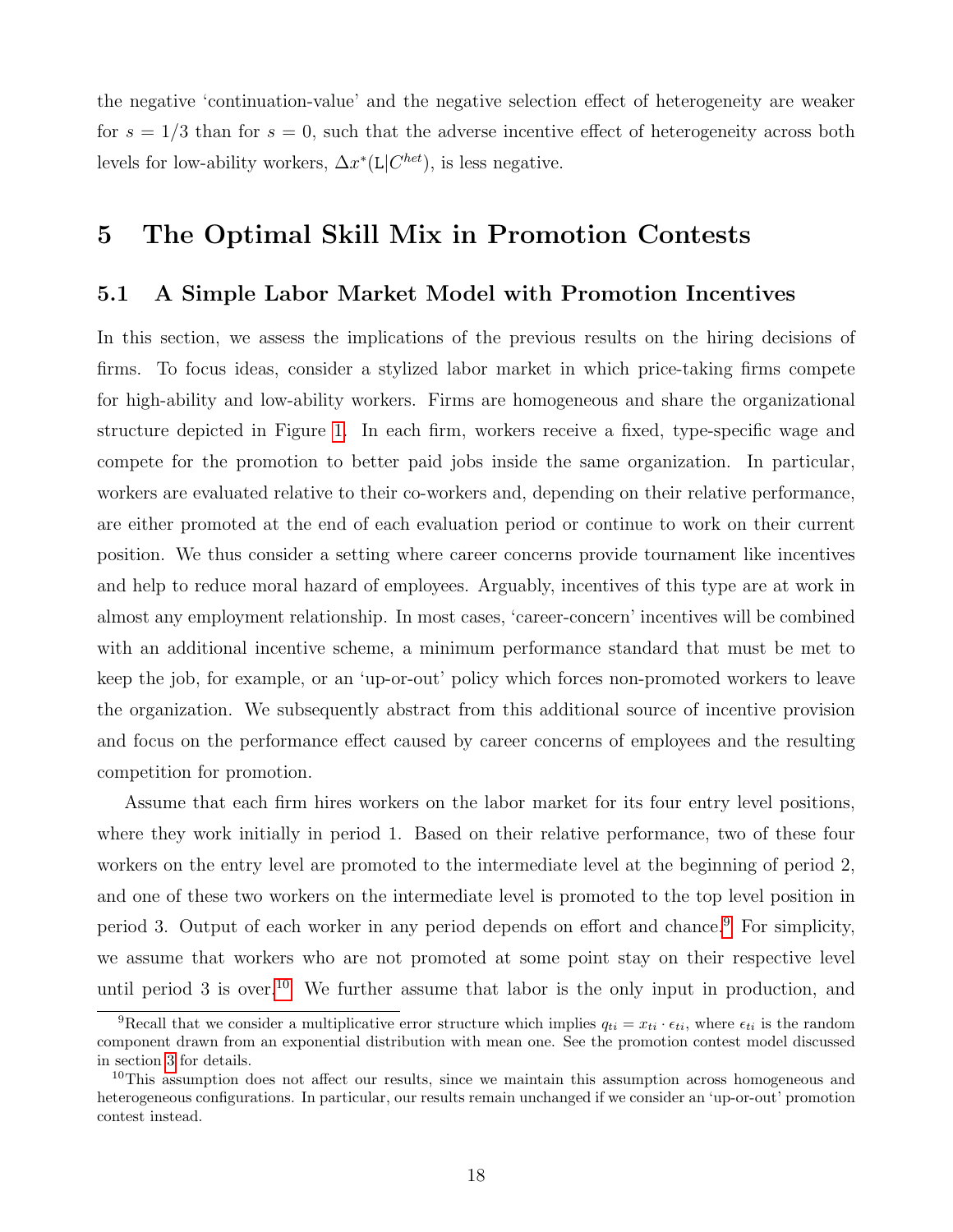that aggregate production of a firm is additively separable in effort across workers, levels, and periods.

#### 5.2 The Hiring Decision of Firms

Each firm hires workers on the labor market for the four entry-level positions, taking the period fixed wage  $\omega_n$  for a worker of type  $n \in \{H, L\}$  as given. Thus, we abstract from adverse selection in hiring and assume that worker-types are perfectly observable – this assumption keeps the theoretical analysis tractable and allows us to focus on the incentive effect of heterogeneity. The firm chooses the configuration  $C \in \{LLLL, HLLL, HHH, HHHL, HHHH\}$  of worker types on the entry level that maximizes expected profits  $\Psi(\mathcal{C})$ . Let  $z \in \{0, 1, 2, 3, 4\}$  be the number of highability workers in configuration  $\mathcal{C}$ , and  $4 - z$  the corresponding number of low-ability workers. Then, the expected profits  $\Psi(\mathcal{C})$  of an arbitrary firm are formally defined as follows:

<span id="page-21-0"></span>
$$
\Psi(\mathcal{C}) = z \cdot [V \cdot \underbrace{E \{q(\mathbf{H}|\mathcal{C})\}}_{x(\mathbf{H}|\mathcal{C})} - 3 \cdot \omega_{\mathbf{H}}] + (4 - z) \cdot [V \cdot \underbrace{E \{q(\mathbf{L}|\mathcal{C})\}}_{x(\mathbf{L}|\mathcal{C})} - 3 \cdot \omega_{\mathbf{L}}] - B,
$$
\n(7)

where V is the output price,  $q(n|\mathcal{C})$  and  $x(n|\mathcal{C})$  are total expected output and effort, respectively, of a type-n worker across periods,  $\omega_n$  is the fixed wage of a type-n worker in any period, and B is the total amount of prize money available for promotions.<sup>[11](#page--1-0)</sup> For simplicity, we assume that all firms devote the same amount  $B$  to bonus payments and choose the same wage profile  $s$ , which then implies that the respective wages for the two worker types must be identical across firms.

Since total output (or effort) of high-ability workers is always higher than the corresponding output of low-ability workers, the optimal configuration for a firm depends on the relative price of high- and low-ability workers, i.e., on the exogenous wages for workers of each type. These wages are jointly determined by the supply of high- and low-ability workers, and by the demand for workers of either type by all other firms. Thus, it is not possible to determine the optimal configuration for each firm without further assumptions on the number of firms and workers of either type. It is not necessary to determine the optimal configuration for each firm to assess whether a homogeneous or a heterogeneous workforce is desirable in multi-stage promotion contests, however. Instead, we subsequently investigate whether any firm has an incentive to hire a heterogeneous workforce in a situation where the workforce in all other firms is homogeneous.

<sup>&</sup>lt;sup>11</sup>In general, firms can attract workers both through fixed wages and through the prize associated with a promotion. In reality, both components are certainly relevant for the decision of workers to accept a particular offer.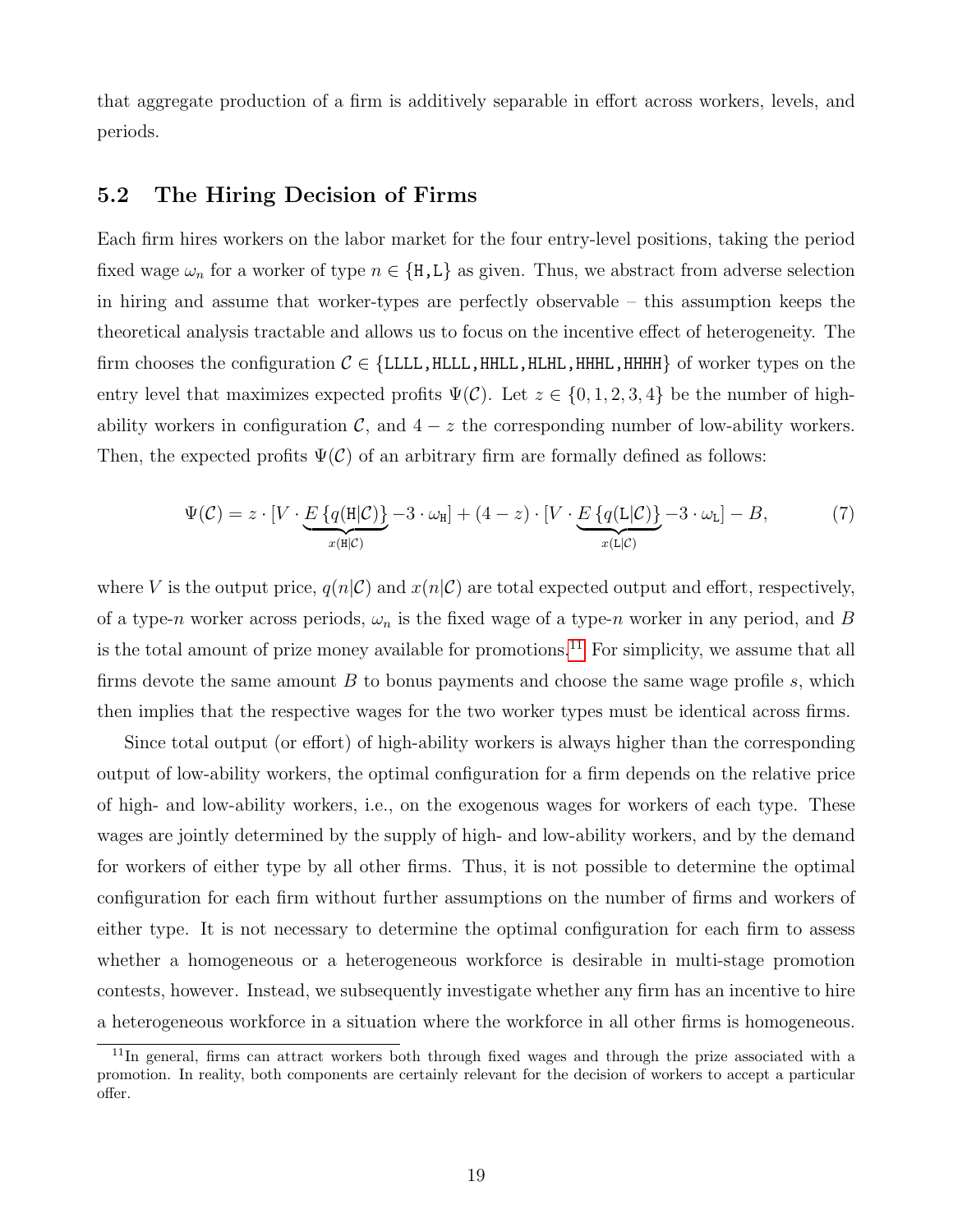#### 5.3 The Optimal Skill Mix

To have a transparent benchmark, consider a situation where all firms employ a homogeneous workforce. To ensure that there is a positive demand for workers of either type, we assume that the wages for high- and low-ability workers are determined on the market such that firms are indifferent between hiring only high-ability or only low-ability workers. Formally, this implies that fixed wages  $\omega_L$  and  $\omega_H$  satisfy the condition  $\Psi(LLLL) = \Psi(HHHH) = \tilde{\Psi} \geq 0$ , which holds if and only if

<span id="page-22-1"></span>
$$
\omega_{\mathsf{L}}^* = \frac{V \cdot x(\mathsf{L|LLLL}) - 1/4(B + \tilde{\Psi})}{3} \quad \text{and} \quad \omega_{\mathsf{H}}^* = \frac{4V \cdot x(\mathsf{H|HHHH}) - 1/4(B + \tilde{\Psi})}{3} \ . \tag{8}
$$

To avoid cases where unemployment is more attractive than employment for low-ability workers, we assume that the output price V is sufficiently high to satisfy  $\omega_{\text{L}}^* \geq \bar{u}$ , where  $\bar{u}$  is the value of inactivity (or unemployment) for a worker independent of her type.<sup>[12](#page--1-0)</sup> In order to assess whether this situation can be an equilibrium, consider next the optimization problem of one arbitrary firm d that takes  $\omega_{L}^{*}$  and  $\omega_{H}^{*}$  as given. Can this firm *ceteris paribus* increase its expected profits by choosing one of the heterogeneous configurations instead? While existing results on static contests (or tournaments) suggest that homogeneity of participants is optimal, this turns out not to be the case in a dynamic multi-stage setting.

<span id="page-22-0"></span>**Proposition 4** (Optimal skill mix). For fixed wages  $\omega_L^*$  and  $\omega_H^*$ , expected profits of a deviating firm  $d$  are strictly higher in at least one heterogeneous configuration  $C^{het} \in \{HLLL$  ,  $HHLL$  ,  $HHHL\}$ than in any one of the two homogeneous configurations, independent of the degree of heterogeneity and the steepness of incentives in the promotion contest:

For 
$$
\{\omega_L^*, \omega_H^*\}:
$$
  $\exists C^{het}$  such that  $\Psi_d(C^{het}) > \tilde{\Psi} \quad \forall \ 0 \le s < 0.5 \land 0 < a_L < a_H$ .

#### Proof. See Appendix [B.](#page-41-0)

According to Proposition [4,](#page-22-0) firm d deviates from the choice of all other firms in terms of its configuration of workers and chooses the optimal heterogenous configuration if all other firms continue to employ a homogeneous workforce, i.e. if fixed wages satisfy  $(8)$ .<sup>[13](#page--1-0)</sup> While the finding

 $\Box$ 

<sup>12</sup>Since the expected payoff in any configuration is strictly positive even for low-ability workers, participation would even be optimal if  $\omega_L^*$  is slightly below  $\bar{u}$ . Generally, the value of  $\omega_L^*$  depends on the relation of V (=value of output for the firm) and  $\frac{1}{a_L}$  (= marginal cost of effort for low-ability workers). Since  $\frac{1}{a_L} < \frac{1}{a_R}$ ,  $\omega_L^* \ge \bar{u}$  also implies  $\omega_{\text{H}}^* > \bar{u}$ .

<sup>&</sup>lt;sup>13</sup>Importantly, both the amount for bonus payments  $B$  and the incentive profile across stages that is characterized by s remain constant across all firms to allow for a meaningful ceteris paribus variation of the workforce.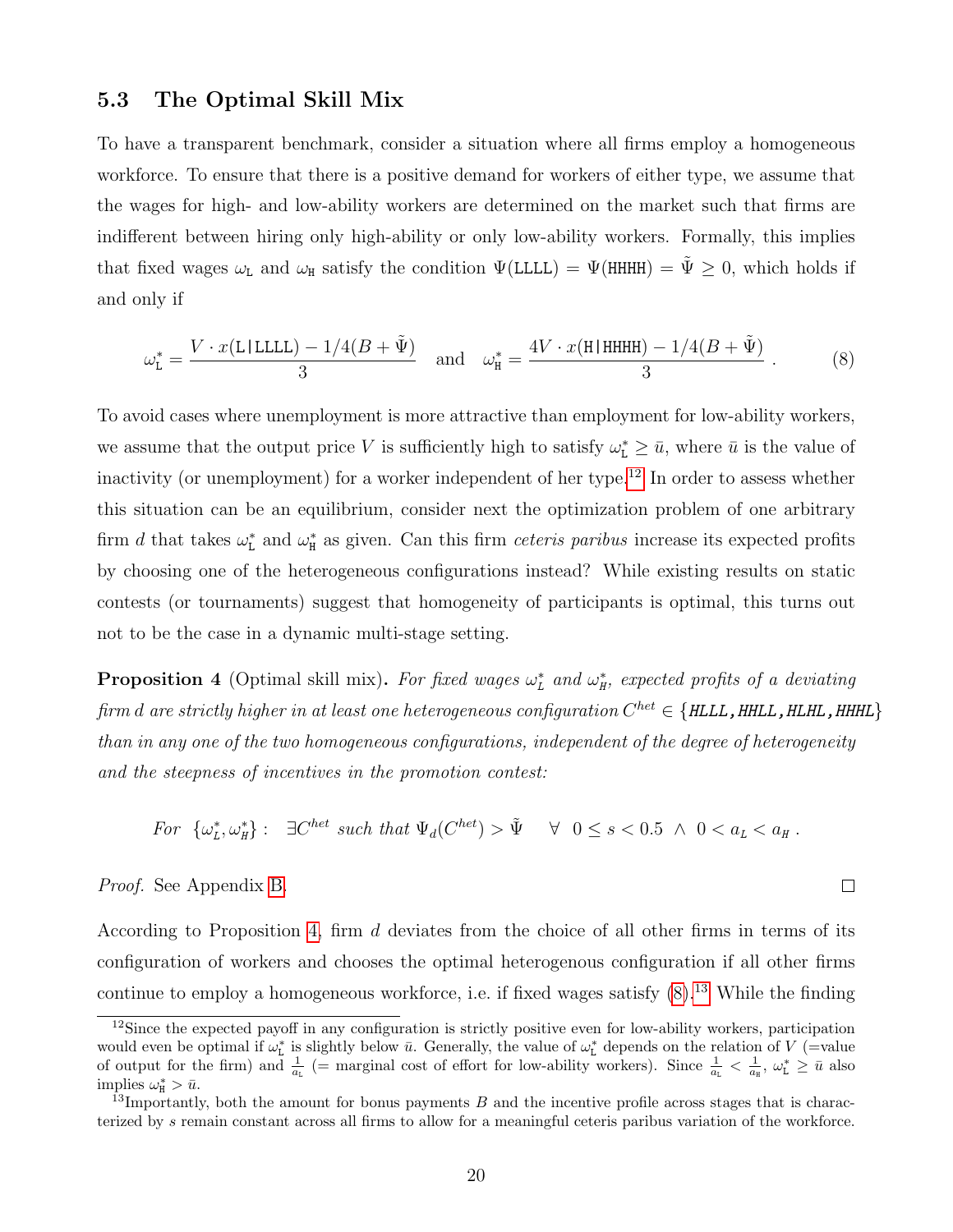that firms may benefit from a heterogeneous workforce is interesting in its own right, it is not sufficient to prove that a situation where all firms employ a homogeneous workforce cannot be an equilibrium. The reason is that both low-ability and high-ability workers must be willing to join firm  $d$  that intends to employ workers of different types. This is not an issue for highability workers – they receive the same fixed wage and compete against weaker opponents for promotions of equal value in the deviating firm, such that they are unambiguously better off. Low-ability workers, however, face stronger opponents and have worse chances for promotions in firm  $d$  – they are unambiguously worse off if their fixed wages remain unchanged. Consequently, the increase in expected profit for firm  $d$  and the gain in expected payoffs for high-ability workers must be sufficiently large to allow for a compensation of low-ability workers through higher fixed wages that guarantees their voluntary participation. This is indeed the case.

<span id="page-23-0"></span>**Proposition 5** (Participation of low-ability workers). In at least one of the heterogeneous configurations that satisfy  $\Psi_d(C^{het}) > \tilde{\Psi}$ , the expected payoff gain due to a heterogeneous workforce for high-ability workers is larger than the corresponding expected payoff loss for low-ability workers.

#### Proof. See Appendix [B.](#page-41-0)

Proposition [5](#page-23-0) implies that the profit gain for firm d due to heterogeneity is not even necessary to induce participation of low-ability workers in this firm. Instead, redistribution from high- to lowability workers through a revised pair of fixed wages can ensure that workers of either type are strictly better off in firm  $d$  than in any firm with a homogeneous workforce. Consequently, firm d may ceteris paribus increase its profits in a situation where all other firms hire a homogeneous workforce by choosing a particular heterogeneous configuration and fixed wages  $\{\hat{\omega}_{\tt L}, \hat{\omega}_{\tt H}\}$  with  $\hat{\omega}_{L} > \omega_{L}^{*}$  and  $\hat{\omega}_{H} < \omega_{H}^{*}$ . Taken together, this implies that a situation where all firms employ a homogeneous workforce cannot be an equilibrium in the labor market model we consider.

#### 5.4 Discussion

The previous results suggest that firms and workers of either type may benefit from heterogeneity in a multi-stage promotion contest. This finding goes counter to the conventional wisdom that both 'underdogs' and 'favorites' slack off in heterogeneous interactions. To convey the intuition for these findings, we discuss the two propositions that imply that heterogeneity dominates homogeneity in the labor market we consider in turn.

 $\Box$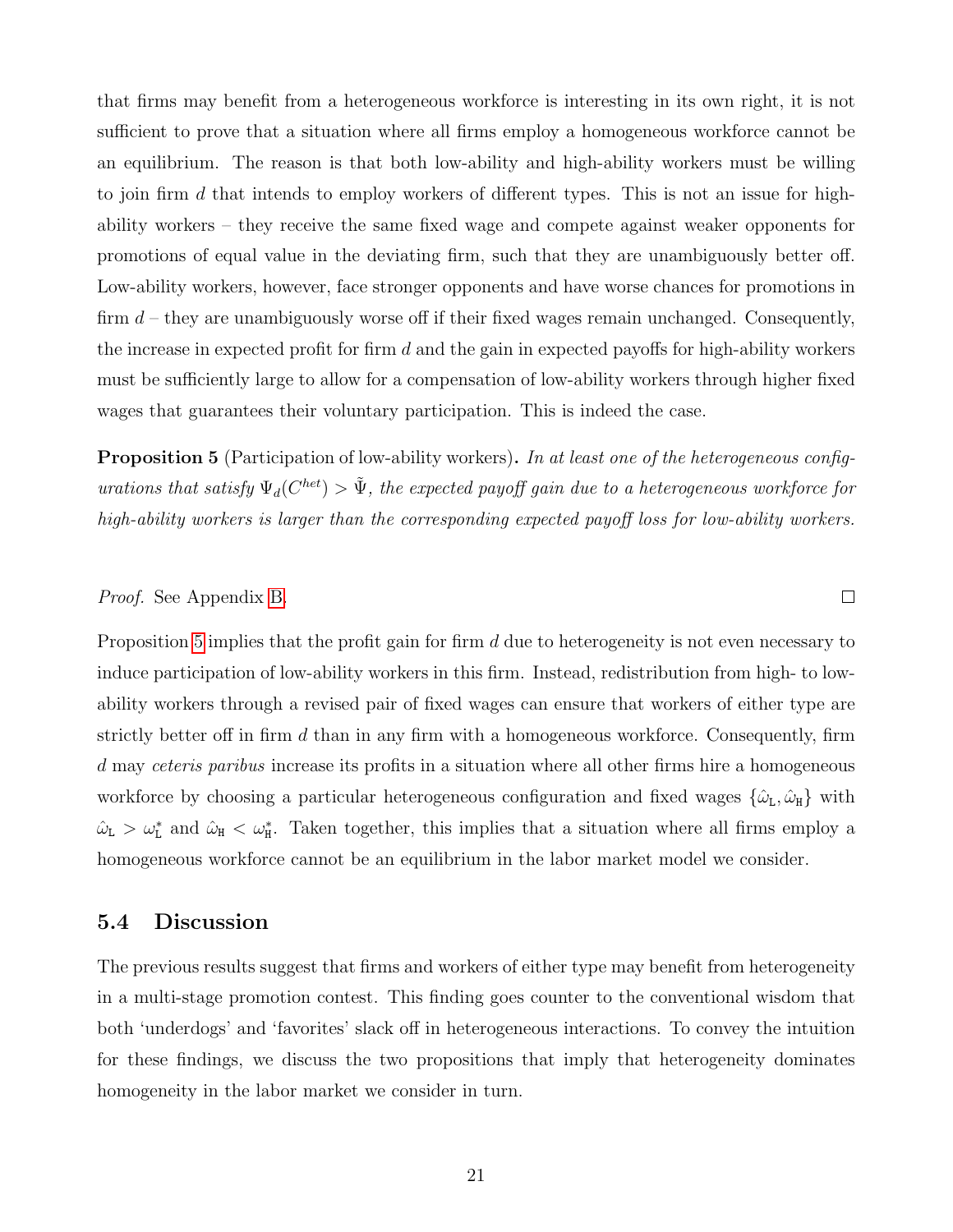The effect of heterogeneity on profits. According to Proposition [4,](#page-22-0) a heterogeneous workforce allows a firm to increase its (expected) profits if fixed wages satisfy  $\Psi$ (LLLL) =  $\Psi$ (HHHH) =  $\Psi$ . To understand the role of fixed wages for this finding, insert the formal expressions for fixed wages in the expected profit function of an arbitrary firm, as defined in [\(7\)](#page-21-0). We then obtain:

<span id="page-24-0"></span>
$$
\Psi(\mathcal{C}) = V \cdot \left\{ z \cdot \underbrace{[x(\mathbf{H}|\mathcal{C}) - x(\mathbf{H}|\mathbf{H}\mathbf{H}\mathbf{H})]}_{\text{incentive effect of heterogeneity}} + (4-z) \cdot \underbrace{[x(\mathbf{L}|\mathcal{C}) - x(\mathbf{L}|\mathbf{L}\mathbf{L}\mathbf{L})]}_{\text{incentive effect of heterogeneity}} \right\} + \tilde{\Psi}
$$
\n(9)

The definition of fixed wages in [\(8\)](#page-22-1) thus controls for the absolute ability effect on effort provision and is a prerequisite for a meaningful comparison of homogeneous and heterogeneous configurations. According to  $(9)$ , the deviating firm d prefers at least one heterogeneous configuration over the homogeneous configurations due to a positive aggregate incentive effect of heterogeneity across workers of both types. The two channels that positively affect  $\Psi(\mathcal{C})$  are the previously discussed continuation value effect (across interactions) and the selection effect of heterogeneity. The impact of both effects on aggregate incentives across workers is positive at least in some configurations – see Lemmata [1](#page-15-0) and [2](#page-17-0) for details. In particular, Proposition [4](#page-22-0) implies that these positive effects are stronger than the negative 'within-interaction' effects of heterogeneity (that reduce incentives both for high- and low-ability workers in any heterogeneous interaction on the entry or the intermediate level) in at least one heterogeneous configuration.

Figure [5](#page-25-0) plots the difference in profits in heterogeneous configurations relative to the homogeneous benchmark as a function of  $a_{\text{H}}$  for two different within-firm wage profiles across hierarchy levels. In particular, the figure plots the weighted averages of the positive incentive effect across both levels for high-ability workers and the corresponding negative effect for low-ability types that is provided in Figure [4.](#page-18-0) A comparison of panels (a) and (b) delivers two important insights: First, with only one exception, the aggregate incentive effect of heterogeneity across worker types is positive in all heterogeneous configurations for certain degrees of heterogeneity in panel (a) of Figure [5,](#page-25-0) while the effect is only positive for configuration HHLL in panel (b) of Figure [5.](#page-25-0) Second, even in configuration HHLL, the positive effect of heterogeneity is stronger for convex incentives (with  $s = 0$ ) than for linear incentive profiles (with  $s = 1/3$ ). Both observations are due to the fact that the two positive dynamic effects of heterogeneity that affect high-ability workers, namely the 'across-interaction' effect of heterogeneity through continuation values and the selection effect across hierarchy levels, are less likely to dominate the negative 'within-interaction' effect when the reward structure is less convex.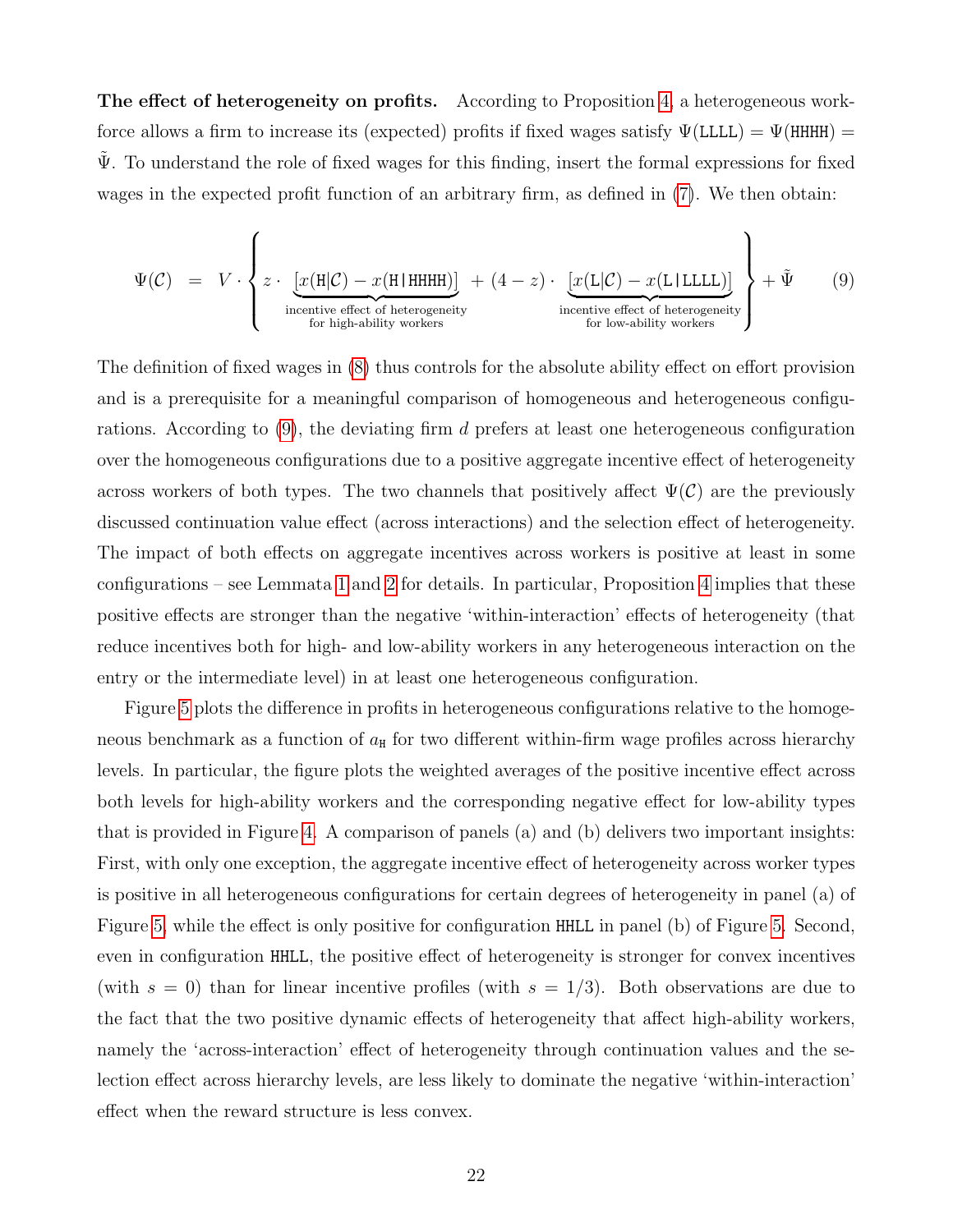<span id="page-25-0"></span>



Note: The figures plot the change in profits in heterogeneous configurations relative to the homogeneous benchmark as a function of  $a_{\text{H}}$  for different value of s, assuming  $a_{\text{L}} = 1$  and  $B = 1$ .

The effect of heterogeneity on total welfare. According to Proposition [5,](#page-23-0) the expected payoff across all participants of a promotion contest is higher in at least one heterogeneous configuration than in any one of the two homogeneous settings for fixed wages  $\omega_{\text{L}}^*$  and  $\omega_{\text{H}}^*$ . Thus, heterogeneity does not only redistribute a fraction of the expected payoff from low-ability to high-ability workers, but delivers efficiency gains that make all workers better off and allow the firm to make higher profits at the same time.

As discussed before, heterogeneity has countervailing effects on incentives for high- and lowability workers, however. In particular, low-ability workers provide less effort in any heterogeneous configuration than in case of homogeneity, while high-ability workers provide more effort in heterogeneous configurations due to positive selection and 'continuation-value' effects. Therefore, heterogeneity shifts effort provision from workers with low-ability and high marginal costs to workers with high-ability and low marginal costs. As the value of effort to the firm is independent of the worker type who provides it, total welfare increases if heterogeneity induces a higher level of aggregate effort provision across workers.<sup>[14](#page--1-0)</sup> Intuitively, the presence of low-ability competitors can be seen as a cost-efficient way to increase incentives of high-ability workers.

<sup>&</sup>lt;sup>14</sup>This mechanism does not depend on the assumption that heterogeneity enters through the cost function. The same applies if the marginal impact of effort on the firm's profits is type dependent, or if the valuation of a promotion differs across types. In this case, a worker's ability or 'productivity' is determined by a composite measure of heterogeneity that accounts for all these channels. Details are available upon request.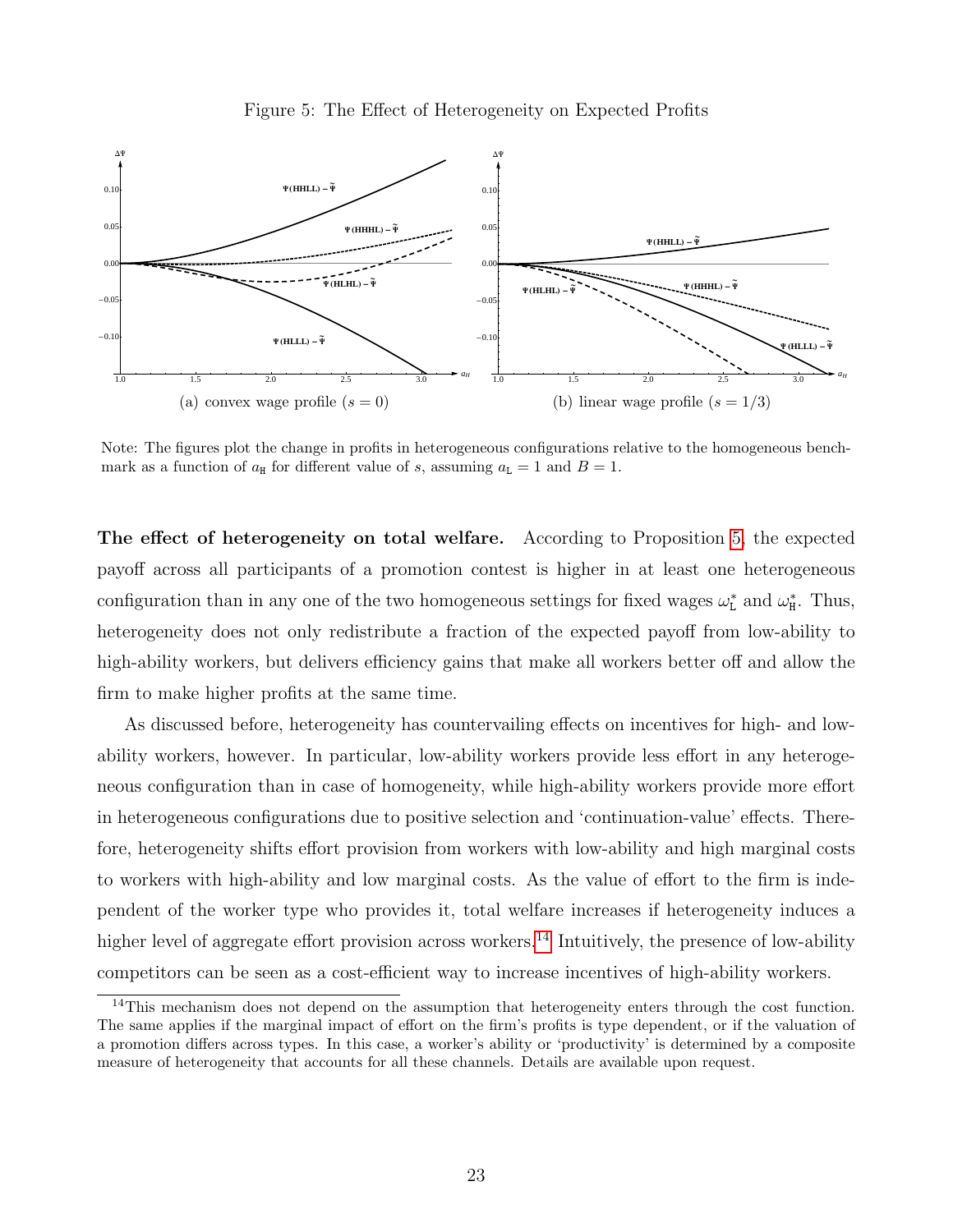### <span id="page-26-0"></span>6 Robustness

So far, the analysis restricted attention to a promotion contest with common knowledge of worker types, a particular monitoring technology, linear effort cost functions, firms with three hierarchy levels, and an additive production technology that rules out potential complementarities across workers and/or hierarchy levels within a firm. Subsequently, we discuss the role of these assumptions for the findings.

Common knowledge of types. The assumption that worker types are common knowledge has several implications: First, it rules out the problem of adverse selection, which allows focusing attention on the incentive effect of heterogeneity. Second, without this assumption an analytical solution of the model would be a contribution of independent value. While it has been shown by Fey (2008) that an equilibrium exists in a two player contest with two-sided type uncertainty, only special cases have been solved analytically so far.<sup>[15](#page--1-0)</sup> Third, the assumption that worker types are common knowledge matters for the 'continuation-value' effect due to across-interaction heterogeneity on the entry level – this effect crucially depends on the information and expectations workers have about the type of the potential opponent in later stages of the promotion competition. However, as long as workers are rational and forward looking, the 'continuation-value' effect remains active. To illustrate this point, consider a firm with three high-ability and one low-ability worker (HHHL). In this case, the two high-ability workers who compete with each other on the entry level face uncertainty with respect to the opponent in the competition for the promotion to the top level. However, the 'continuation-value' effect is at work as long as the probability that the low-ability worker is promoted to the intermediate level remains positive in (the subgame perfect Nash) equilibrium.

Monitoring technology. With respect to the monitoring technology, one might think of two potential modifications: First, the error structure might be additive rather than multiplicative, as in the tournament model by Lazear and Rosen  $(1981)$ .<sup>[16](#page--1-0)</sup> Even though such a modification is likely to affect the strength of the two positive effects that heterogeneity may have for highability workers, namely the 'continuation-value' effect on the entry level and the selection effect across hierarchy level, both effects will still be at work. Almost any contest or tournament model is likely to satisfy the assumptions that are necessary for the presence of these effects.[17](#page--1-0) The

<sup>15</sup>See Malueg and Yates (2004) or Ewerhart (2010) for details.

<sup>&</sup>lt;sup>16</sup>Skaperdas (1996) provides an axiomatization of contest technologies with additive and multiplicative noise. <sup>17</sup>For the 'continuation-value' effect, it must hold that effort provision is increasing in the prize, and that the expected payoff is increasing in the strategic disadvantage of the respective opponent. What matters for the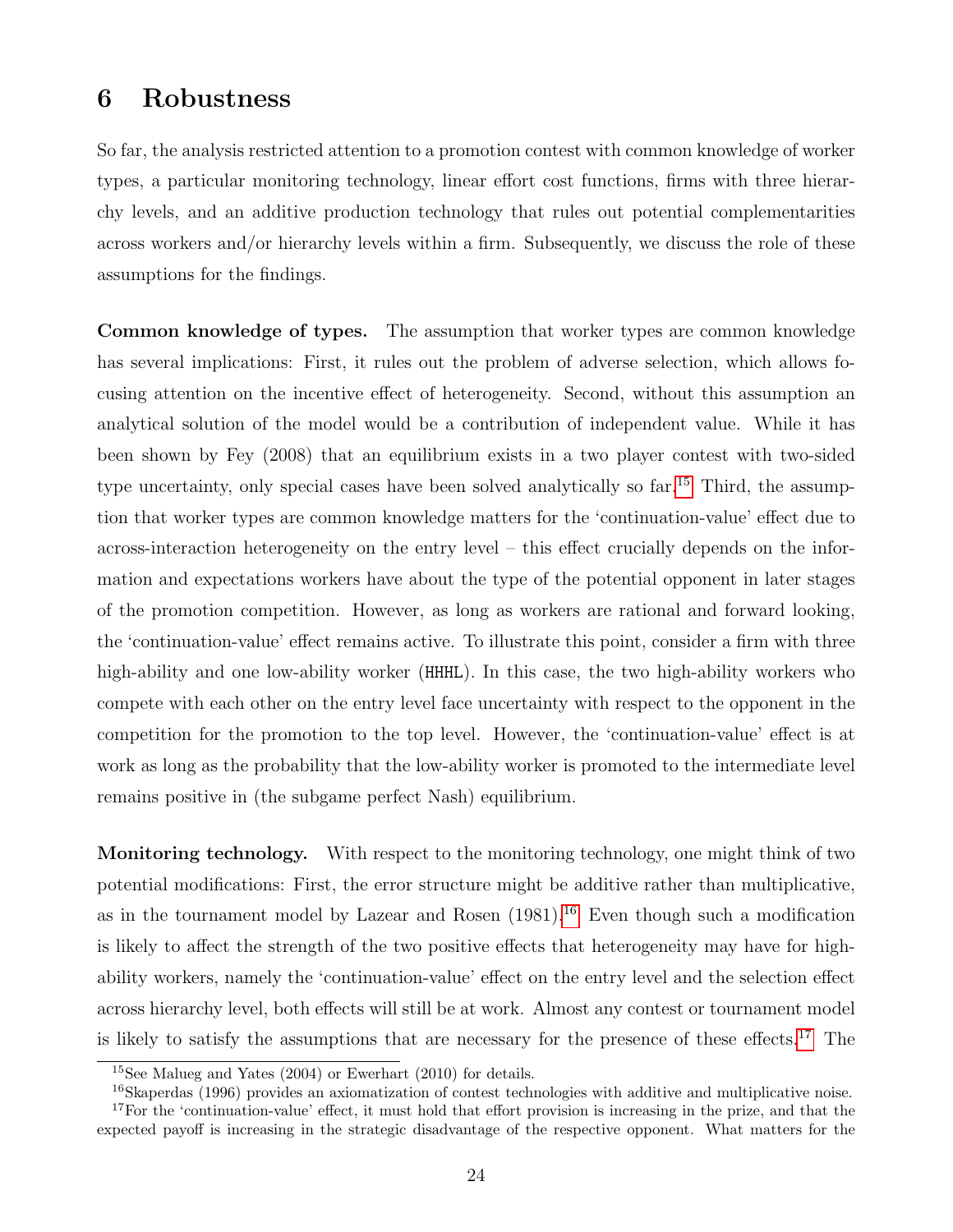presence of these effects does not imply automatically, however, that the aggregate incentive effect of heterogeneity across workers is positive. Whether or not this is the case in at least one heterogeneous configuration is likely to depend on distributional assumptions of the error term. The second possible modification of the monitoring technology is its precision, i.e., the relative importance of effort and randomness for the outcome. Consider the generalized Tullock contest success function

$$
p_i(x_i, x_j) = \begin{cases} \frac{x_i^r}{x_i^r + x_j^r} & \text{if } x_i^r + x_j^r > 0\\ \frac{1}{2} & \text{if } x_i^r + x_j^r = 0 \end{cases}
$$

.

In this specification, the precision of the monitoring technology is determined through the parameter r. So far, we employed the analytically convenient lottery contest success function with  $r = 1$ . In the general case, however, the relative importance of randomness for the outcome is decreasing in r, while the opposite holds for effort, with differences in effort being more decisive for higher levels of r. Numerical simulations of the the parameter range  $0 < r < 1 + \left(\frac{a_L}{a_R}\right)^2$  $a_{\rm H}$  $\big)^r$ – for which the pure strategy equilibrium exists according to Nti (1999) – indicate that both the 'continuation-value' and the selection effect are present throughout. Moreover, we are able to show formally that the 'continuation-value' effect is sufficiently strong to overcompensate the adverse 'within-interaction' incentive effect of heterogeneity on the intermediate level in configuration HHLL. [18](#page--1-0)

Cost function. In the analysis, it was assumed that the effort cost function of workers is linear and that the value V of expected output to firms exceeds the marginal cost of effort for low-ability types. In this setting, production by workers of either type is efficient – the value of the output produced is strictly higher than the resulting (effort) costs independent of the level of production. This would be different in a model with convex cost functions where marginal effort costs increase with output. As long as the participation of low-ability workers is ensured, however, convex cost functions may affect our results in quantitative, but not in qualitative terms. First, the positive incentive effects of heterogeneity for high-ability workers do not depend on the shape of the cost function. Second, these effects will still increase total welfare, as the marginal effort costs are lower for high-ability than for low-ability workers for given values of  $B$  and  $s$ .

selection effect is that high-ability workers provide (*ceteris paribus*) more effort on the intermediate level than low-ability workers.

<sup>&</sup>lt;sup>18</sup>See Appendix [C](#page-45-0) for details, where we solve configuration HHLL for the generalized Tullock CSF and show that the aggregate incentive effect of heterogeneity across workers is positive in this configuration in any pure strategy equilibrium.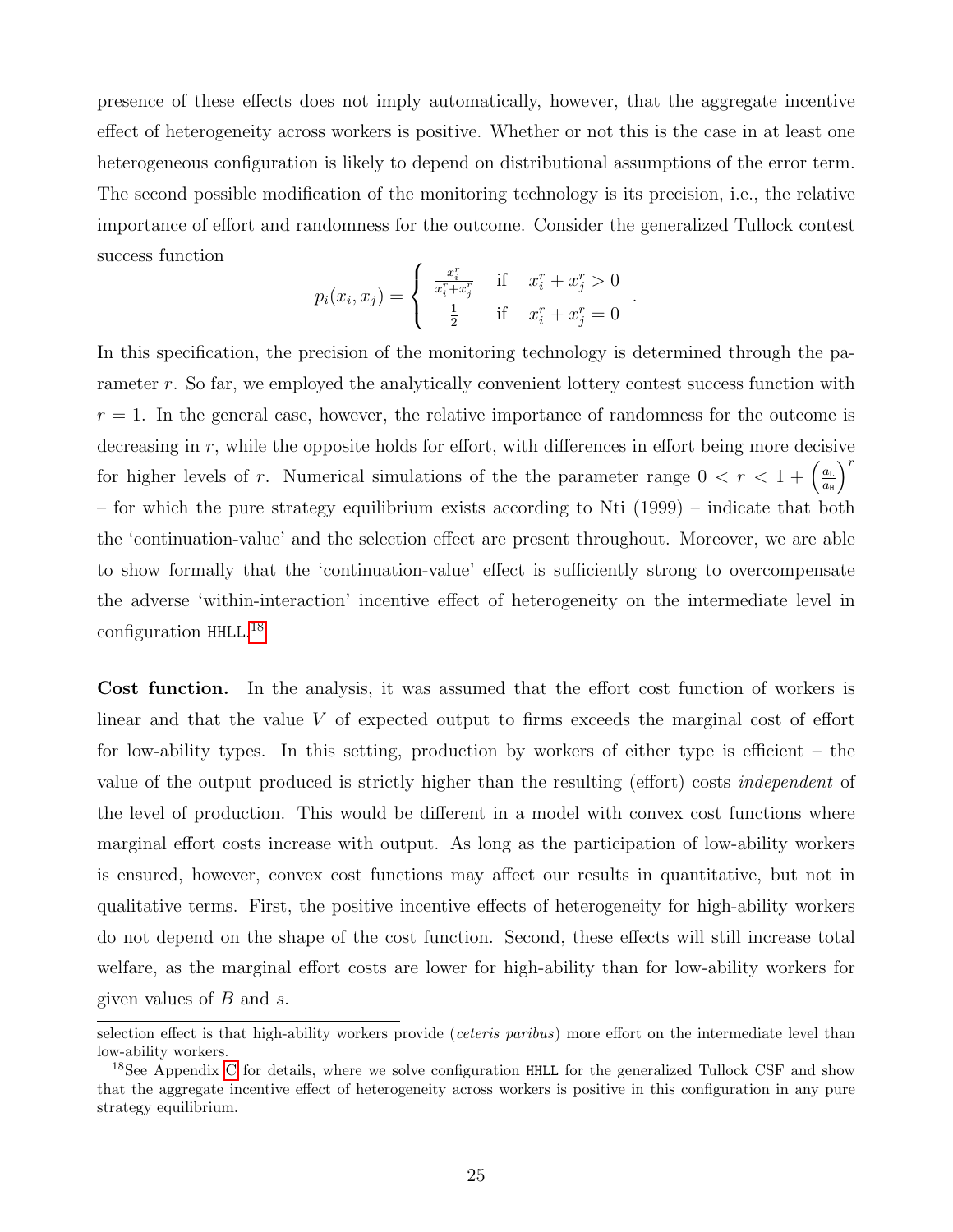Firm size. The analysis in the main text of this paper considers the simplest case of a firm with multiple promotion possibilities, namely a four-worker firm with three hierarchy levels and two promotion possibilities. In reality, however, the number of hierarchy levels is likely to be higher. This simplification is unlikely to change our findings that (a) dynamic incentive effects of heterogeneity may positively (negatively) affect the effort of high-ability (low-ability) workers, and that (b) the net effect across workers of different types may turn out to be positive. As in the simple four-worker case considered here, the relative strength of countervailing effects and thus the likelihood of a positive aggregate incentive effect of heterogeneity will depend on the configuration of types on the entry level. To illustrate this argument, consider an eight-worker firm with an equal number of high- and low-ability workers. It is straightforward to show that the aggregate incentive effect of heterogeneity across workers is positive in a configuration where only the top level interaction is heterogeneous, analogous to the configuration HHLL. Intuitively, the adverse 'within-interaction' effect of heterogeneity on the top level remains unchanged as the number of workers in previous stages increases, while the positive 'continuation-value' effect in previous interactions is even stronger, as it carries over to additional homogeneous interactions between high-ability workers. Obviously, the aggregate incentive effect of heterogeneity may turn out to be negative in the same firm if the initial configuration of worker types leads to a higher number of heterogeneous interactions, as in an extended version of configuration HLHL, for example. In the latter case, the aggregate incentive effect of heterogeneity across workers is likely to depend on the steepness of incentives and on the degree of heterogeneity between high-ability and low-ability workers, just as in the four-worker setting.

Production technology. The production function neither affects the positive effect of heterogeneity on the entry level through continuation values nor the negative 'within-interaction' effect on any level. However, the assumption that the value of effort for the firm is independent of the level where effort is provided and is additively separable across workers matters in so far as the distribution of effort across workers and stages differs between homogeneous and heterogeneous configurations. In particular, all workers provide the same effort (at least in expected terms) in any homogeneous configuration, while low-ability workers provide less effort than high-ability workers in any heterogeneous configuration. This might be undesirable if complementarities across workers matter for total output. Moreover, heterogeneity changes the relative importance of entry-level and intermediate-level effort for total effort provision across hierarchy levels relative to homogeneous configurations for a given steepness of incentives s. When effort provision in different hierarchy levels is not equally valuable, the optimal  $s$  for a particular firm might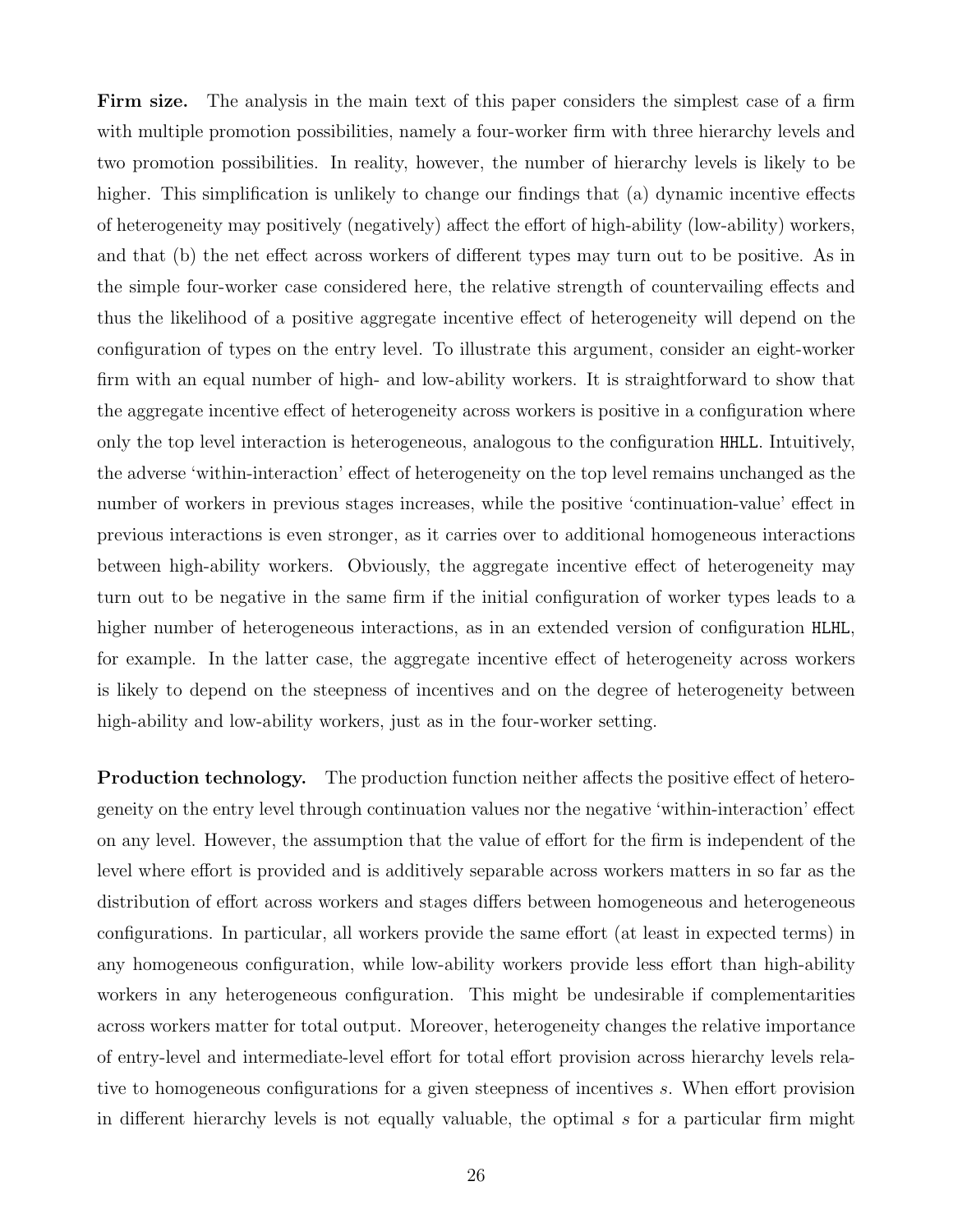depend on the composition of its workforce.

### <span id="page-29-0"></span>7 Concluding Remarks

The analysis in this paper shows that the incentive effects of heterogeneity may be positive rather than negative in dynamic contests with multiple stages. Even though we find that the wellknown adverse incentive effects of heterogeneity discussed in the literature on static interactions are still present, they are often overcompensated by countervailing positive incentive effects in dynamic contest with multiple stages. Taken literally, our results suggest that heterogeneity is beneficial rather than detrimental in particular configurations of dynamic promotions contests. As previously discussed, however, this latter finding might depend on simplifying assumptions in the theoretical analysis. The more general and robust implication of our results is that incentive effects of heterogeneity are less detrimental than commonly perceived in multi-stage contests than in static one-shot interactions for two reasons. First, selection across stages implies that high-ability workers are much more likely to reach higher ranks, as was already verbally discussed (but not formally analyzed) in previous work.[19](#page--1-0) Second, the presence of low-ability workers in the field of competitors increases the continuation value component of promotions for forwardlooking high-ability workers and boosts their incentives in previous stages of the competition. Basically, the positive continuation value effect sets in whenever the selection mechanism fails.

The main implication for practitioners is that the available evidence on adverse incentive effects of heterogeneity in static interactions is not necessarily relevant for organizations with multiple hierarchy levels and heterogeneous employees that rely on career-concern incentives, given that promotion contests that are inherently dynamic. The insight that positive incentive effects of heterogeneity crucially depend on the dynamic nature of the competition implies, however, that human resource management (HRM) should inform employees on the entry level about typical career paths within the organization. In particular, HRM should highlight that the next promotion is always the prerequisite for any future promotion to higher ranks to make these intermediate promotions more attractive.<sup>[20](#page--1-0)</sup> In addition, the results of this paper show that incentive effects of heterogeneity in relative performance evaluation schemes depend on the organizational structure. Consequently, firms might want to take details of their organizational

<sup>&</sup>lt;sup>19</sup>According to Rosen (1986), "the inherent logic [of promotion contests] is to determine the best contestants and to promote survival of the fittest" (p.701).

<sup>&</sup>lt;sup>20</sup>Interestingly, anecdotal evidence from law and consulting firms where career-concern incentives are particularly important indicates that these firms already follow this suggestion. When one of the authors applied for an internship at a consultancy firm on a job fair, he was directly informed about both the typical time horizon and the common intermediate positions that precede the final promotion to the level of 'fully associated partner'.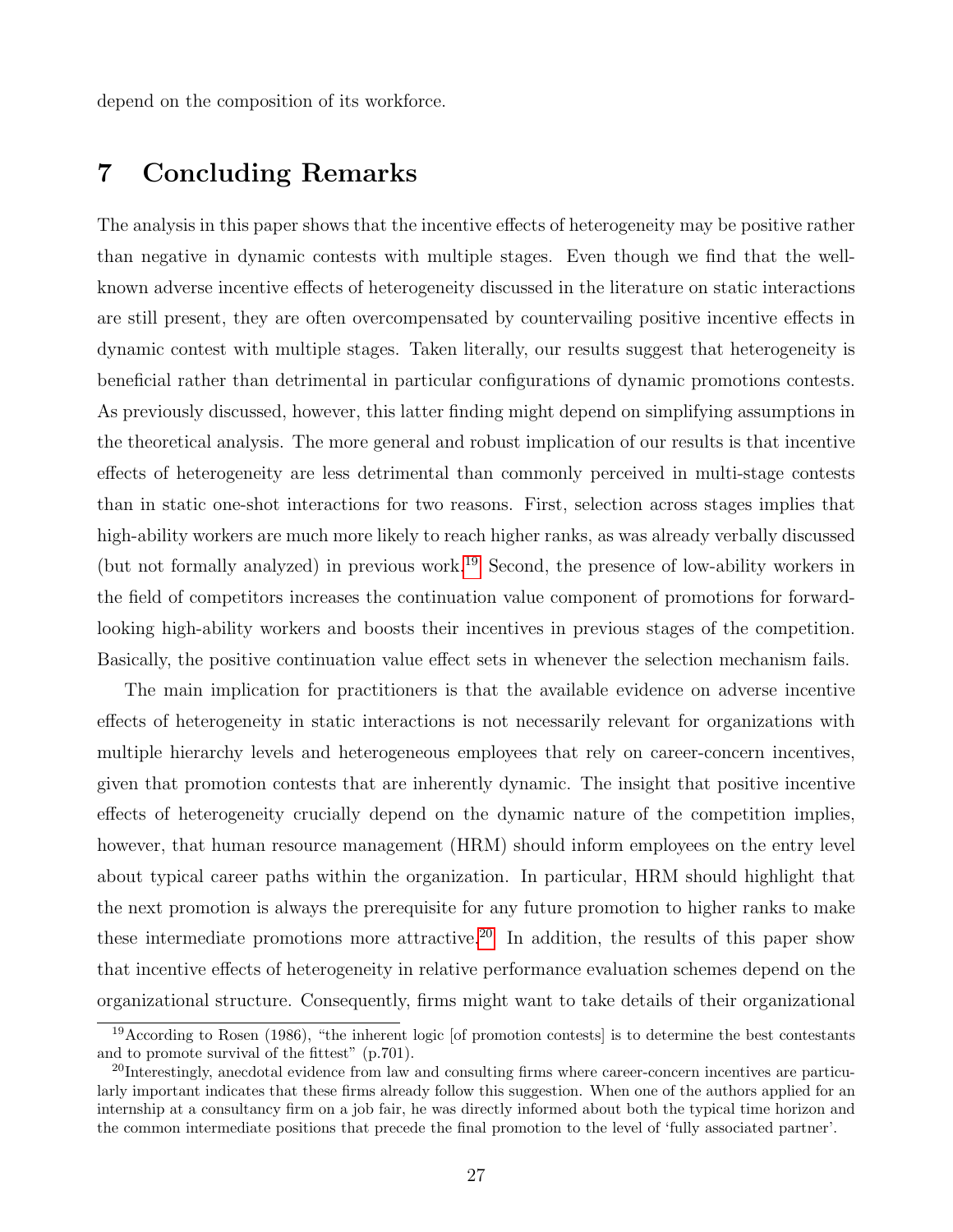structure into account when designing (optimal) incentive schemes, or jointly optimize along both dimensions.

Ultimately, the practical relevance of the dynamic incentive effects that are analyzed in this paper is an empirical question. While several empirical studies already suggest that heterogeneity may have positive effects due to psychological factors (see, e.g., Chen, Ham, and Lim, 2011), it remains yet to be shown that the incentive effect of heterogeneity can become positive even when decision makers are forward-looking expected payoff maximizers. The observation by Brown and Minor (2014) that outcomes in the current stage of a multi-stage contest depend on the expected strength of future competitors is suggestive in this direction. Even though this does not automatically imply that dynamic effects compensate negative 'within-interaction' effects of heterogeneity, it at least indicates that decision makers strategically react changes of their continuation value as we assume in our model.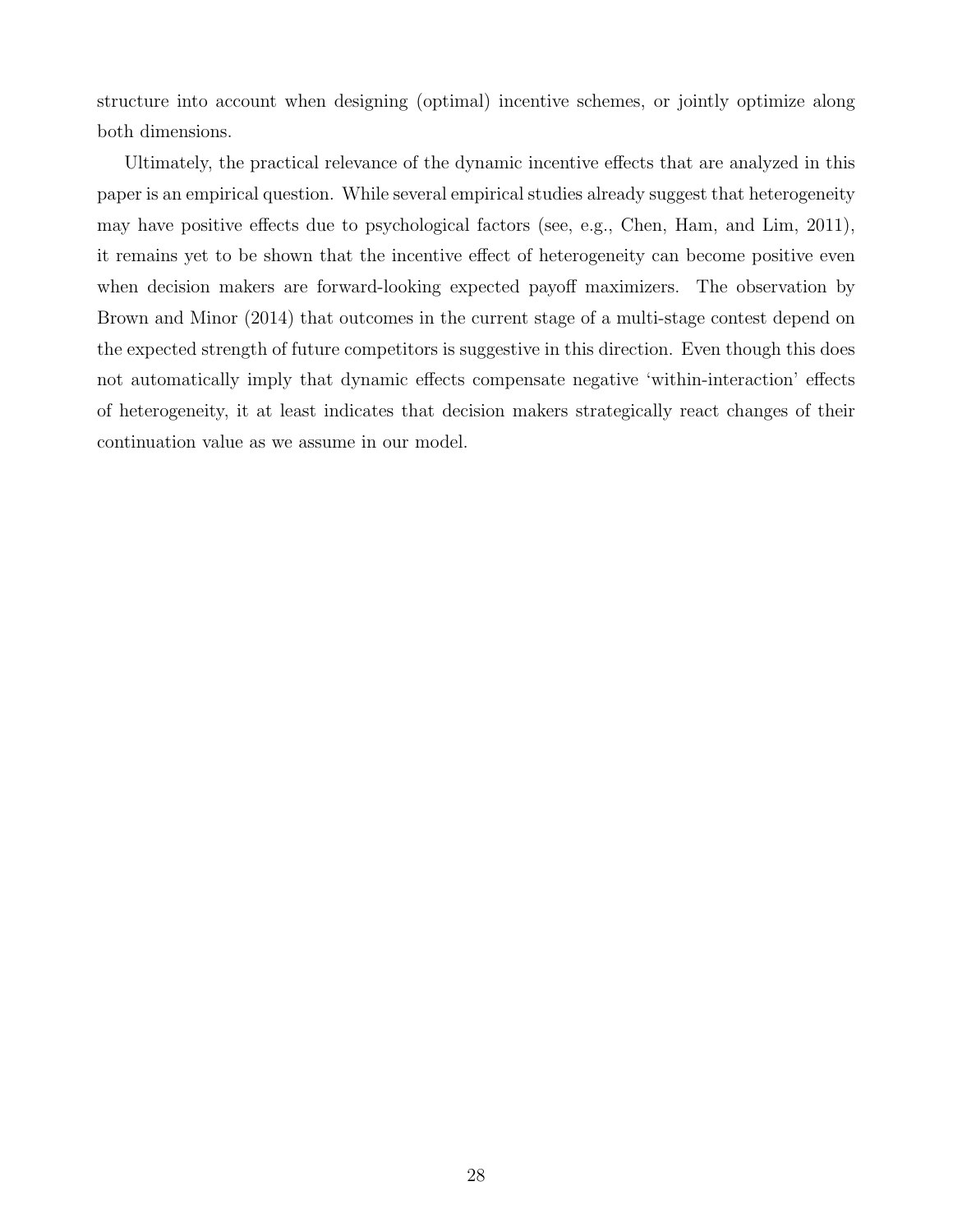### References

- BAIK, K. (1994): "Effort Levels in Contests with Two Asymmetric Players," Southern Economic Journal, 61, 367–378.
- BAKER, G. P., M. GIBBS, AND B. HOLMSTRÖM (1993): "Hierarchies and Compensation," European Economic Review, 37, 366–378.
- BAYE, M. R., D. KOVENOCK, AND C. G. DE VRIES (1994): "The Solution to the Tullock Rent-Seeking Game when R>2: Mixed-Strategy Equilibria and Mean Dissipation Rates," Public Choice, 81, 363–380.
- BHATTACHARYA, S., AND J. L. GUASCH (1988): "Heterogeneity, Tournaments, and Hierarchies," Journal of Political Economy, 96, 867–881.
- Brown, J. (2011): "Quitters Never Win: The (Adverse) Incentive Effects of Competing with Superstars," Journal of Political Economy, 119, 982–1013.
- Brown, J., and D. Minor (2014): "Selecting the Best: Spillover and Shadows in Elimination Tournaments," Management Science, forthcoming.
- Casas-Arce, P., and F. A. Martinez-Jerez (2009): "Relative Performance Compensation, Contests, and Dynamic Incentives," Management Science, 55, 1306–1320.
- Chen, H., S. H. Ham, and N. Lim (2011): "Designing Multiperson Tournaments with Asymmetric Contestants: An Experimental Study," Management Science, 57, 864–883.
- Cornes, R., and R. Hartley (2005): "Asymmetric Contests with General Technologies," Economic Theory, 26, 923–946.
- EWERHART, C. (2010): "Rent-Seeking Contests with Independent Private Values," University of Zurich Working Paper 490.
- Fey, M. (2008): "Rent-Seeking with Incomplete Information," Public Choice, 135, 225–236.
- GROH, C., B. MOLDOVANU, A. SELA, AND U. SUNDE (2012): "Optimal Seedings in Elimination Tournaments," Economic Theory, 49, 59–80.
- GÜRTLER, M., AND O. GÜRTLER  $(2014)$ : "The Optimality of Heterogeneous Tournaments," Journal of Labor Economics, forthcoming.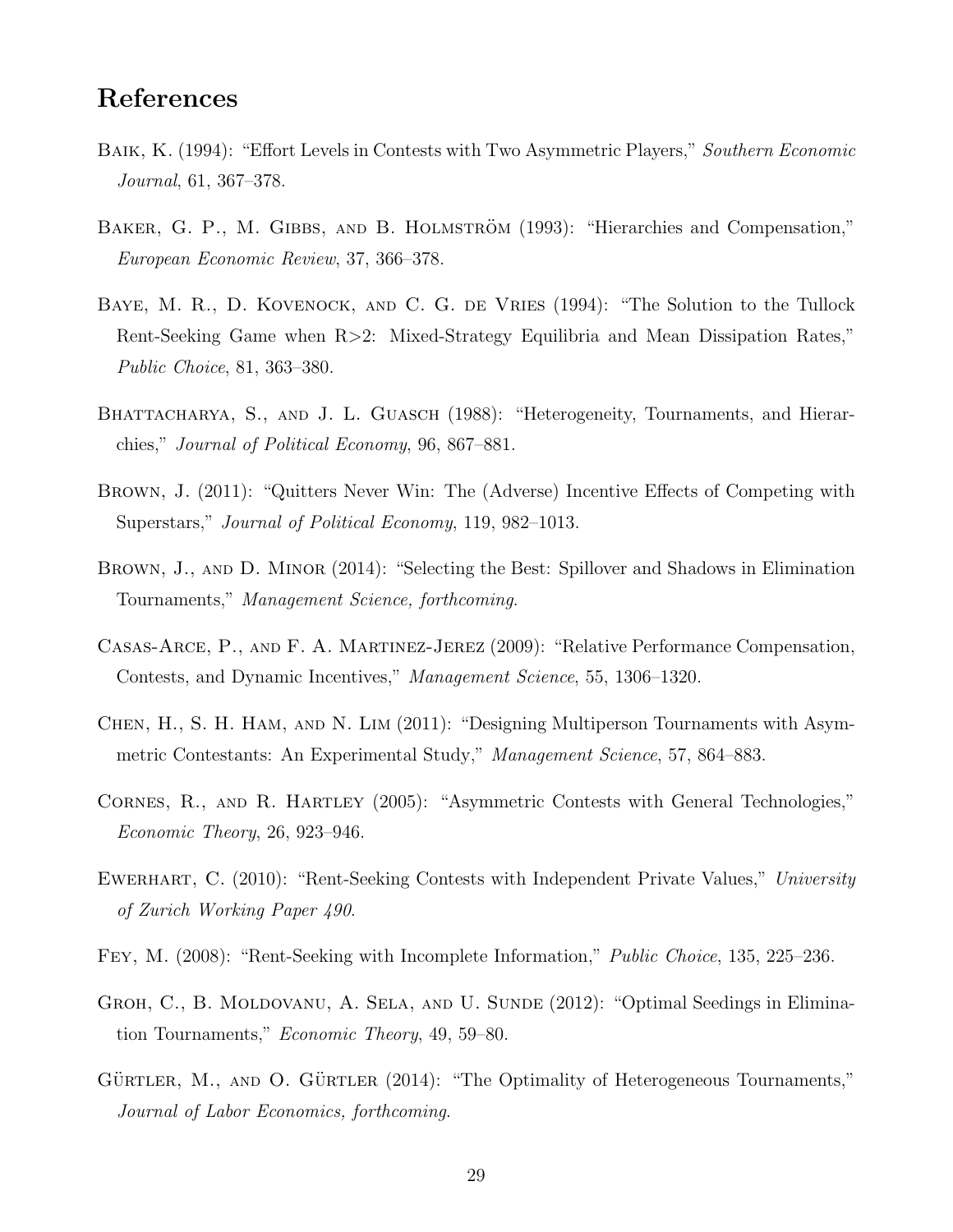- GÜRTLER, O., AND M. KRÄKEL (2010): "Optimal Tournament Contracts for Heterogeneous Workers," Journal of Economic Behavior and Organization, 75, 180–191.
- HAECK, C., AND F. VERBOVEN (2012): "The Internal Economics of a University: Evidence from Personnel Data," Journal of Labor Economics, 30, 591–626.
- HOLMSTRÖM, B. (1999): "Managerial Incentive Problems: A Dynamic Perspective," Review of Economic Studies, 66, 169–182.
- KONRAD, K. (2009): Strategy and Dynamics in Contests. Oxford University Press.
- KRAKEL, M. (2008): "Emotions in Tournaments," Journal of Economic Behavior and Organization, 67, 204–214.
- Lazear, E. P., and S. Rosen (1981): "Rank-Order Tournaments as Optimal Labor Contracts," Journal of Political Economy, 89, 841–864.
- MALUEG, D. A., AND A. J. YATES (2004): "Rent Seeking with Private Values," *Public Choice*, 119, 161–178.
- MAS, A., AND E. MORETTI (2009): "Peers at Work," American Economic Review, 99, 112–145.
- Nti, K. O. (1999): "Rent-Seeking with Asymmetric Valuations," Public Choice, 98, 415–430.
- O'Keeffe, M., W. K. Viscusi, and R. J. Zeckhauser (1984): "Economic Contests: Comparative Reward Schemes," Journal of Labor Economics, 2, 27–56.
- Orrison, A., A. Schotter, and K. Weigelt (2004): "Multiperson Tournaments: An Experimental Examination," Management Science, 50, 268–279.
- Rosen, S. (1986): "Prizes and Incentives in Elimination Tournaments," American Economic Review, 76, 701–715.
- SKAPERDAS, S. (1996): "Contest Success Functions," *Economic Theory*, 7, 283–290.
- STRACKE, R. (2013): "Contest Design and Heterogeneity," *Economics Letters*, 121, 4–7.
- Sunde, U. (2009): "Heterogeneity and Performance in Tournaments: A Test for Incentive Effects using Professional Tennis Data," Applied Economics, 41, 3199–3208.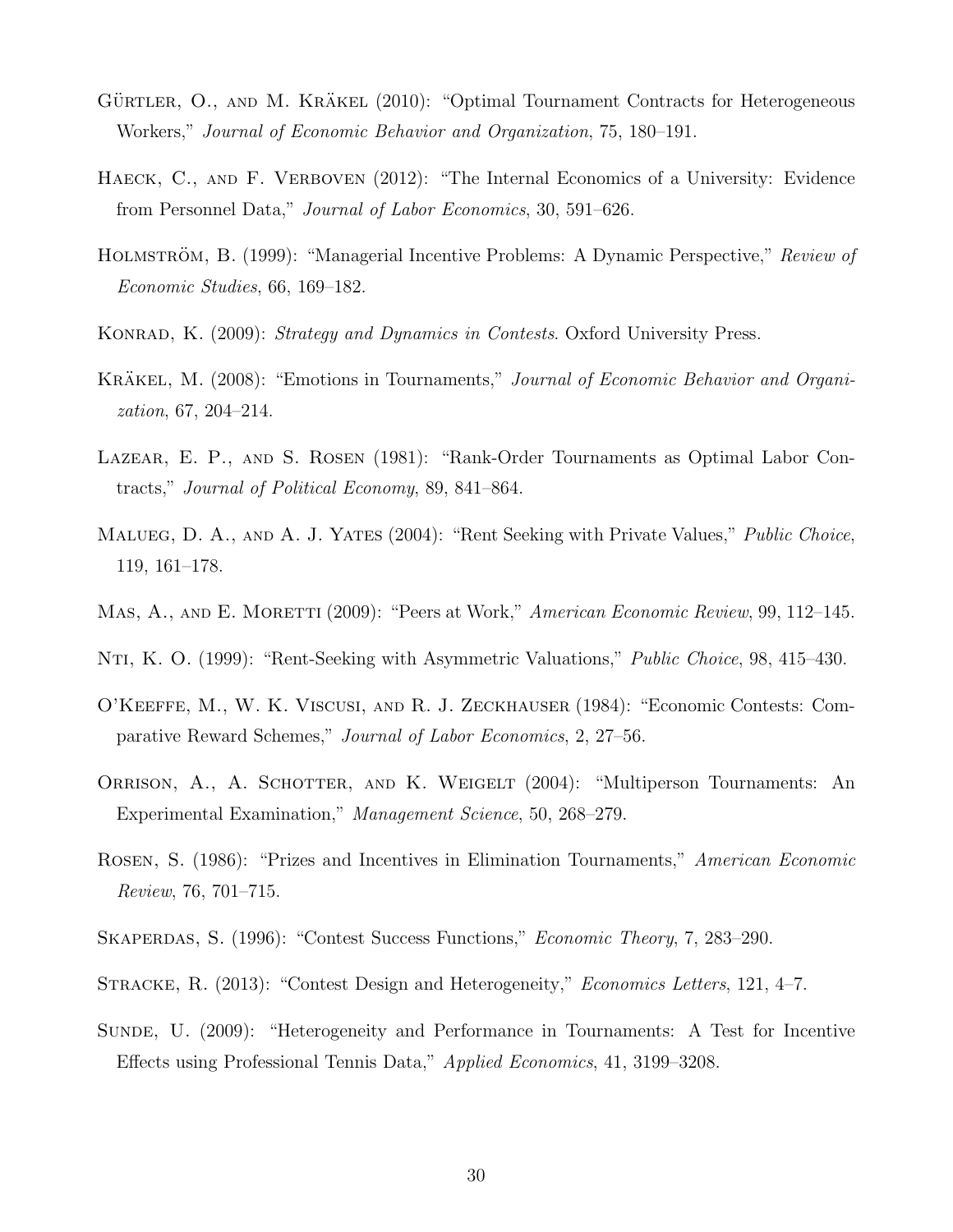- TULLOCK, G. (1980): "Efficient Rent-Seeking," in Toward a Theory of the Rent-Seeking Society. J.M. Buchanan and R.D. Tollison and G. Tullock (Eds.). Texas A&M Press, College Station, p. 97–112.
- Waldman, M. (2013): "Classic Promotion Tournaments versus Market-Based Tournaments," International Journal of Industrial Organization, 31, 198–210.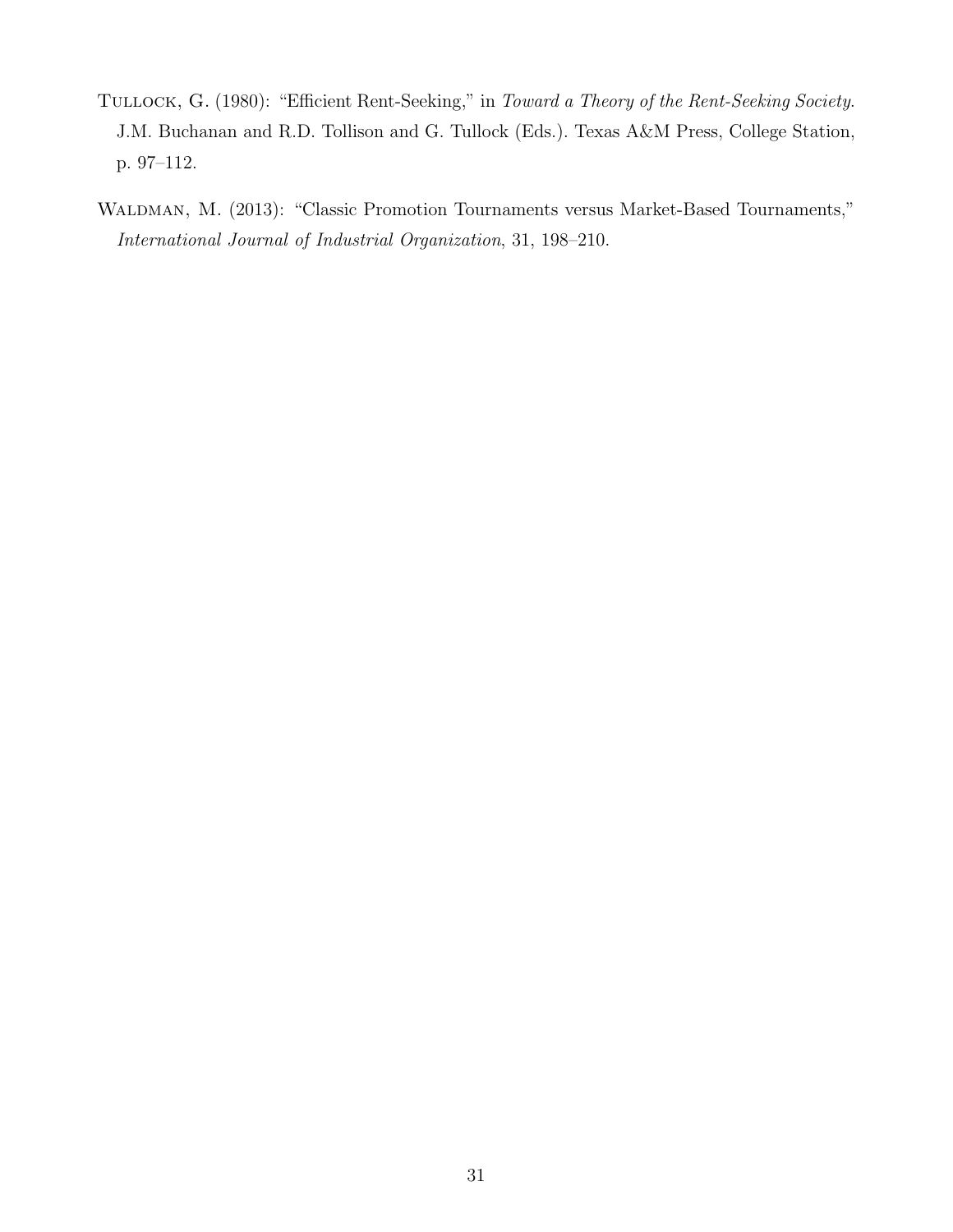# Appendix

### A Solving the Optimization Problem of Workers

The relevant solution concept for optimal behavior in the two-stage promotion contest is Subgame Perfect Nash Equilibrium. The equilibrium is derived by backward induction, starting with the analysis of behavior in the competition for the  $2^{nd}$  promotion possibility on the intermediate level, before considering the initial competition on the entry level.

### <span id="page-34-0"></span>A.1 Competition on the Intermediate Level

With workers of two different types, there are three potential interaction on the intermediate level, namely HH (two high-ability workers), LL (two low-ability workers), and HL (one highand one low-ability worker). The formal optimization problem of worker i with ability  $a_i$  who competes against worker  $j \neq i$  on the intermediate level reads

$$
\max_{x_{i2} \ge 0} \Pi_{i2}(x_{i2}, x_{j2}) = \frac{x_{i2}}{x_{i2} + x_{j2}}(1 - 2s)B - \frac{x_{i2}}{a_i},
$$

where  $x_{i2}$  and  $x_{j2}$  are the effort choices by workers i and j, respectively. Equilibrium effort in the homogeneous intermediate level interactions HH and LL reads

<span id="page-34-1"></span>
$$
x_2^*(H|HH) = \frac{(1 - 2s)a_H B}{4} \quad \text{and} \quad x_2^*(L|LL) = \frac{(1 - 2s)a_L B}{4}, \tag{A.1}
$$

respectively; effort of strong and weak workers in the heterogeneous intermediate level interaction HL is defined as

<span id="page-34-2"></span>
$$
x_2^*(H|HL) = \frac{(1-2s)a_H^2 a_L B}{(a_H + a_L)^2} \quad \text{and} \quad x_2^*(L|HL) = \frac{(1-2s)a_H a_L^2 B}{(a_H + a_L)^2}.
$$
 (A.2)

Inserting equilibrium efforts in the objective functions of high- and low-ability workers delivers the expected value of the  $2^{nd}$  promotion possibility;  $\Pi_2(H|HL) \equiv \Pi_2(x_2^*(H|HL), x_2^*(L|HL))$  and  $\Pi_2(L|HL) \equiv \Pi_2(x_2^*(L|HL), x_2^*(H|HL))$  denote the expected equilibrium payoff of high- and lowability workers in the heterogeneous interaction HL;  $\Pi_2(H|HH) \equiv \Pi_2(x_2^*(H|HH), x_2^*(H|HH))$  and  $\Pi_2(L|LL) \equiv \Pi_2(x_2^*(L|LL), x_2^*(L|LL))$  are the respective expected payoffs for high- and low-ability workers in the homogeneous interactions HH and LL.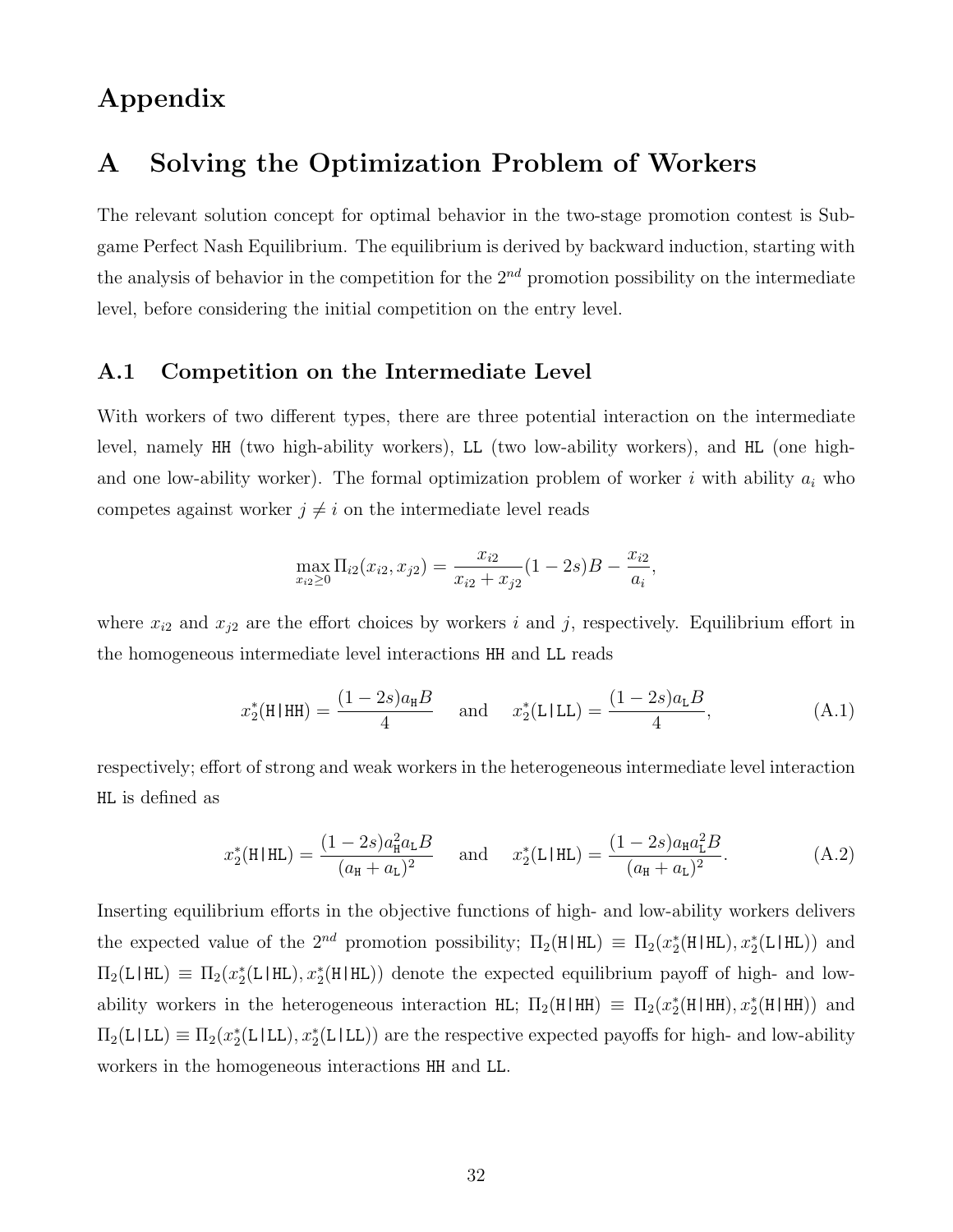#### <span id="page-35-0"></span>A.2 Competition on the Entry Level

As mentioned in the main text, firms have six potential hiring strategies. In addition to the two homogeneous configurations with high- or low-ability workers only (denoted HHHH and LLLL), there are four heterogeneous configurations in which a firm hires workers of both types: The firm may hire three high- and one low-ability worker (HHHL), or one high- and three low-ability workers (HLLL), or two workers of each type. In the latter case, the two separate entry level interactions could either be homogeneous (HHLL) or heterogeneous (HLHL). Subsequently, we will separately analyze the optimization problem of workers in each configuration.

**Configuration HHHH.** The optimization problem of worker  $i$  in a promotion contest with four high-ability workers reads

$$
\max_{x_{i1} \ge 0} \Pi_{i1}(x_{i1}, x_{j1}|x_{k1}, x_{l1}) = \frac{x_{i1}}{x_{i1} + x_{j1}}[sB + \Pi_2^*(\text{H}|\text{HH})] - \frac{x_{i1}}{a_{\text{H}}},
$$

i.e., worker i initially competes against worker j on the entry level by choosing the optimal effort  $x_{i1}$ . The value of a promotion to the next stage equals  $sB + \Pi_2^*(H|HH)$ , since the opponent on the intermediate level will always be a high-ability type. In the unique (symmetric) equilibrium, entry-level effort equals

<span id="page-35-1"></span>
$$
x_{\rm H1}^* \equiv x_{i1}^* = x_{j1}^* = x_{k1}^* = x_{l1}^* = \frac{(1+2s)a_{\rm H}B}{16}.
$$
 (A.3)

Since entry-level effort is the same for all workers, each worker reaches the intermediate level with probability 0.5. Thus, total expected effort provision per worker across hierarchy levels equals

$$
x^*(H|HHHH) = \underbrace{\frac{(1+2s)a_H B}{16}}_{x^*_{H1} \to \text{see (A.3)}} + 0.5 \cdot \underbrace{\frac{(1-2s)a_H B}{4}}_{x^*_{2}(H|HH) \to \text{see (A.1)}} \tag{A.4}
$$

**Configuration HHHL.** Assume that three high-ability workers  $i$ ,  $k$  and  $l$  compete with lowability worker j, and that the two pairwise entry-level interactions are between workers  $i$  and  $j$ , and between workers k and l, respectively. Consider first workers i and j who anticipate that the ability of their intermediate-level opponent (conditional on receiving the initial promotion) is high, independent of entry-level efforts by  $k$  and  $l$ . Therefore, the optimization problems of  $i$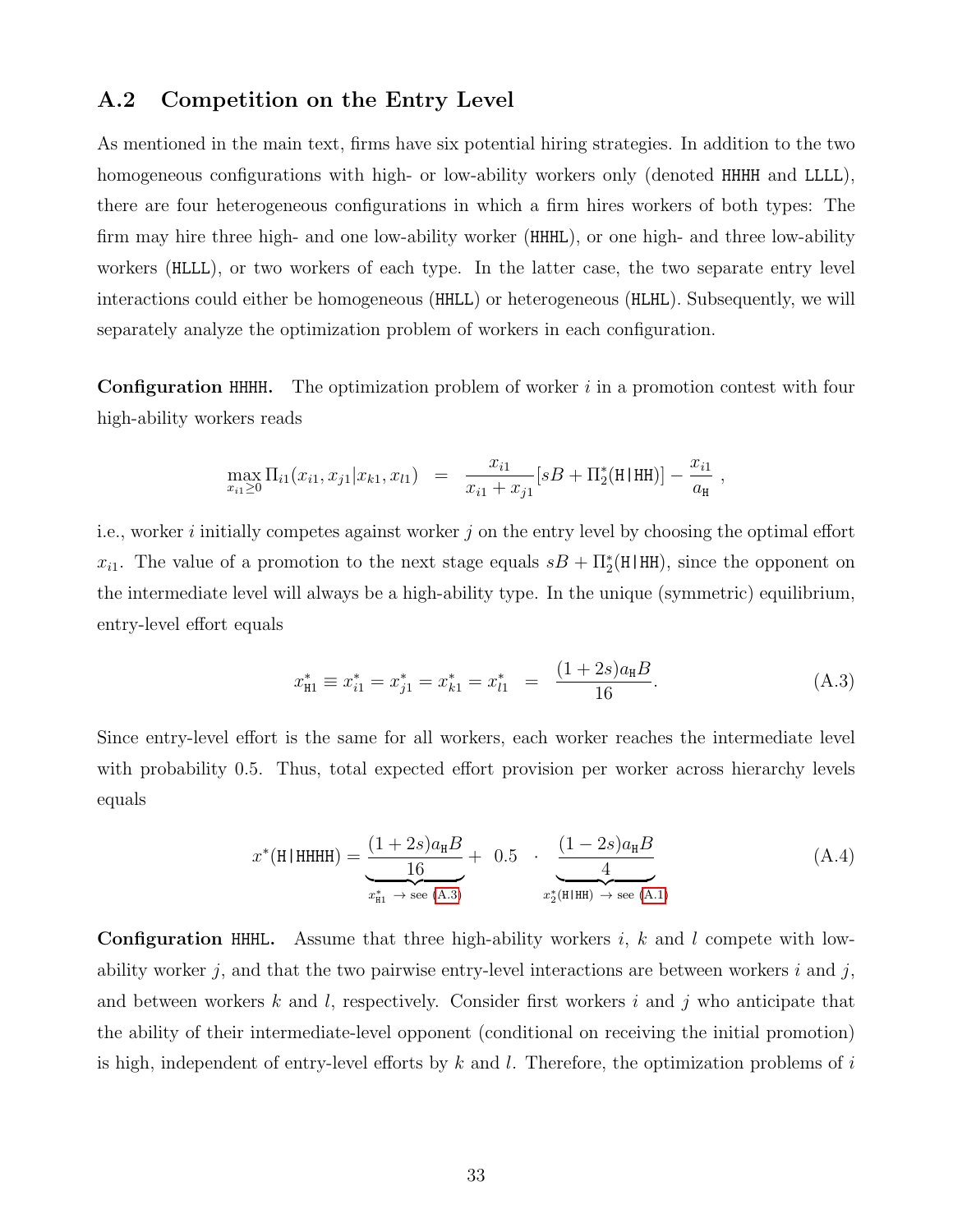and j read

$$
\max_{x_{i1}\geq 0} \Pi_{i1}(x_{i1}, x_{j1}|x_{k1}, x_{l1}) = \frac{x_{i1}}{x_{i1} + x_{j1}} [sB + \Pi_2^*(\text{H}|\text{HH})] - \frac{x_{i1}}{a_{\text{H}}},
$$
  

$$
\max_{x_{j1}\geq 0} \Pi_{j1}(x_{j1}, x_{i1}|x_{k1}, x_{l1}) = \frac{x_{j1}}{x_{i1} + x_{j1}} [sB + \Pi_2^*(\text{L}|\text{HL})] - \frac{x_{j1}}{a_{\text{L}}}.
$$

Combining the first-order conditions of workers  $i$  and  $j$  delivers

$$
x_{i1}^{*} = \frac{a_{\text{H}}[s + \frac{a_{\text{L}}^{2}(1-2s)}{(a_{\text{H}}+a_{\text{L}})^{2}}][s + \frac{1-2s}{4}]^{2} \cdot B}{\left[a_{\text{L}}(s + \frac{a_{\text{L}}^{2}(1-2s)}{(a_{\text{H}}+a_{\text{L}})^{2}}) + a_{\text{H}}(s + \frac{1-2s}{4}\right)^{2}}\n\quad \text{and} \quad\nx_{j1}^{*} = \frac{a_{\text{L}}[s + \frac{a_{\text{L}}^{2}(1-2s)}{(a_{\text{H}}+a_{\text{L}})^{2}}]^{2}[s + \frac{1-2s}{4}] \cdot B}{\left[a_{\text{L}}(s + \frac{a_{\text{L}}^{2}(1-2s)}{(a_{\text{H}}+a_{\text{L}})^{2}}) + a_{\text{H}}(s + \frac{1-2s}{4}\right)^{2}}\n\quad .
$$
\n(A.5)

The optimization problems of workers k and l are symmetric. Both attach the value  $sB +$  $p_i(x_{i1}^*, x_{j1}^*) \cdot \Pi_2^*(\text{H} | \text{HH}) + [1 - p_i(x_{i1}^*, x_{j1}^*)] \cdot \Pi_2^*(\text{H} | \text{HL})$  to the first promotion, where  $p_i(x_{i1}^*, x_{j1}^*)$  is the probability that the high-ability worker  $i$  outperforms the low-ability worker  $j$  on the entry level. Entry-level equilibrium efforts for workers k and l are defined as

$$
x_{k1}^* = x_{l1}^* = \frac{a_{\rm H}}{4} \cdot \left[ s + \frac{a_{\rm L} \left( s + \frac{a_{\rm L}^2 (1-2s)}{(a_{\rm H} + a_{\rm L})^2} \right) \left( \frac{a_{\rm H}^2 (1-2s)}{(a_{\rm H} + a_{\rm L})^2} \right) + a_{\rm H} \left( s + \frac{1-2s}{4} \right) \left( \frac{1-2s}{4} \right)}{a_{\rm L} \left( s + \frac{a_{\rm L}^2 (1-2s)}{(a_{\rm H} + a_{\rm L})^2} \right) + a_{\rm H} \left( s + \frac{1-2s}{4} \right)} \right] B \,. \tag{A.6}
$$

Using the above expressions for entry-level effort, as well as the the expressions for intermediatelevel effort in the relevant setting, provided in  $(A.1)$  and  $(A.2)$ , respectively, we can compute total expected effort provision across hierarchy levels for workers of each type. We start by considering the low-ability worker, who provides

$$
x^*(\text{L}|\text{HHHL}) = x_{j1}^* + \frac{x_{j1}^*}{x_{i1}^* + x_{j1}^*} \cdot x_2^*(\text{LH})
$$
\n(A.7)

in expected terms. It is slightly more complicated to determine total expected effort by a highability worker, since the expected effort differs between workers  $i$  and  $k$  or  $l$ . Thus, we use the average total effort provision by a high-ability worker, which is defined as

$$
x^*(\text{H}|\text{HHHL}) = \frac{1}{3} \left[ x_{i1}^* + x_{k1}^* + x_{l1}^* + 2 \cdot \frac{x_{i1}^*}{x_{i1}^* + x_{j1}^*} \cdot x_2^*(\text{H}|\text{HH}) + \frac{x_{j1}^*}{x_{i1}^* + x_{j1}^*} \cdot x_2^*(\text{H}|\text{HL}) \right]. \tag{A.8}
$$

**Configuration HHLL.** Assume that the high-ability workers i and k participate in the same promotion contest as the low-ability workers  $j$  and  $l$ . The two pairwise entry-level interactions are between workers i and  $k$ , and between workers j and l, respectively. Due to symmetry of the optimization problems, it suffices to solve the optimization problem of one high-ability  $(i$  or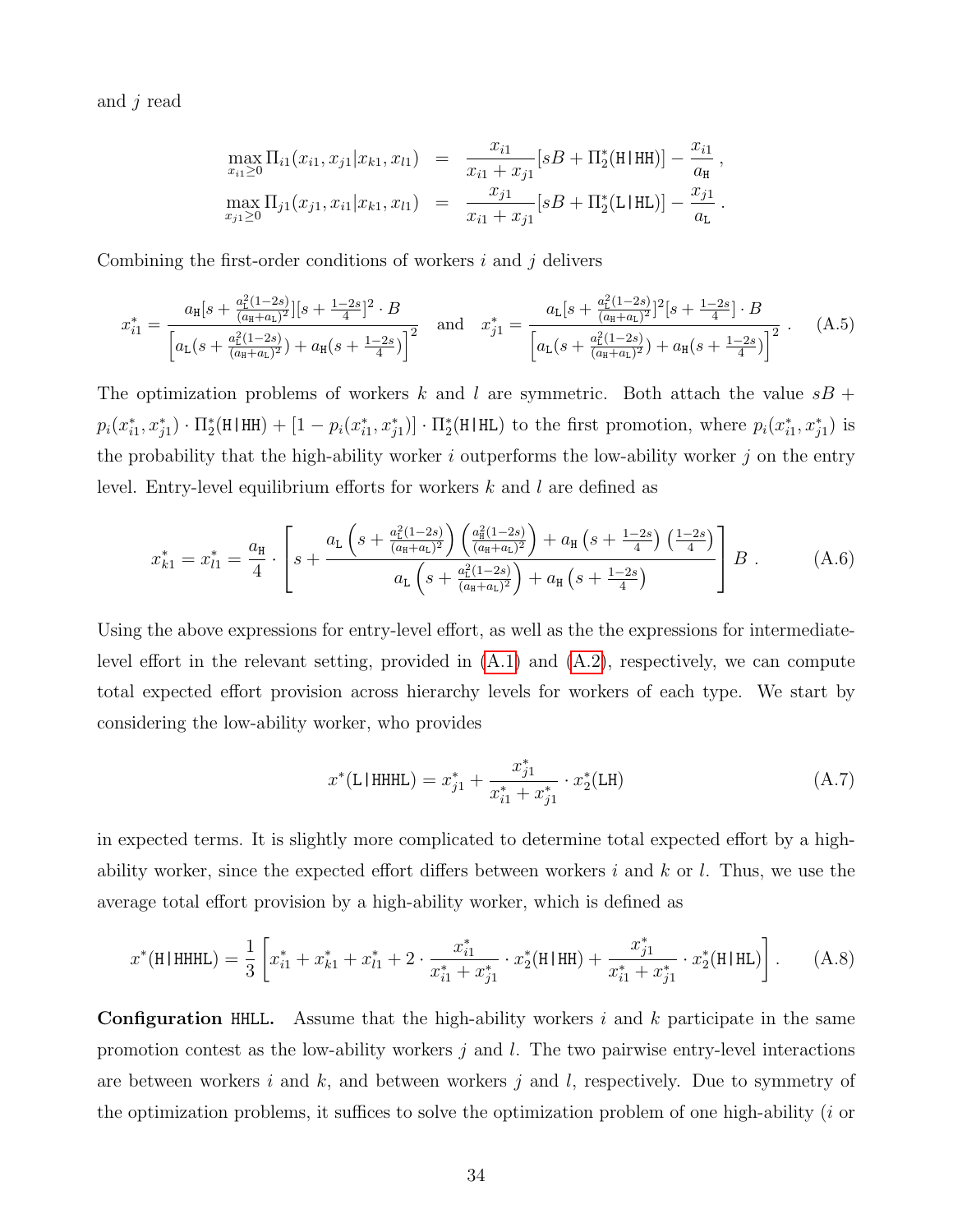k) and one low-ability worker  $(j \text{ or } l)$ . Without loss of generality, we consider the maximization problems of workers  $i$  and  $j$ ,

$$
\max_{x_{i1} \geq 0} \Pi_{i1}(x_{i1}, x_{k1}|x_{j1}, x_{l1}) = \frac{x_{i1}}{x_{i1} + x_{k1}}[sB + \Pi_2^*(\text{H}|\text{HL})] - \frac{x_{i1}}{a_{\text{H}}},
$$
  

$$
\max_{x_{j1} \geq 0} \Pi_{j1}(x_{j1}, x_{l1}|x_{i1}, x_{k1}) = \frac{x_{j1}}{x_{j1} + x_{l1}}[sB + \Pi_2^*(\text{L}|\text{HL})] - \frac{x_{j1}}{a_{\text{L}}}.
$$

The optimization problem for high-ability workers is similar to the one we previously considered in the intermediate-level interaction HH; the only difference is the prize, which now amounts to  $sB + \Pi_2^*(\text{H} | \text{HL})$  rather than B. Analogously, low-ability workers face the same situation as in the intermediate-level interaction LL with a different prize. Consequently, first-order and symmetry conditions deliver entry-level equilibrium efforts

<span id="page-37-0"></span>
$$
x_{\rm H1}^* \equiv x_{i1}^* = x_{j1}^* = \frac{a_{\rm H}[s(a_{\rm H} + a_{\rm L})^2 + a_{\rm H}^2(1 - 2s)]}{4(a_{\rm H} + a_{\rm L})^2}B \tag{A.9}
$$

$$
x_{\text{L1}}^* \equiv x_{k1}^* = x_{l1}^* = \frac{a_{\text{L}}[s(a_{\text{H}} + a_{\text{L}})^2 + a_{\text{L}}^2(1 - 2s)]}{4(a_{\text{H}} + a_{\text{L}})^2}B. \tag{A.10}
$$

Since both interactions on the entry level are between workers of the same type, the probability of promotion to the intermediate level equals 0.5 for each worker, independent of her type. Therefore, total expected effort equals

$$
x^*(\text{H|HHLL}) = \underbrace{\frac{a_{\text{H}}[s(a_{\text{H}} + a_{\text{L}})^2 + a_{\text{H}}^2(1 - 2s)]}{4(a_{\text{H}} + a_{\text{L}})^2}B}_{x_{\text{H}}^* \to \text{see (A.9)}} + 0.5 \cdot \underbrace{\frac{(1 - 2s)a_{\text{H}}^2 a_{\text{L}}B}{(a_{\text{H}} + a_{\text{L}})^2}}_{x_2^*(\text{H|HL}) \to \text{see (A.2)}} \tag{A.11}
$$

for each high-ability worker, while each low-ability workers expects to provide

$$
x^*(\text{L}|\text{HHL}) = \underbrace{\frac{a_{\text{L}}[s(a_{\text{H}} + a_{\text{L}})^2 + a_{\text{L}}^2(1 - 2s)]}{4(a_{\text{H}} + a_{\text{L}})^2}B}_{x_{\text{L}}^* \to \text{ see (A.10)}} + 0.5 \cdot \underbrace{\frac{(1 - 2s)a_{\text{H}}a_{\text{L}}^2B}{(a_{\text{H}} + a_{\text{L}})^2}}_{x_{\text{L}}^*(\text{L}|\text{HL}) \to \text{ see (A.2)}}.
$$
(A.12)

**Configuration HLHL.** Assume that the high-ability workers i and k participate in the same promotion contest as the low-ability workers  $j$  and  $l$ . The two pairwise entry-level interactions are between workers i and j, and between workers k and l, respectively. We start by considering the decision problem of the high-ability worker  $i$  and the low-ability worker  $j$ . Both workers choose their entry-level effort in such a way as to maximize the expected entry-level payoff  $\Pi_{i1}(x_{i1}, x_{j1}|x_{k1}, x_{l1})$  and  $\Pi_{j1}(x_{j1}, x_{i1}|x_{l1}, x_{k1})$ , respectively, taking equilibrium behavior of other workers on the entry level and in any potential intermediate-level interaction as given. The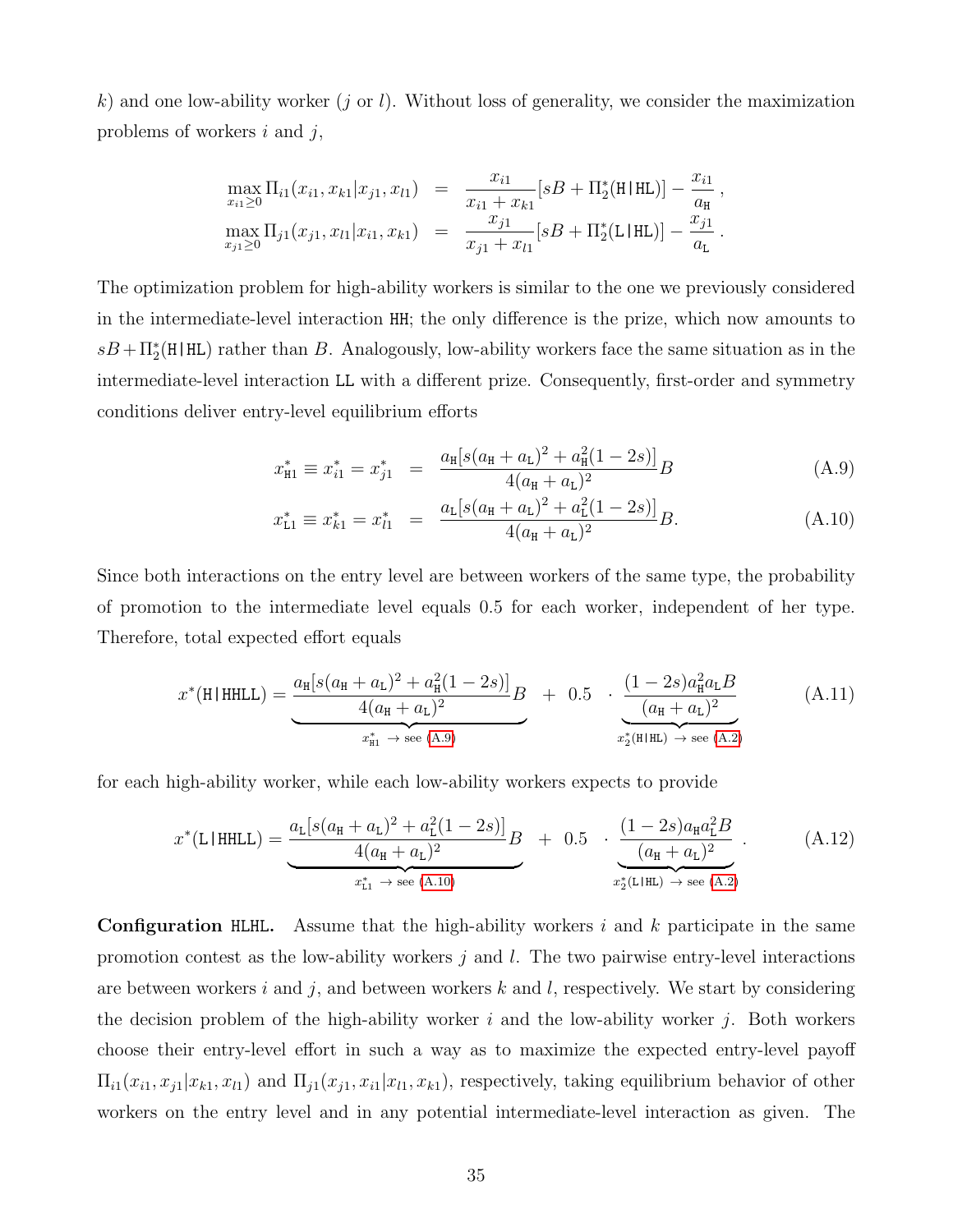optimization problems are

$$
\max_{x_{i1}\geq 0} \Pi_{i1}(x_{i1}, x_{j1}|x_{k1}, x_{l1}) = \frac{x_{i1}}{x_{i1} + x_{j1}} \underbrace{\left[sB + \frac{x_{k1}}{x_{k1} + x_{l1}} \Pi_{2}^{*}(H|HH) + \frac{x_{l1}}{x_{k1} + x_{l1}} \Pi_{2}^{*}(H|HL)\right]}_{\equiv P_{i}(x_{k1}, x_{l1})} - \frac{x_{i1}}{a_{H}}
$$
\n
$$
\max_{x_{j1}\geq 0} \Pi_{j1}(x_{j1}, x_{i1}|x_{l1}, x_{k1}) = \frac{x_{j1}}{x_{i1} + x_{j1}} \underbrace{\left[sB + \frac{x_{k1}}{x_{k1} + x_{l1}} \Pi_{2}^{*}(L|HL) + \frac{x_{l1}}{x_{k1} + x_{l1}} \Pi_{2}^{*}(L|LL)\right]}_{\equiv P_{j}(x_{k1}, x_{l1})} - \frac{x_{j1}}{a_{L}}.
$$

The continuation values  $P_i(x_{k1}, x_{l1})$  and  $P_j(x_{k1}, x_{l1})$  of workers i and j, respectively, depend on the behavior of workers k and l in the parallel entry-level interaction. Similarly, the continuation values  $P_k(x_{i1}, x_{j1})$  and  $P_l(x_{i1}, x_{j1})$  of workers k and l depend on the behavior of workers i and j. Therefore, the two entry-level interactions are linked through endogenously determined continuation values. The reason is that expected equilibrium payoffs for workers differ across the three potential intermediate-level interactions HH, LL, and HL. Conditional on receiving the first promotion, workers of both types have a higher expected payoff from meeting a low- rather than a high-ability opponent on the intermediate level, since  $\Pi_2^*(L|LL) > \Pi_2^*(L|HL)$  and  $\Pi_2^*(H|HL)$  $\Pi_{2}^{*}(\mathbf{H} | \mathbf{H})$ . However, each worker takes the probability that the opponent is of a certain type as given, since it is determined in the parallel entry-level interaction. The first-order conditions for the interaction between  $i$  and  $j$  read

$$
a_{\mathbf{H}}x_{j1}P_i(x_{k1}, x_{l1}) - (x_{i1} + x_{j1})^2 = 0 \text{ and } a_{\mathbf{L}}x_{i1}P_k(x_{k1}, x_{l1}) - (x_{i1} + x_{j1})^2 = 0.
$$

Combining these conditions, as well as the respective conditions for the second entry-level interaction between workers k and l, we obtain two expressions that define a relation between equilibrium effort choices of workers *within* each interaction, namely

<span id="page-38-0"></span>
$$
\frac{x_{i1}}{x_{j1}} = \frac{a_{\rm H}}{a_{\rm L}} \frac{P_i(x_{k1}, x_{l1})}{P_j(x_{k1}, x_{l1})} \quad \text{and} \quad \frac{x_{k1}}{x_{l1}} = \frac{a_{\rm H}}{a_{\rm L}} \frac{P_k(x_{i1}, x_{j1})}{P_l(x_{i1}, x_{j1})} \,. \tag{A.13}
$$

These expressions show that each entry-level interaction is a contest between workers with different ability and endogenously different valuations of winning. While the ability differs by assumption, the difference of the value for winning is a result of the contest structure: Reaching the intermediate value is more valuable for high- than for low-ability workers.

We proceed now to the solution of the problem, which comprises two heterogeneous participants with regard to their ability and their valuation. As mentioned previously, any contest with two heterogeneous participants has a unique, interior equilibrium for the chosen contest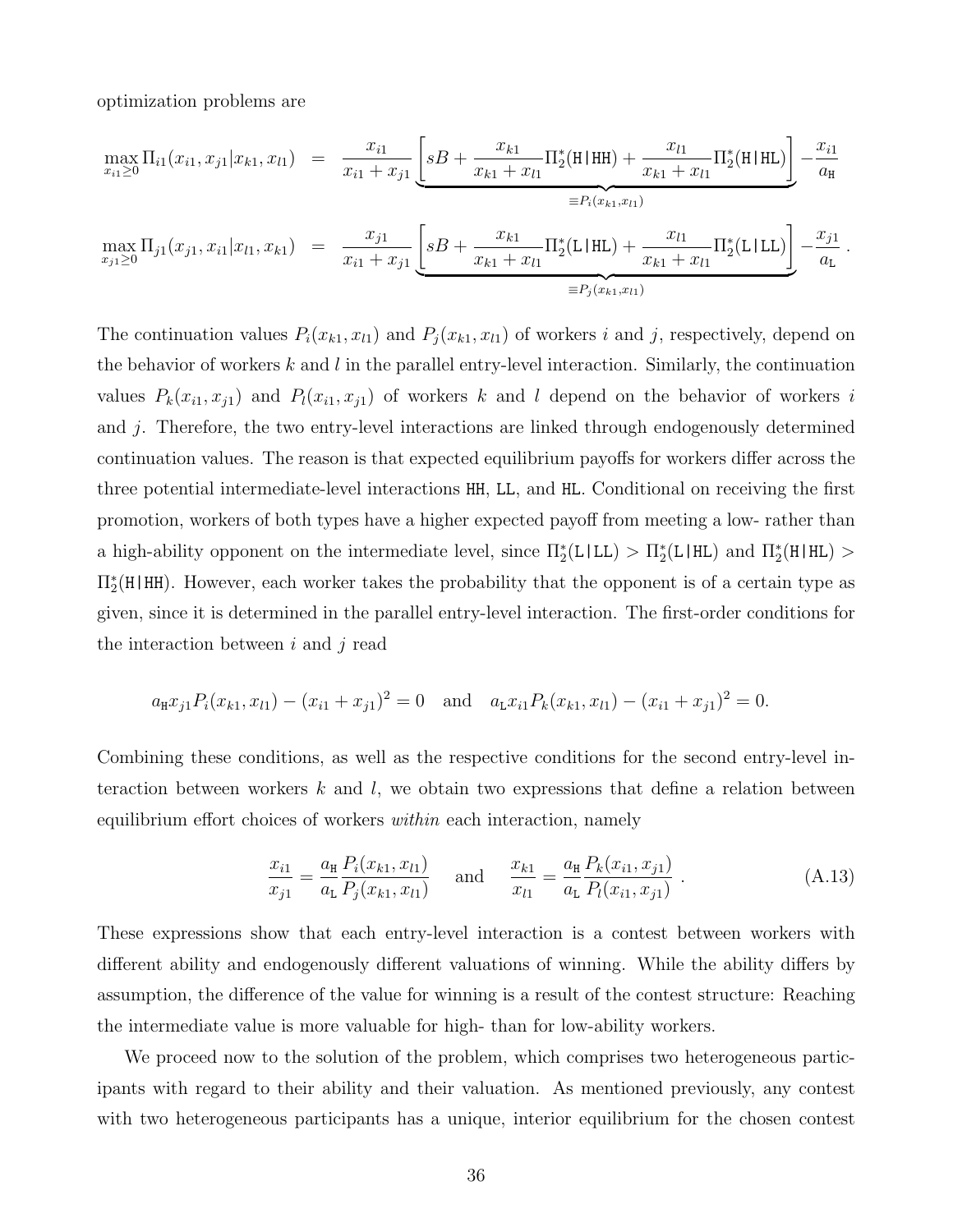success function (Cornes and Hartley 2005, Nti 1999). Consequently, each of the two pairwise entry-level interactions has a unique equilibrium for each pair of continuation values. What remains to be shown is that the two expressions in  $(A.13)$  can be satisfied *jointly* such that FOCs in both entry-level interactions are satisfied simultaneously in equilibrium. Imposing symmetry  $(x_{\text{H1}}^* \equiv x_{i1}^* = x_{k1}^*, x_{\text{L1}}^* \equiv x_{j1}^* = x_{l1}^*$ , inserting the continuation values in [\(A.13\)](#page-38-0), and simplifying gives

<span id="page-39-0"></span>
$$
\frac{x_{\rm H1}^*}{x_{\rm L1}^*} = \underbrace{\frac{(a_{\rm H} - a_{\rm L})(a_{\rm H} + a_{\rm L})^2 (1 + 2s) + \sqrt{\phi(s, a_{\rm H}, a_{\rm L})}}{8a_{\rm L}[a_{\rm L}^2 + s(a_{\rm H}^2 + 2a_{\rm H}a_{\rm H} - a_{\rm L}^2)]}}_{\equiv F^*(s, a_{\rm H}, a_{\rm L})}.
$$
\n(A.14)

where  $\phi(\cdot) = 64a_{\text{H}}a_{\text{L}}[a_{\text{H}}^2 + s(a_{\text{L}}^2 + 2a_{\text{H}}a_{\text{L}} - a_{\text{H}}^2)] \cdot [a_{\text{L}}^2 + s(a_{\text{H}}^2 + 2a_{\text{H}}a_{\text{L}} - a_{\text{L}}^2)] + (a_{\text{H}} - a_{\text{L}})^2(a_{\text{H}} + a_{\text{L}})^4(1+2s).$  $F^*(s, a_{\text{H}}, a_{\text{L}})$  defines the unique ratio of (positive) equilibrium efforts which ensures that effort choices are mutually optimal *within* and *across* the two entry-level interactions. Inserting  $\frac{x_{\text{H}}^{*}}{x_{\text{L}}^{*}}$ from [\(A.14\)](#page-39-0) in the first-order optimality conditions gives entry-level equilibrium efforts

<span id="page-39-1"></span>
$$
x_{\rm H1}^* \equiv x_{i1}^* = x_{k1}^* = \frac{a_{\rm H}(a_{\rm H} + a_{\rm L})^2 F^*(s, a_{\rm H}, a_{\rm L})^2 + 4a_{\rm H}^3 F^*(s, a_{\rm H}, a_{\rm L})}{4(a_{\rm H} + a_{\rm L})^2 [1 + F^*(s, a_{\rm H}, a_{\rm L})]^3}, \tag{A.15}
$$

$$
x_{\text{L1}}^* \equiv x_{j1}^* = x_{l1}^* = \frac{a_{\text{L}}(a_{\text{H}} + a_{\text{L}})^2 F^*(s, a_{\text{H}}, a_{\text{L}}) + 4a_{\text{L}}^3 F^*(s, a_{\text{H}}, a_{\text{L}})^2}{4(a_{\text{H}} + a_{\text{L}})^2 [1 + F^*(s, a_{\text{H}}, a_{\text{L}})]^3}.
$$
(A.16)

Using the formal expressions for equilibrium effort on the entry level, provided in [\(A.15\)](#page-39-1) and [\(A.16\)](#page-39-1) above, as well as the expressions for intermediate-level effort in the respective setting, provided in [\(A.1\)](#page-34-1) and [\(A.2\)](#page-34-2), respectively, we can compute total expected effort provision for workers of each type: Each high-ability worker provides

$$
x^*(\text{H|HLHL}) = x^*_{\text{H1}} + \frac{x^*_{\text{H1}}}{x^*_{\text{H1}} + x^*_{\text{L1}}} \left[ \frac{x^*_{\text{H1}}}{x^*_{\text{H1}} + x^*_{\text{L1}}} \cdot x^*_2(\text{H|HH}) + \frac{x^*_{\text{L1}}}{x^*_{\text{H1}} + x^*_{\text{L1}}} \cdot x^*_2(\text{H|HL}) \right] \tag{A.17}
$$

in expected terms, while the expected total effort by each low-ability worker amounts to

$$
x^*(\text{L|HLHL}) = x^*_{\text{L1}} + \frac{x^*_{\text{L1}}}{x^*_{\text{H1}} + x^*_{\text{L1}}} \left[ \frac{x^*_{\text{L1}}}{x^*_{\text{H1}} + x^*_{\text{L1}}} \cdot x^*_2(\text{L|LL}) + \frac{x^*_{\text{H1}}}{x^*_{\text{H1}} + x^*_{\text{L1}}} \cdot x^*_2(\text{L|HL}) \right] \ . \tag{A.18}
$$

**Configuration HLLL.** Assume that three low-ability workers i, k and l compete with the highability worker  $j$  in a promotion contest. The two pairwise entry-level interactions are between workers  $i$  and  $j$ , and between workers  $k$  and  $l$ , respectively. Consider first workers  $i$  and  $j$ who anticipate that the ability of their intermediate-level opponent (conditional on receiving the initial promotion) is low, independent of entry-level efforts by  $k$  and  $l$ . Therefore, the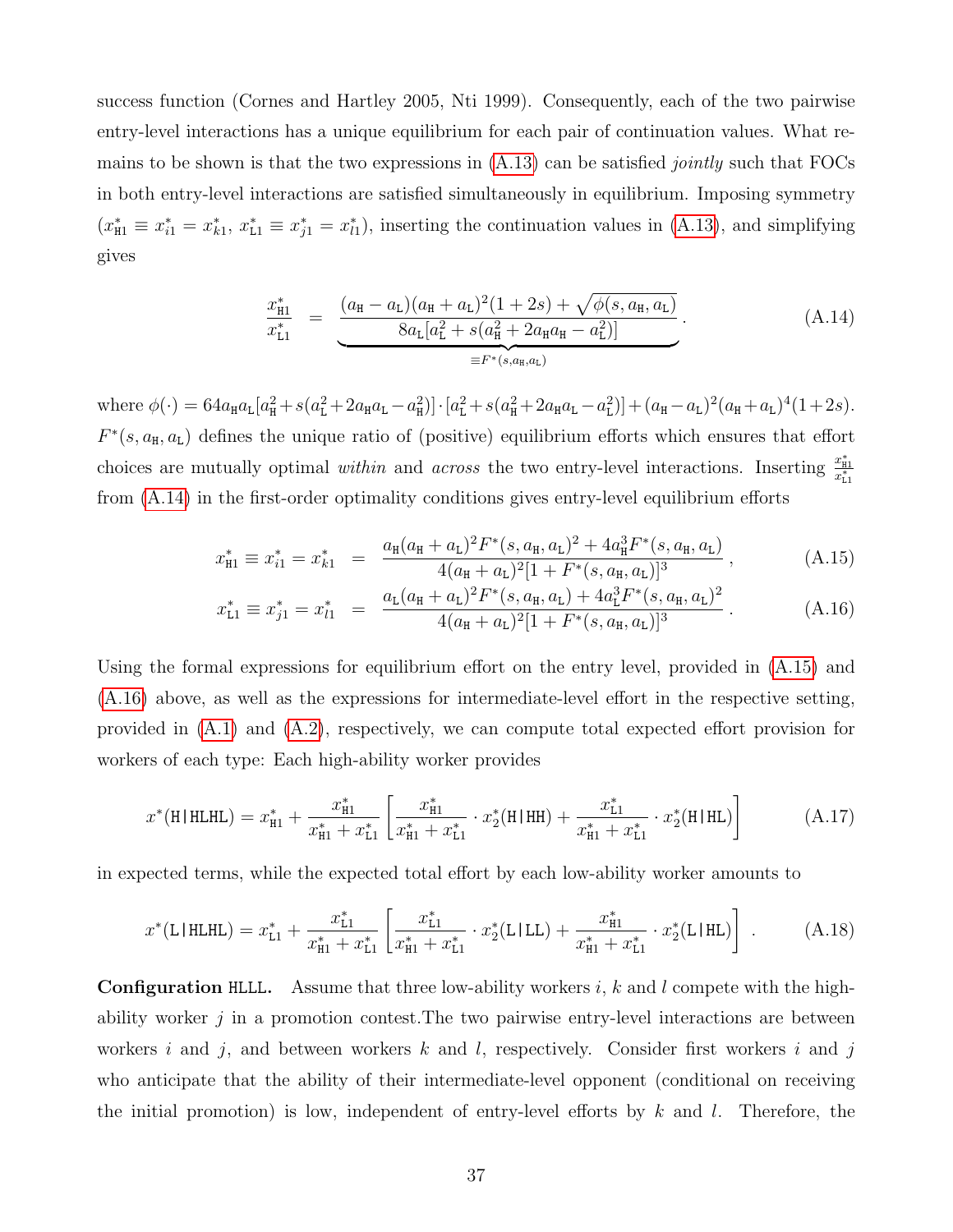optimization problems of  $i$  and  $j$  read

$$
\max_{x_{i1}\geq 0} \Pi_{i1}(x_{i1}, x_{j1}|x_{k1}, x_{l1}) = \frac{x_{i1}}{x_{i1} + x_{j1}} [sB + \Pi_2^*(\text{L}|\text{LL})] - \frac{x_{i1}}{a_{\text{L}}},
$$
  

$$
\max_{x_{j1}\geq 0} \Pi_{j1}(x_{j1}, x_{i1}|x_{k1}, x_{l1}) = \frac{x_{j1}}{x_{i1} + x_{j1}} [sB + \Pi_2^*(\text{H}|\text{HL})] - \frac{x_{j1}}{a_{\text{H}}}.
$$

Combining the first-order conditions of workers  $i$  and  $j$  delivers

$$
x_{i1}^{*} = \frac{a_{L}[s + \frac{c_{H}^{2}(1-2s)}{(a_{H}+a_{L})^{2}}][s + \frac{1-2s}{4}]^{2} \cdot B}{\left[a_{H}(s + \frac{a_{H}^{2}(1-2s)}{(a_{H}+a_{L})^{2}}) + a_{L}(s + \frac{1-2s}{4})\right]^{2}} \quad \text{and} \quad x_{j1}^{*} = \frac{a_{H}[s + \frac{a_{H}^{2}(1-2s)}{(a_{H}+a_{L})^{2}}]^{2}[s + \frac{1-2s}{4}] \cdot B}{\left[a_{H}(s + \frac{a_{H}^{2}(1-2s)}{(a_{H}+a_{L})^{2}}) + a_{L}(s + \frac{1-2s}{4})\right]^{2}} \quad (A.19)
$$

The optimization problems of workers k and l are symmetric. Both attach the value  $sB +$  $p_i(x_{i1}^*, x_{j1}^*) \cdot \Pi_2^*(\text{L}|\text{LL}) + [1-p_i(x_{i1}^*, x_{j1}^*)] \cdot \Pi_2^*(\text{L}|\text{HL})$  to the 1<sup>st</sup> promotion possibility, where  $p_i(x_{i1}^*, x_{j1}^*)$ is the probability that the low-ability worker  $i$  wins the entry-level interaction against the highability worker j; entry-level equilibrium efforts for workers k and l are defined as

$$
x_{k1}^* = x_{l1}^* = \frac{a_{L}}{4} \cdot \left[ s + \frac{a_{H} \left( s + \frac{a_{H}^2 (1-2s)}{(a_{H} + a_{L})^2} \right) \left( \frac{a_{L}^2 (1-2s)}{(a_{H} + a_{L})^2} \right) + a_{L} \left( s + \frac{a_{L}^2 (1-2s)}{(a_{H} + a_{L})^2} \right) \left( \frac{1-2s}{4} \right)}{a_{H} \left( s + \frac{a_{H}^2 (1-2s)}{(a_{H} + a_{L})^2} \right) + a_{L} \left( s + \frac{1-2s}{4} \right)} \right] B . \tag{A.20}
$$

Using the above expressions for entry-level effort, as well as the the expressions for intermediatelevel effort in the relevant setting, provided in  $(A.1)$  and  $(A.2)$ , respectively, we can compute total expected effort provision for workers of each type. We start by considering the high-ability worker, who provides

$$
x^*(\text{H|HLLL}) = x_{j1}^* + \frac{x_{j1}^*}{x_{i1}^* + x_{j1}^*} \cdot x_2^*(\text{H|HL})
$$
\n(A.21)

in expected terms. It is slightly more complicated to determine total expected effort by a lowability worker, since the expected effort differs between workers i and k or l. Thus, we use the average total effort provision by a low-ability worker, which is defined as

$$
x^*(\text{L|HLLL}) = \frac{1}{3} \left[ x_{i1}^* + x_{k1}^* + x_{l1}^* + 2 \cdot \frac{x_{i1}^*}{x_{i1}^* + x_{j1}^*} \cdot x_2^*(\text{L|LL}) + \frac{x_{j1}^*}{x_{i1}^* + x_{j1}^*} \cdot x_2^*(\text{L|HL}) \right]. \tag{A.22}
$$

**Setting LLLL.** The optimization problem of worker  $i$  in a promotion contest with four lowability workers reads

$$
\max_{x_{i1} \geq 0} \Pi_{i1}(x_{i1}, x_{j1}|x_{k1}, x_{l1}) = \frac{x_{i1}}{x_{i1} + x_{j1}}[s + \Pi_2^*(\text{L1LL})] - \frac{x_{i1}}{a_{\text{L}}},
$$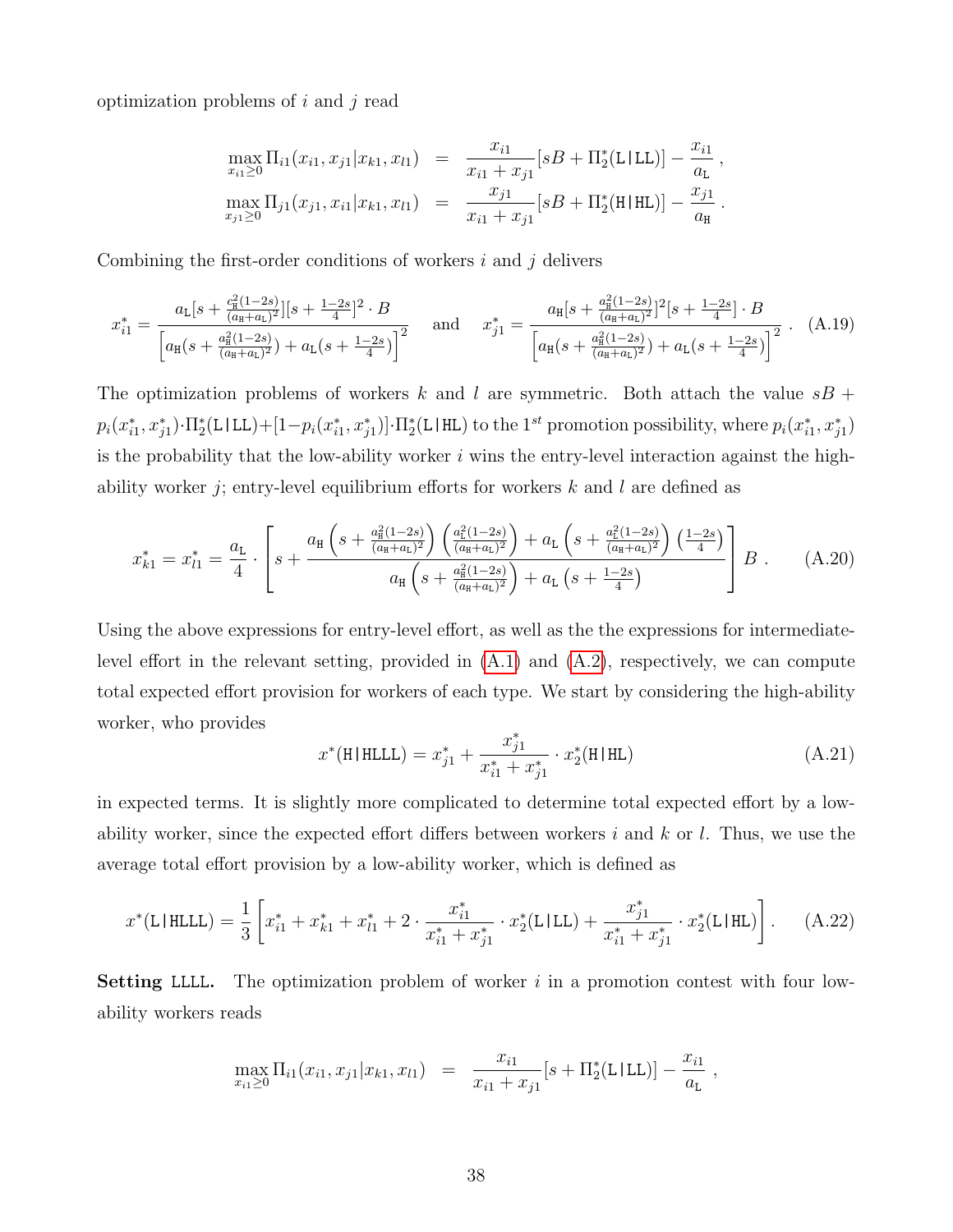i.e., worker i initially competes against worker  $j$  on the entry level by choosing the optimal effort  $x_{i1}$ . The value of a promotion to the next hierarchy level equals  $s + \Pi_2^*(L|LL)$ , since the opponent on the intermediate level will always be a low-ability type. In the unique (symmetric) equilibrium, entry level effort equals

<span id="page-41-1"></span>
$$
x_{\text{L1}}^* \equiv x_{i1}^* = x_{j1}^* = x_{k1}^* = x_{l1}^* = \frac{(1+2s)a_{\text{L}}B}{16}.
$$
 (A.23)

Since entry-level effort is the same for all workers, each worker reaches the intermediate level with probability 0.5. Thus, total expected effort provision per worker across hierarchy levels equals

$$
x^*(\text{LLL}) = \underbrace{\frac{(1+2s)a_{\text{L}}B}{16}}_{x_{\text{L1}}^* \to \text{see (A.23)}} + 0.5 \cdot \underbrace{\frac{(1-2s)a_{\text{L}}B}{4}}_{x_2^*(\text{LILL}) \to \text{see (A.1})}
$$
(A.24)

# <span id="page-41-0"></span>B Proofs

Proof of Proposition [1](#page-11-2) Equilibrium effort choices for high- and low-ability workers in homogeneous and heterogeneous intermediate-level interactions are provided in Table [1.](#page-9-0) Consider high-ability workers first. We have to show that the relation

$$
x_2^*(\mathbf{H} \,|\, \mathbf{HL}) - x_2^*(\mathbf{H} \,|\, \mathbf{HH}) < 0
$$

is satisfied for all values of  $a_{\text{H}}$ ,  $a_{\text{L}}$ , and  $0 \leq s < 1$ . Inserting the formal expressions delivers

$$
\frac{a_{\rm H}^2 a_{\rm L} (1 - 2s)B}{(a_{\rm H} + a_{\rm L})^2} < \frac{a_{\rm H} (1 - 2s)B}{4}
$$

$$
\Leftrightarrow 4a_{\rm H}^2 a_{\rm L} < a_{\rm H}^3 + 2a_{\rm H}^2 a_{\rm L} + a_{\rm H} a_{\rm L}^2
$$

$$
\Leftrightarrow 0 < a_{\rm H} (a_{\rm H} - a_{\rm L})^2
$$

which proves that the incentive effect of heterogeneity is strictly negative for high-ability workers on the intermediate level. Consider low-ability workers next. We have to show that the relation

$$
x_2^*(\text{L}|\text{HL}) - x_2^*(\text{L}|\text{LL}) < 0
$$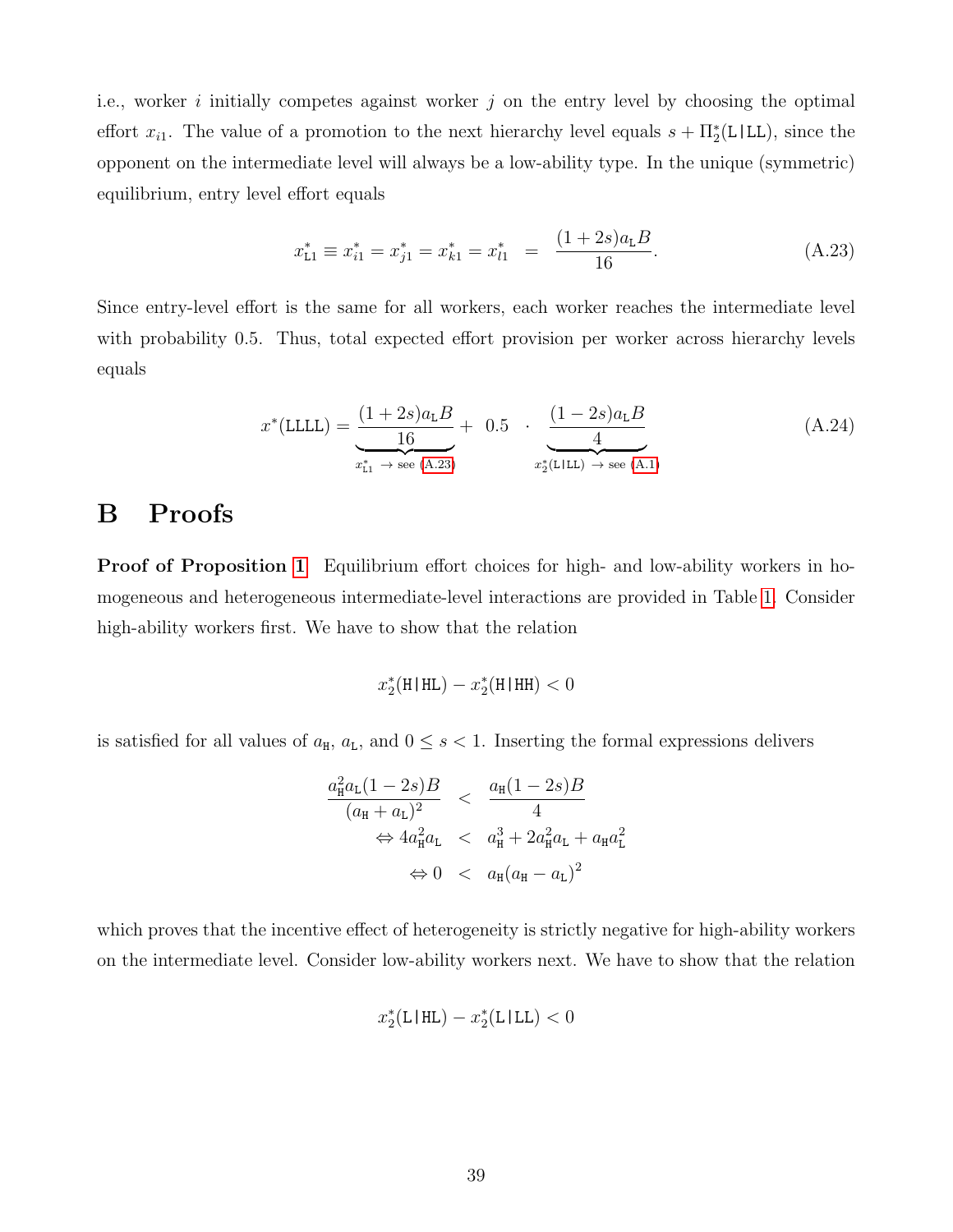is satisfied for all values of  $a_{\text{H}}$ ,  $a_{\text{L}}$ , and  $0 \leq s < 1$ . Inserting the formal expressions delivers

$$
\frac{a_{\mathrm{H}}a_{\mathrm{L}}^{2}(1-2s)B}{(a_{\mathrm{H}}+a_{\mathrm{L}})^{2}} < \frac{a_{\mathrm{L}}(1-2s)B}{4}
$$
  
\n
$$
\Leftrightarrow 4a_{\mathrm{H}}a_{\mathrm{L}}^{2} < a_{\mathrm{L}}^{3} + 2a_{\mathrm{H}}a_{\mathrm{L}}^{2} + a_{\mathrm{H}}^{2}a_{\mathrm{L}}
$$
  
\n
$$
\Leftrightarrow 0 < a_{\mathrm{L}}(a_{\mathrm{H}}-a_{\mathrm{L}})^{2}
$$

which proves that the incentive effect of heterogeneity is strictly negative for high-ability workers on the intermediate level.

Proof of Proposition [2](#page-13-0) According to Result [2,](#page-13-0) the incentive effect of heterogeneity on the entry level is always negative for low-ability workers, but may turn out to be positive for highability types. To prove this claim, consider the optimization problem of a worker on the entry level:

$$
\max_{x_{11}\geq 0} \Pi_{11}(x_{11}, x_{21}|x_{31}, x_{41}) = \frac{x_{11}}{x_{11} + x_{21}} [sB + CV_1(x_{31}, x_{41})] - \frac{x_{11}}{a_m},
$$

where the continuation value  $CV_1(x_{31}, x_{41})$  is defined as follows:

$$
CV_1(x_{31}, x_{41}) = \frac{x_{31}}{x_{31} + x_{41}} \Pi_{12}(x_{12}^*, x_{32}^*) + \frac{x_{41}}{x_{31} + x_{41}} \Pi_{12}(x_{12}^*, x_{42}^*)
$$

The effort choice of worker 1 is potentially affected by two difference sources of heterogeneity. First, the entry-level interaction is heterogeneous when the ability of workers 1 and 2 differs. We know from Result [1](#page-11-2) that this 'within-interaction' effect of heterogeneity is strictly negative both for high- and low-ability workers. Second, the ability of workers 3 and 4 who compete in the parallel entry-level interaction can be different. In this case, the continuation value of worker 1 changes, which affects the effort choice of worker 1 for any given degree of 'withininteraction' heterogeneity. The 'continuation-value' effect due to heterogeneity in the parallel entry-level interaction is positive for high-ability workers (since  $\Pi_2(H|HL) > \Pi_2(H|HH)$ ), and negative for low-ability workers (since  $\Pi_2(L|HL) < \Pi_2(L|LL)$ ). Thus, both incentive effects of heterogeneity on the entry level work in the same direction and are strictly negative for lowability workers, which implies that the joint effect is necessarily negative. In contrast, the joint effect of heterogeneity on incentives on the entry-level is determined by two countervailing effects for high-ability workers.

Proof of Proposition [3](#page-18-1) According to Result [3,](#page-18-1) the incentive effect of heterogeneity across both levels is always negative for low-ability workers, but may turn out to be positive for high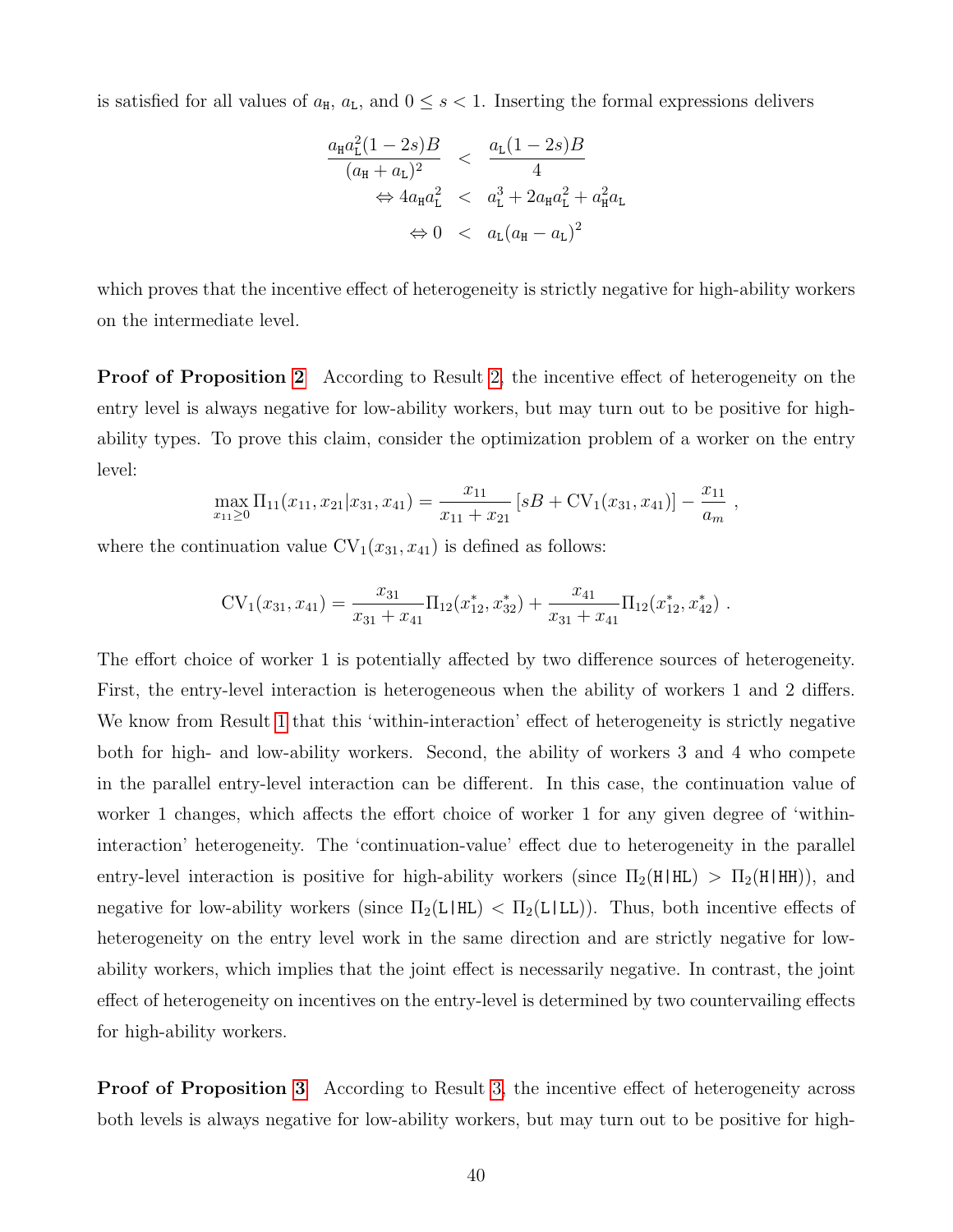ability types. Consider low-ability workers first: We already know from Results [1](#page-11-2) and [2](#page-13-0) that heterogeneity reduces incentives of low-ability workers both on the entry and on the intermediate level. The only additional effect that matters for the effect across both levels is the selection effect, which cannot be positive for workers of this type. This implies that the incentive effect of heterogeneity across both levels is always negative for low-ability workers. Next, consider high-ability workers. According to Results [1](#page-11-2) and [2,](#page-13-0) heterogeneity on the intermediate level unambiguously reduces incentives of high-ability workers, whereas two countervailing heterogeneity effects affect incentives on the entry level. The only additional factor that comes into play when considering the effect across both levels is the selection effect. This effect is necessarily non-negative for high-ability workers, since the equilibrium winning probability of any worker is decreasing in the ability of the opponent.

**Proof of Lemma [1](#page-15-0)** We must prove that the relation  $\Delta x_1^*$ (HHLL) :=  $2 \cdot \Delta x_1^*$ (H|HHLL) + 2 ·  $\Delta x_1^*(L|HHL) > 0$  is satisfied for all  $0 \leq s < 0.5$  and  $0 < a_L < a_H$ . Inserting the respective equilibrium-effort choices and rearranging delivers

$$
4(a_{\rm H}^3 + a_{\rm L}^3)(1 - 2s) - (a_{\rm H} + a_{\rm L})^3(1 - 2s) > 0
$$
  

$$
\Leftrightarrow 4(a_{\rm H}^3 + a_{\rm L}^3) - (a_{\rm H} + a_{\rm L})^3 > 0
$$
  

$$
\Leftrightarrow 3(a_{\rm H} - a_{\rm L})^2(a_{\rm H} + a_{\rm L}) > 0
$$

which proves Lemma [1](#page-15-0)

**Proof of Lemma [2](#page-17-0)** We must prove that the relation

$$
z\cdot \left[p(\mathbf{H}|C^{het})-0.5\right]\cdot x_2^*(\mathbf{H}|\mathbf{H}\mathbf{H})+(4-z)\cdot \left[p(\mathbf{L}|C^{het})-0.5\right]\cdot x_2^*(\mathbf{L}|\mathbf{L}\mathbf{L})\geq 0
$$

is satisfied for any  $C^{het} \in \{\text{HLLL}, \text{HHL}, \text{HHHL}, \text{HHHL}\},$  all  $0 \leq s < 0.5$  and  $0 < a_{\text{L}} < a_{\text{H}}$ . First, the probability of a promotion to the intermediate level for any high- or low-ability worker is the same in homogeneous and heterogeneous configurations whenever the workers of the same type compete on the entry level – as in both entry-level interactions of configuration HHLL, and in the homogeneous entry-level interaction of configurations HLLL and HHHL. In these cases, the selection effect is exactly zero. Next, consider all heterogeneous entry-level interactions. In particular, one of the two entry-level interactions is between different worker types in configuration HLLL and HHHL, while both entry-level interactions are heterogeneous in configuration HLHL. The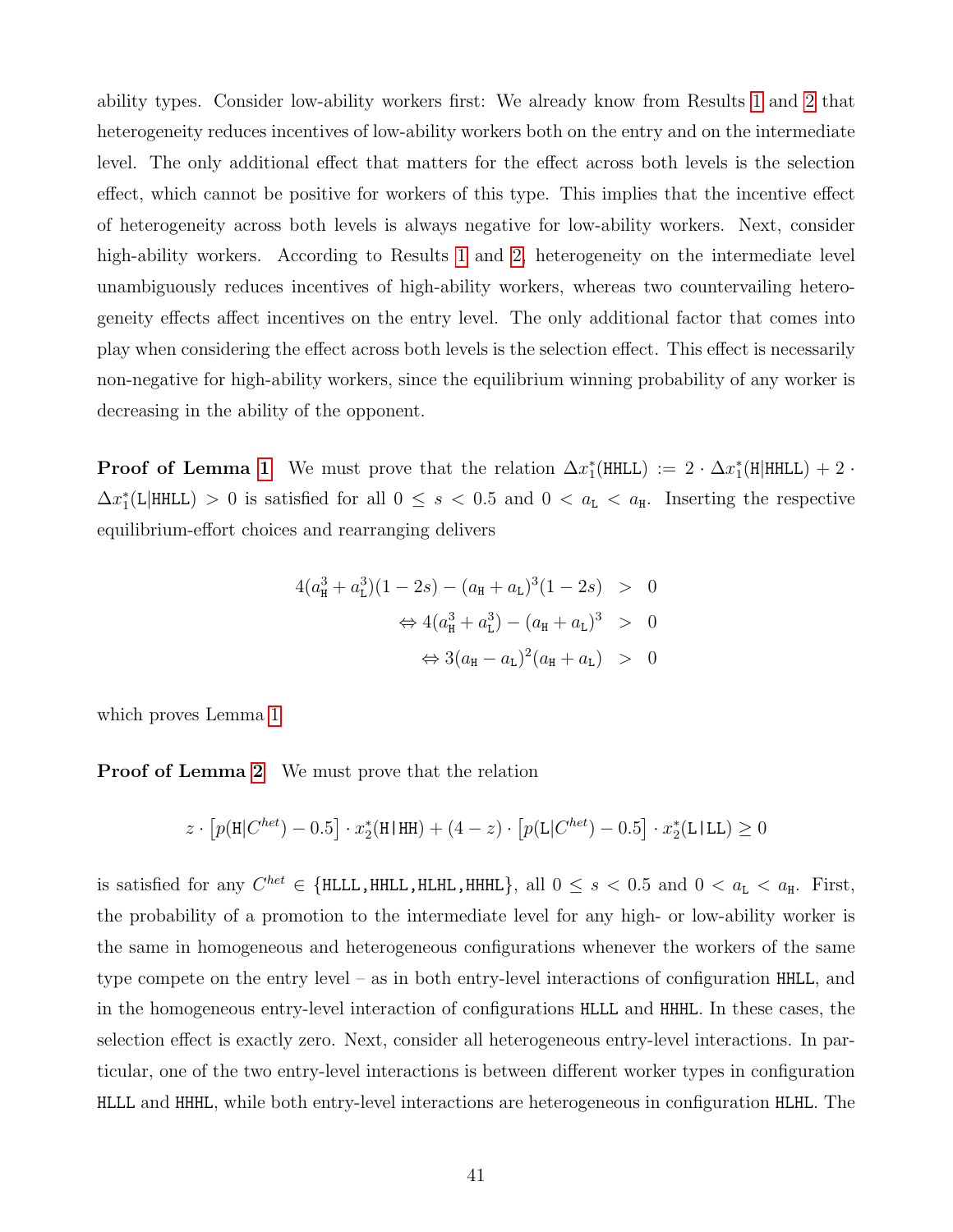probability to reach the intermediate level must sum up to one in each heterogeneous interaction. Thus, the probability gain due to heterogeneity for high-ability workers is exactly offset by the probability loss of the low-ability worker. Since the intermediate-level effort is strictly higher for high- than for low-ability workers, i.e.  $x_2^*(H|HH) > x_2^*(L|LL)$ . Consequently, total effort provision by all workers increases as the probability for a promotion to the intermediate level increases for high-ability workers.

**Proof of Proposition [4](#page-22-0)** We must prove that expected profits of a deviating firm d that employs workers of different types are strictly higher than the profits  $\tilde{\Psi}$  of firms with a homogeneous workforce in at least one heterogeneous configuration. We subsequently consider the heterogeneous configuration HHLL which delivers the simplest expressions for equilibrium-effort choices of workers. Thus, the claim that at least one heterogeneous configuration of types exists in which profits are higher than in case of homogeneity is proven if we can establish that the relation  $\Psi(HHLL) > \tilde{\Psi}$  holds for all  $0 \leq s < 0.5$  and  $0 < a_L < a_H$ . From [\(9\)](#page-24-0) we know that the difference in profits is determined by the aggregate incentive effect of heterogeneity across highand low-ability workers for given fixed wages  $\{\omega_{L}^{*}, \omega_{H}^{*}\}$ . Therefore, we must show that

<span id="page-44-0"></span>
$$
\Leftrightarrow V\{2\underbrace{[x^*(\text{H}|\text{HHLL})-x^*(\text{H}|\text{HHHH})]}_{\text{incentive effect high-ability}}\ + 2\underbrace{[x^*(\text{L}|\text{HHLL})-x^*(\text{L}|\text{LLLL})]}_{\text{incentive effect low-ability}}\} > 0 \tag{B.1}
$$

is satisfied for all  $0 \le s < 0.5$  and  $0 < a_{L} < a_{H}$ . It is a sufficient condition for [\(B.1\)](#page-44-0) to show that the following relation is always satisfied:

$$
x^*(H|HHLL) - x^*(H|HHHH) + x^*(L|HHLL) - x^*(L|LLLL) > 0
$$
  
\n
$$
\Leftrightarrow \frac{a_H(a_H - a_L)(3a_L + a_H)(1 - 2s)}{16(a_H + a_L)^2} - \frac{a_L(a_H - a_L)(a_L + 3a_H)(1 - 2s)}{16(a_H + a_L)^2} > 0
$$
  
\n
$$
\Leftrightarrow \frac{(a_H - a_L)^2(1 - 2s)}{16(a_H + a_L)} > 0
$$

which completes the proof, since  $0 \le s < 0.5$  and  $0 < a_{L} < a_{H}$  by assumption.

**Proof of Proposition [5](#page-23-0)** We know from the proof of Proposition [4](#page-22-0) that  $\Psi(\text{HHLL}) > \tilde{\Psi}$  holds for all  $0 \leq s < 0.5$  and  $0 < a_{L} < a_{H}$ . Therefore, it is sufficient for the proof of Proposition [5](#page-23-0) to show that the expected payoff gain for high-ability workers in configuration HHLL exceeds the corresponding expected payoff loss for low-ability workers in this configuration relative to the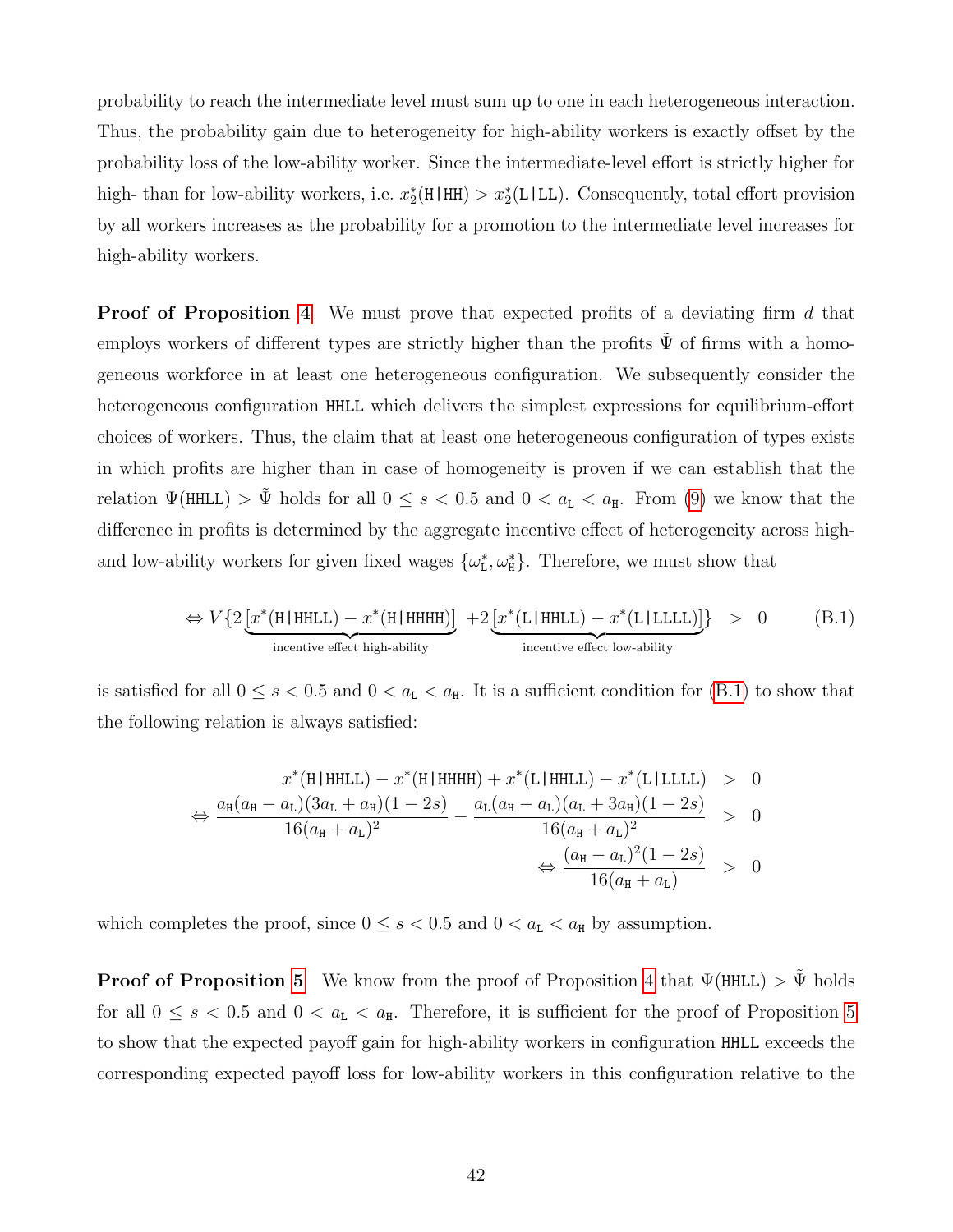homogeneous benchmark. Formally, we must show that the relation

$$
\underbrace{\Pi_{\text{H1}}(\text{HHLL}) - \Pi_{\text{H1}}(\text{HHHH})}_{\text{payoff change of each high-ability worker}} + \underbrace{\Pi_{\text{L1}}(\text{HHLL}) - \Pi_{\text{L1}}(\text{LLLL})}_{\text{payoff change of each low-ability worker}} > 0
$$

is satisfied for  $0 \le s < 0.5$  and  $0 < a_{\text{L}} < a_{\text{H}}$ . When inserting the respective equilibrium values, we obtain

$$
\frac{(a_{\rm H}^2 + a_{\rm L}^2)(1 - 2s)}{(a_{\rm H} + a_{\rm L})^2} > \frac{1 - 2s}{2}
$$
\n
$$
\Leftrightarrow \qquad 2(a_{\rm H}^2 + a_{\rm L}^2) > (a_{\rm H} + a_{\rm L})^2
$$
\n
$$
\Leftrightarrow \qquad (a_{\rm H} - a_{\rm L})^2 > 0
$$

which proves the claim that the gain due to heterogeneity for high-ability workers exceeds the corresponding loss for low-ability workers. Consequently, it is possible to modify fixed wages of high- and low-ability workers in such a way that workers of either type are better of in the heterogeneous configuration HHLL than in case of homogeneity.

### <span id="page-45-0"></span>C Generalized Monitoring Technology

Consider a generalized Tullock (1980) contest with

$$
p_i(x_i, x_j) = \begin{cases} \frac{x_i^r}{x_i^r + x_j^r} & \text{if } x_i^r + x_j^r > 0\\ \frac{1}{2} & \text{if } x_i^r + x_j^r = 0 \end{cases}
$$

.

where the parameter  $r$  measures the precision of the monitoring technology; (ordinal) monitoring is imprecise for low values of r, and perfectly precise for  $r \to \infty$ . In this case, the optimization problems of high- and low-ability workers on the intermediate level of configuration HHLL reads as follows:

$$
\max_{x_{\text{H2}} \geq 0} \Pi_{\text{H}}(x_{\text{H2}}, x_{\text{L2}}) = \frac{x_{\text{H2}}^r}{x_{\text{H2}}^r + x_{\text{L2}}^r} (1 - 2s)B - \frac{x_{\text{H2}}}{a_{\text{H}}},
$$
  

$$
\max_{x_{\text{L2}} \geq 0} \Pi_{\text{L}}(x_{\text{L2}}, x_{\text{H2}}) = \frac{x_{\text{L2}}^r}{x_{\text{H2}}^r + x_{\text{L2}}^r} (1 - 2s)B - \frac{x_{\text{L2}}}{a_{\text{L}}}.
$$

First order conditions are necessary and sufficient if and only if  $0 < r < 1 + \left(\frac{a_L}{a_R}\right)^2$  $a_{\rm H}$  $\int$ <sup>r</sup>, as shown by Nti (1999); intuitively, the expected equilibrium payoff for the low-ability worker becomes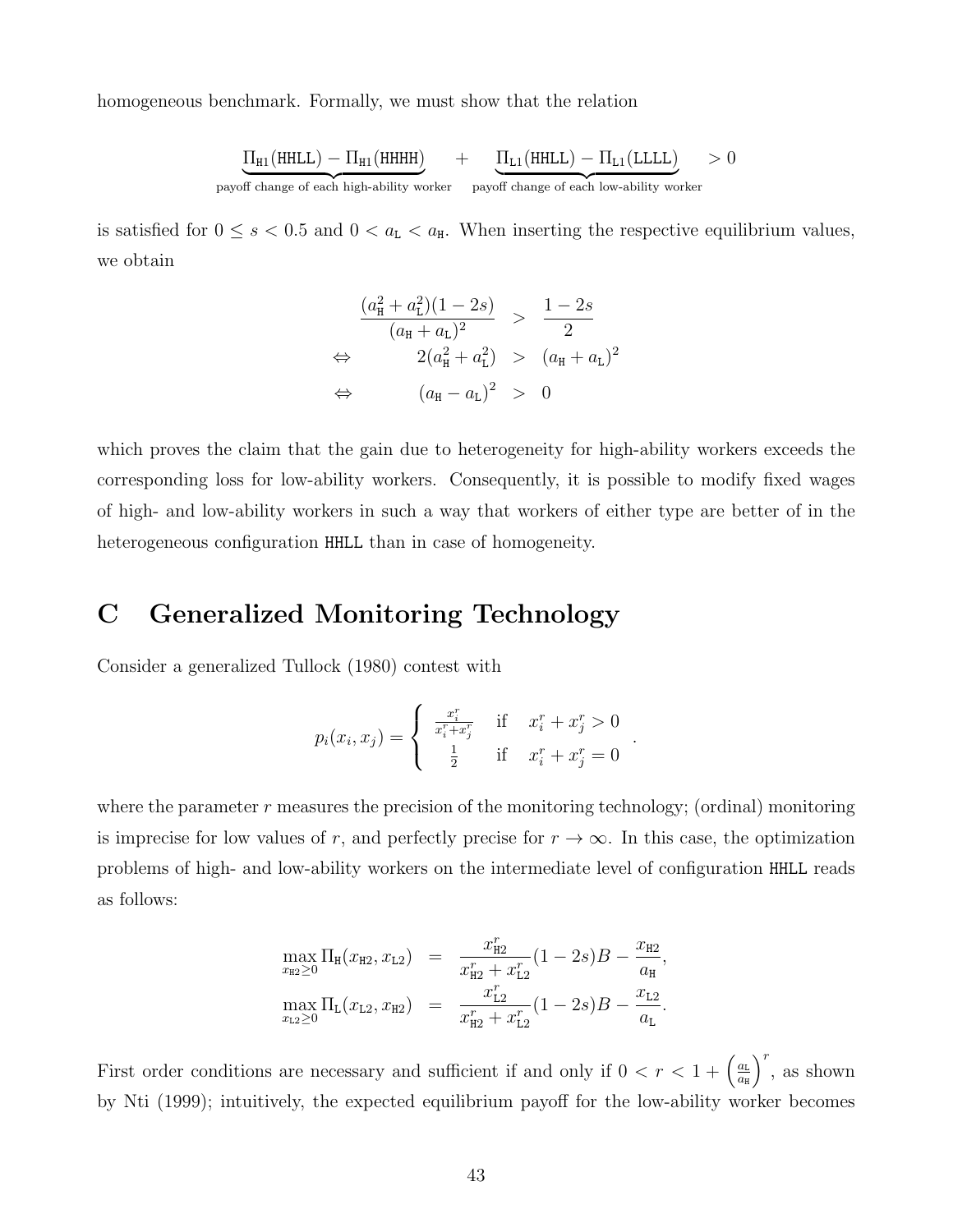negative if the condition is violated, and an equilibrium in pure strategies does no longer exist. We restrict attention to pure strategy equilibria subsequently.<sup>[21](#page--1-0)</sup> The combination of first-order conditions delivers Nash equilibrium intermediate-level efforts

<span id="page-46-0"></span>
$$
x_{\rm H2}^* = \frac{ra_{\rm H} \left(\frac{a_{\rm H}}{a_{\rm L}}\right)^r (1-2s)B}{\left[1+\left(\frac{a_{\rm H}}{a_{\rm L}}\right)^r\right]^2} \quad \text{and} \quad x_{\rm L2}^* = \frac{ra_{\rm L} \left(\frac{a_{\rm H}}{a_{\rm L}}\right)^r (1-2s)B}{\left[1+\left(\frac{a_{\rm H}}{a_{\rm L}}\right)^r\right]^2} \quad . \tag{C.1}
$$

Inserting optimal actions in the two objective functions gives the expected equilibrium payoffs

<span id="page-46-1"></span>
$$
\Pi_{\rm H}^*(\cdot) = \frac{\left(\frac{a_{\rm H}}{a_{\rm L}}\right)^{2r} + (1-r)\left(\frac{a_{\rm H}}{a_{\rm L}}\right)^r}{\left[1 + \left(\frac{a_{\rm H}}{a_{\rm L}}\right)^r\right]^2} (1-2s)B \quad \text{and} \quad \Pi_{\rm L}^*(\cdot) = \frac{1 + (1-r)\left(\frac{a_{\rm H}}{a_{\rm L}}\right)^r}{\left[1 + \left(\frac{a_{\rm H}}{a_{\rm L}}\right)^r\right]^2} (1-2s)B \quad (C.2)
$$

Workers on the entry-level, high- and low-ability workers compete in two homogeneous interactions for a promotion to the intermediate level. Equilibrium efforts on the entry level read

<span id="page-46-2"></span>
$$
x_{\rm H1}^* = r\left(\frac{a_{\rm H}}{4}\right) \left[ sB + \Pi_{\rm H}^*(x_{\rm H2}^*, x_{\rm L2}^*) \right] \quad \text{and} \quad x_{\rm L1}^* = r\left(\frac{a_{\rm L}}{4}\right) \left[ sB + \Pi_{\rm L}^*(x_{\rm L2}^*, x_{\rm H2}^*) \right]. \tag{C.3}
$$

Equations  $(C.1)$ ,  $(C.2)$ , and  $(C.3)$  define total expected effort provision by each high- and lowability worker in configuration HHLL as

$$
x^*(H|HHLL) = x_{H1}^* + 0.5 \cdot x_{H2}^* \quad \text{and} \quad x^*(L|HHLL) = x_{L1}^* + 0.5 \cdot x_{L2}^*, \tag{C.4}
$$

respectively. To determine the aggregate incentive effect of heterogeneity across workers, we need the equilibrium effort in homogeneous configurations HHHH and LLLL. However, assuming  $a_{\text{H}} = a_{\text{L}}$ , or  $a_{\text{L}} = a_{\text{H}}$  delivers the respective expressions. What remains to be shown in that

$$
\Psi(\text{HHLL}) = 2V * \left\{ \underbrace{\left[ x^*(\text{H} | \text{HHLL}) - x^*(\text{H} | \text{HHHH}) \right]}_{\text{incentive effect for high-ability}} + \underbrace{\left[ x^*(\text{L} | \text{HHLL}) - x^*(\text{L} | \text{LLLL}) \right]}_{\text{incentive effect for low-ability}} \right\} > 0. \quad \text{(C.5)}
$$

also holds for the generalized monitoring technology. Inserting the respective formal expressions and normalizing  $a<sub>L</sub> = 1$  delivers the condition

$$
r\frac{(a_{\tt H}^r - 1)(4a_{\tt H} - r - a_{\tt H}r + a_{\tt H}^r(-4 + r + a_{\tt H}r))(2s - 1)}{16a_{\tt H}(1 + a_{\tt H}^r)^2} > 0.
$$

<sup>21</sup>Little is known about the resulting mixed strategy equilibria for  $\left(\frac{a_L}{a_H}\right)^r < r < \infty$ , even though Baye, Kovenock, and de Vries (1994) characterize some properties of the solution.